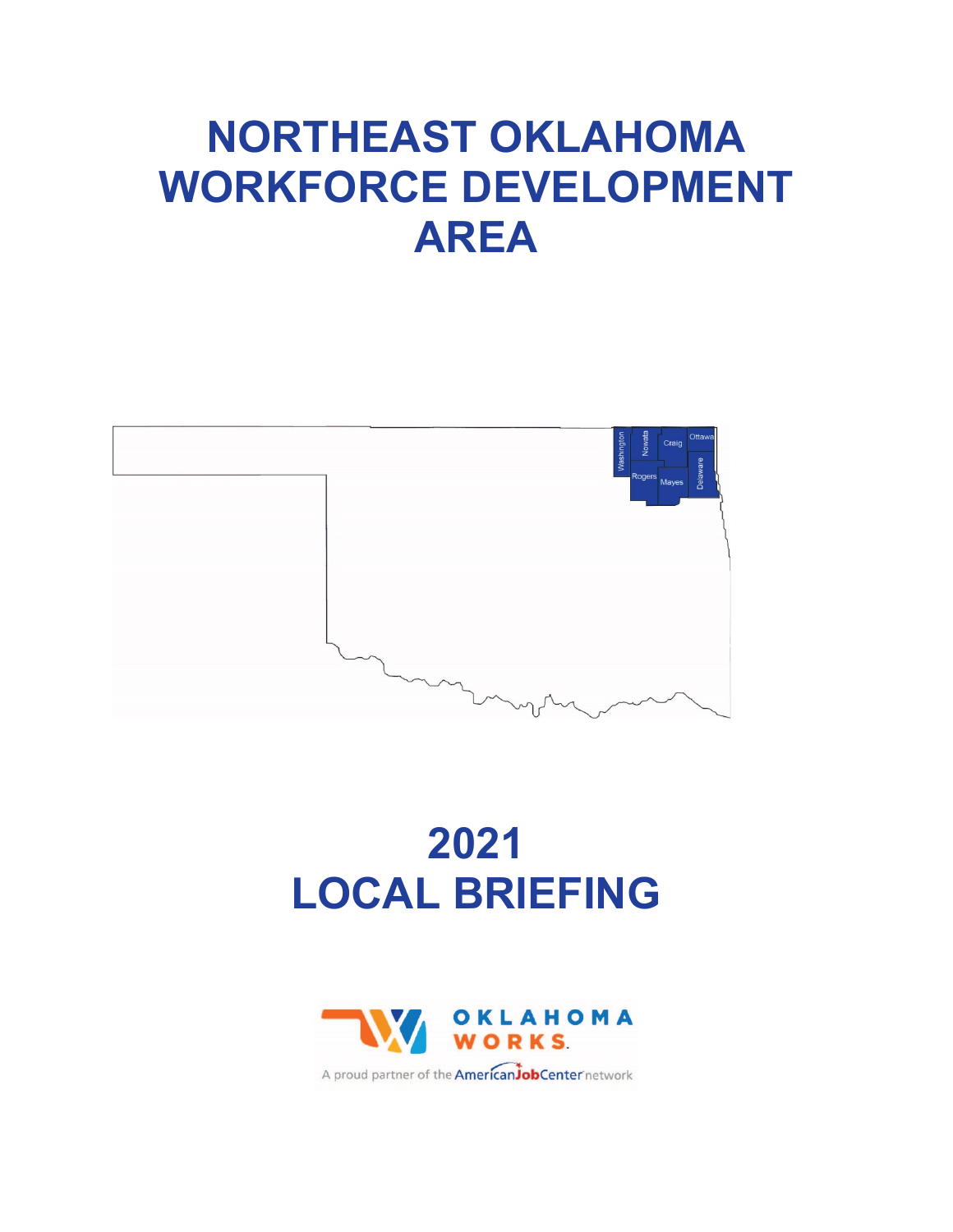# **TABLE OF CONTENTS**

#### **Last Updated: 9/17/2021**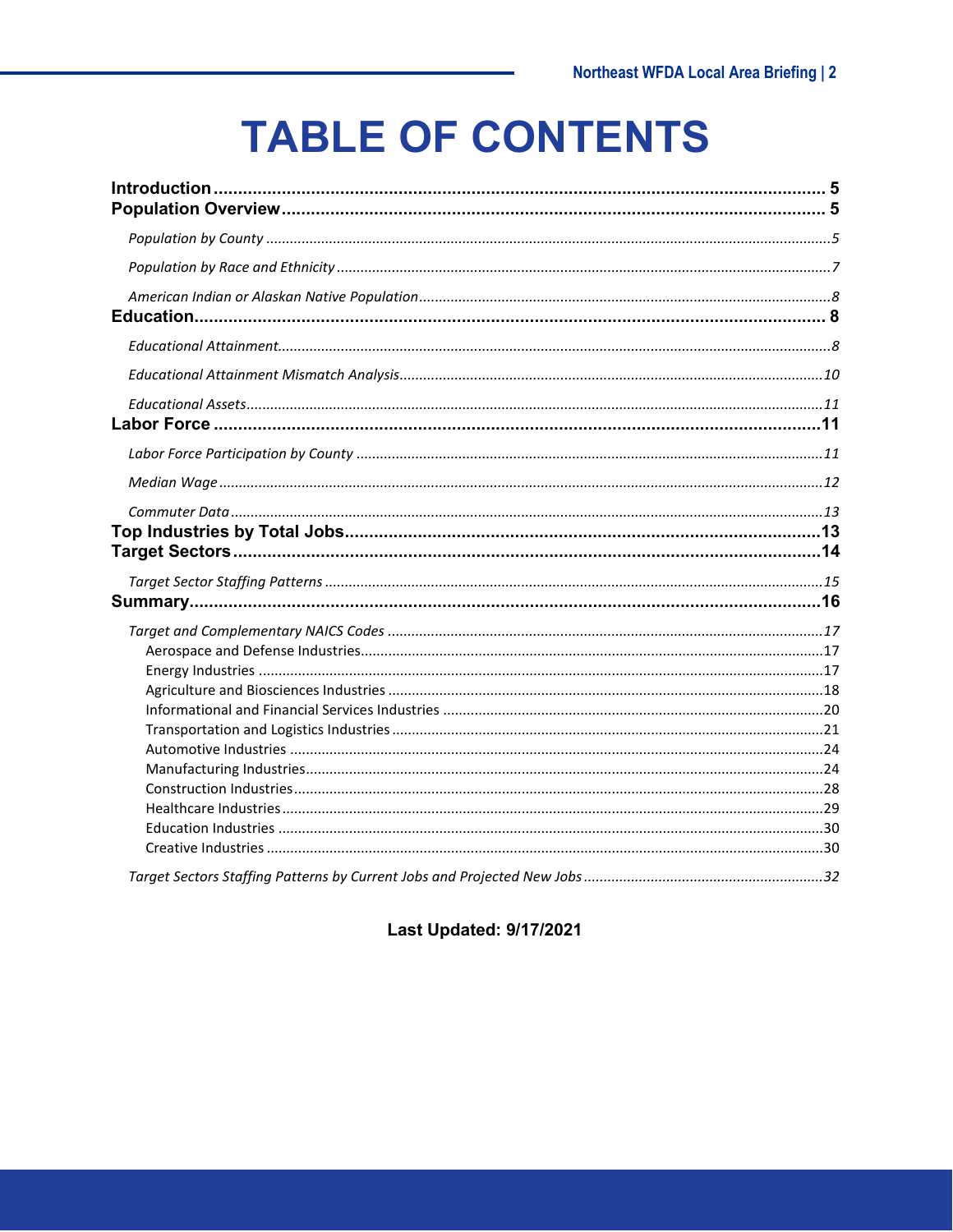# **TABLES**

| Table 10: Top Growing Agribusiness & Bioscience Occupations by 202638           |  |
|---------------------------------------------------------------------------------|--|
|                                                                                 |  |
|                                                                                 |  |
| Table 13: Top Staffed Information and Financial Services Occupations in 2021 44 |  |
| Table 14: Top Growing Information and Financial Services Occupations by 202646  |  |
|                                                                                 |  |
|                                                                                 |  |
| Table 17: Top Staffed Transportation and Logistics Occupations in 2021 52       |  |
|                                                                                 |  |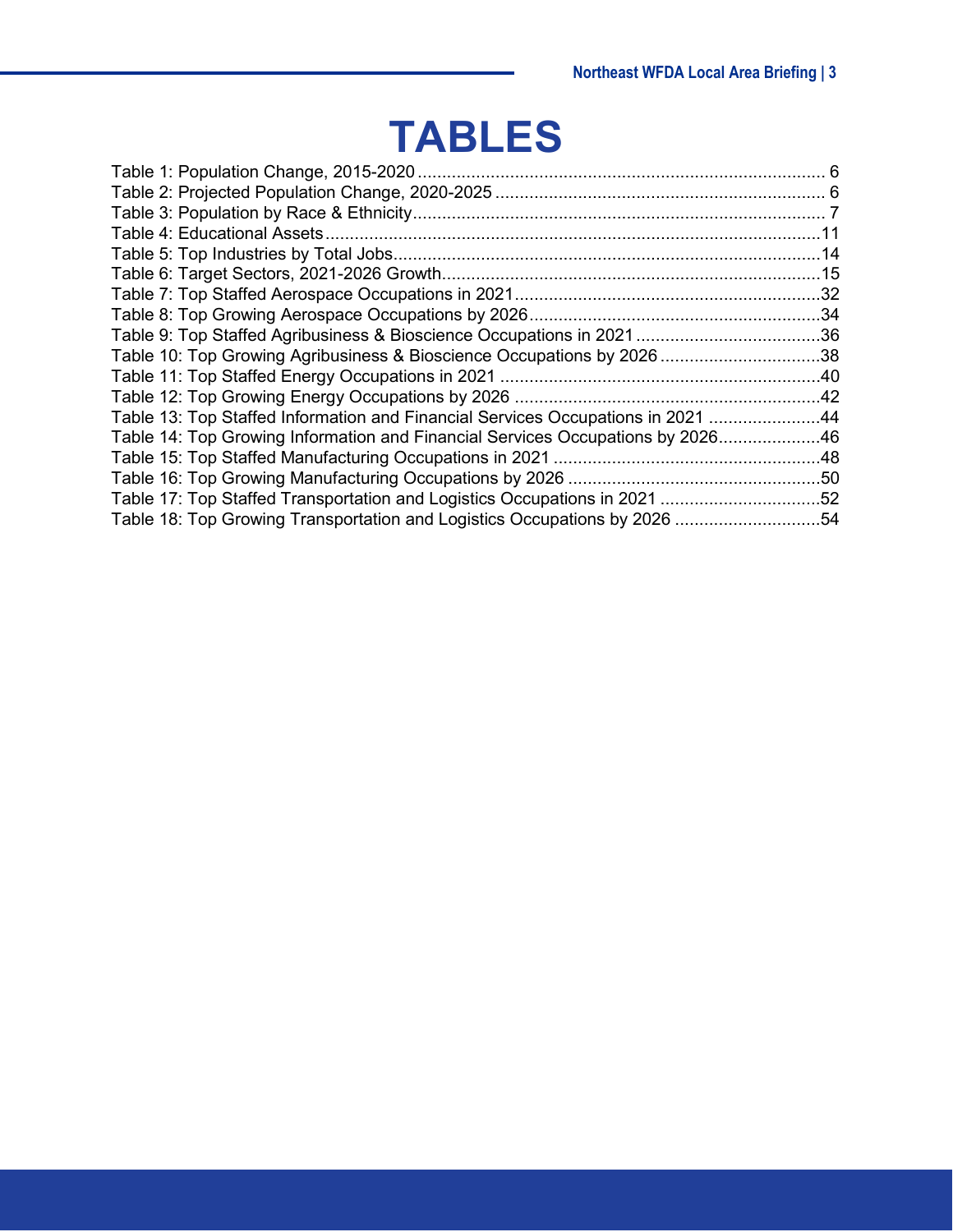# **FIGURES**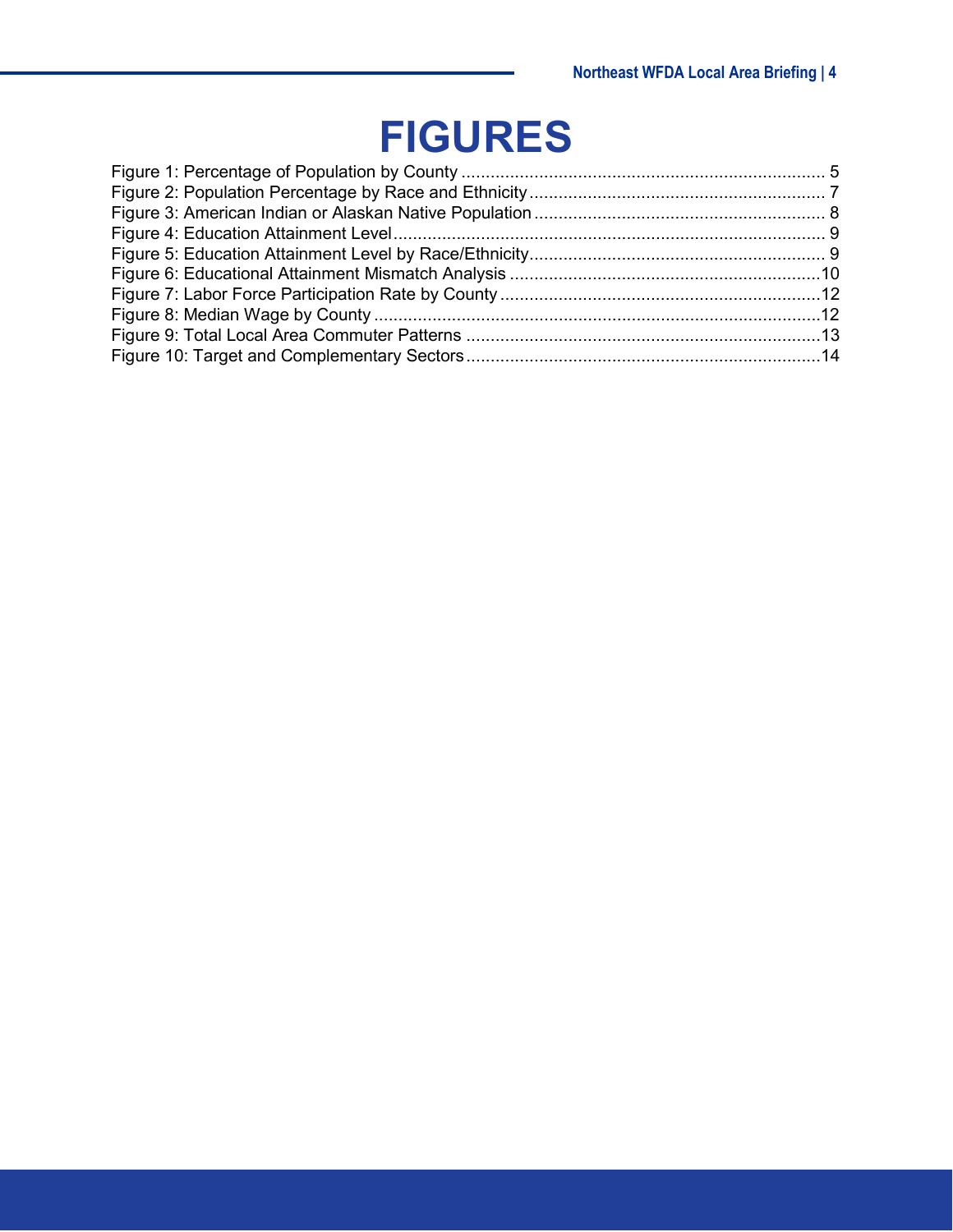# **Introduction**

<span id="page-4-0"></span>The Northeast Oklahoma Workforce Development Area (WFDA) is composed of 7 Oklahoma counties: Craig, Delaware, Mayes, Nowata, Ottawa, Rogers, and Washington. According to the U.S. Census Bureau, this combined region of Oklahoma covers 4,282 square miles and is home to over 284,000 residents. The following briefing reviews the population, education, labor force, economic indicators, and staffing patterns for state target sectors in the Northeast Oklahoma WFDA.

# **Population Overview**

<span id="page-4-1"></span>Overall, the Northeast WFDA population grew by 1% from 2015 to 2020. Delaware County had the largest growth rate of 4%, while Rogers County had the second largest growth rate of 3%. Craig County and Nowata County had growth rates of -4%, and Ottawa County had the lowest growth rate of -3%. Density per square mile grew from 63-64 persons from 2015-2020. The highest density was in Rogers County with 131 persons per square mile. The second highest density was in Washington County with 122 persons per square mile. The lowest density was in Nowata County with 17 persons per square mile. The following section details the population distribution, projected population change, and racial/ethnic population statistics for the Northeast WFDA.

### <span id="page-4-2"></span>**Population by County**

[Figure 1](#page-4-3) shows the Northeast WFDA's percentage of population by county. This figure shows Rogers County had the largest population representing 33% of the population in the Northeast WFDA. Washington County has the second largest population representing 18% of the population. Nowata County had the smallest population representing 4% of the population in the Northeast WFDA.



#### <span id="page-4-3"></span>**Figure 1: Percentage of Population by County**

*Source: Emsi- economicmodeling.com- 2021.1*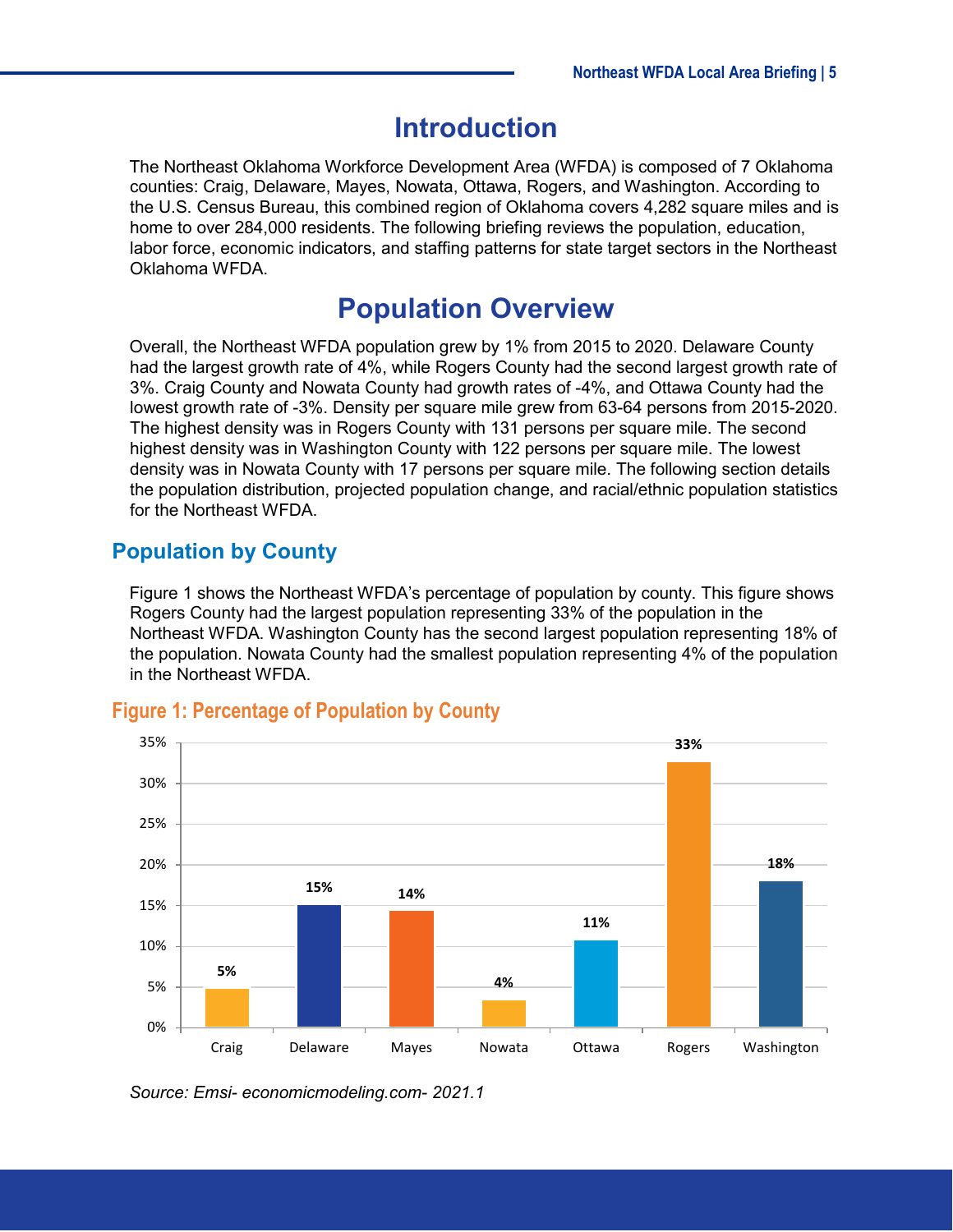[Table 1](#page-5-0) shows the population change by 2015 to 2020. The Rogers County population was 93,227, making it the largest population in the Northeast WFDA. The Washington County population was 51,616 which is the second largest population in the Northeast WFDA. The Nowata county population was 10,054, making it the smallest population in the Northeast WFDA.

#### <span id="page-5-0"></span>**Table 1: Population Change, 2015-2020**

|                 | 2015              | 2020              | Total         |
|-----------------|-------------------|-------------------|---------------|
| <b>County</b>   | <b>Population</b> | <b>Population</b> | <b>Change</b> |
| Craig           | 14,709            | 14,088            | (621)         |
| <b>Delaware</b> | 41,704            | 43,345            | 1,641         |
| <b>Mayes</b>    | 40,889            | 41,262            | 373           |
| <b>Nowata</b>   | 10,519            | 10,054            | (465)         |
| <b>Ottawa</b>   | 31,862            | 31,026            | (836)         |
| <b>Rogers</b>   | 90,080            | 93,227            | 3,147         |
| Washington      | 52,091            | 51,616            | (475)         |
| <b>Total</b>    | 281,854           | 284,618           | 2,764         |

 *Source: Emsi- economicmodeling.com- 2021.1*

[Table 2](#page-5-1) shows the projected population change from 2020 to 2025. Three counties are expected to increase while four counties are projected to decrease in population.

#### <span id="page-5-1"></span>**Table 2: Projected Population Change, 2020-2025**

| <b>County</b>   | 2020<br><b>Population</b> | 2025<br><b>Population</b> | Total<br><b>Change</b> |
|-----------------|---------------------------|---------------------------|------------------------|
| Craig           | 14,088                    | 13,758                    | (330)                  |
| <b>Delaware</b> | 43,345                    | 44,303                    | 959                    |
| <b>Mayes</b>    | 41,262                    | 41,582                    | 320                    |
| <b>Nowata</b>   | 10,054                    | 9,757                     | (296)                  |
| <b>Ottawa</b>   | 31,026                    | 30,537                    | (489)                  |
| <b>Rogers</b>   | 93,227                    | 95,748                    | 2,521                  |
| Washington      | 51,616                    | 51,371                    | (246)                  |
| <b>Total</b>    | 284,618                   | 287,056                   | 2,438                  |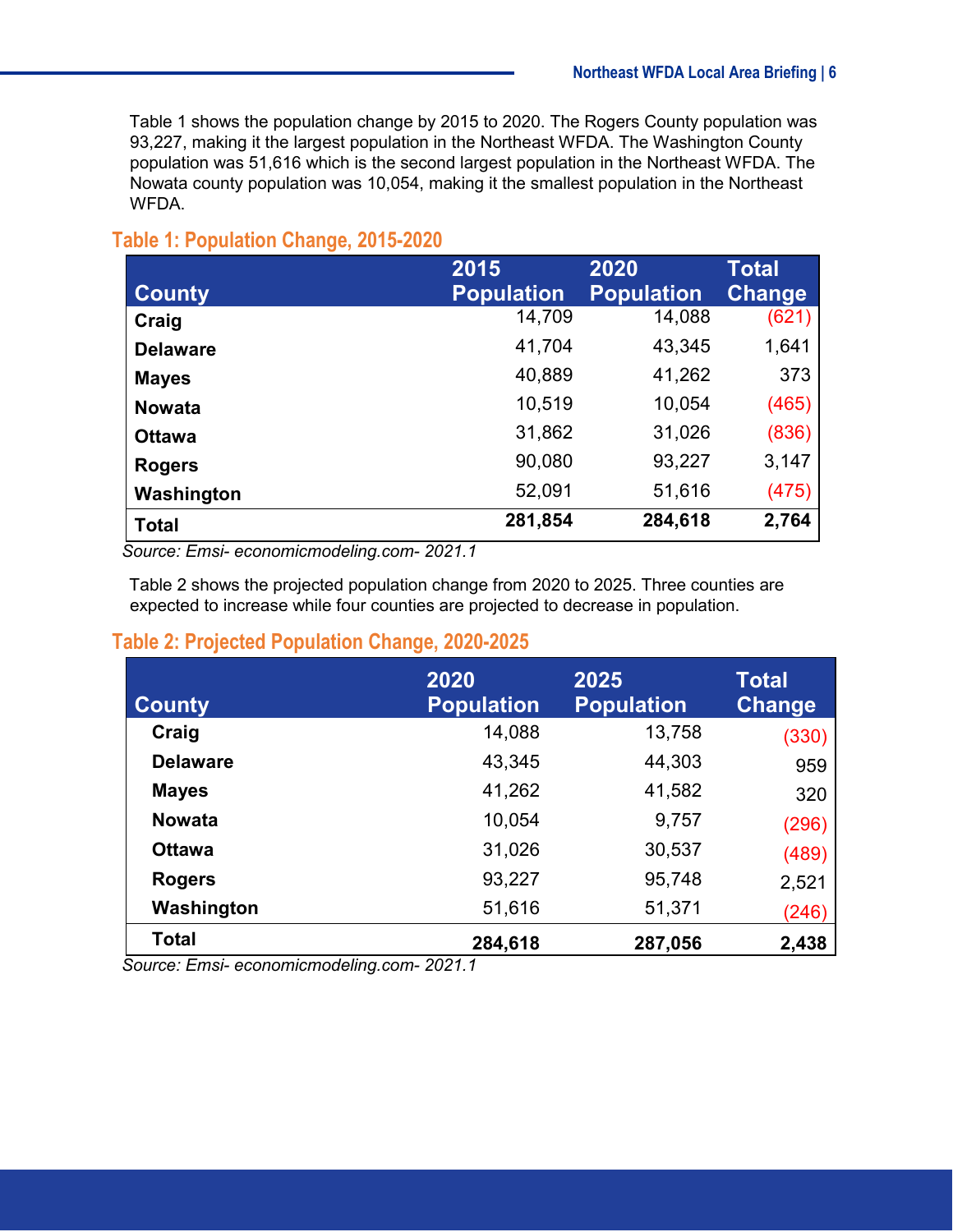## <span id="page-6-0"></span>**Population by Race and Ethnicity**

The following analyses used the racial and ethnicity categories designated by the U.S. Census Bureau. The Census Bureau categorizes "Hispanic," as an ethnicity rather than a race. As such, Hispanic is always reported in conjunction with another racial designator, i.e. "Black or African American, Hispanic." Unless otherwise noted, individual races included in this briefing section were reported as Non-Hispanic.

[Figure 2](#page-6-2) provides Northeast WFDA population percentages by race and ethnicity. This figure shows that whites made up the highest percentage of the population at 68%. American Indian or Alaskan Native with any race were the second highest percentage of the population at 17%. Native Hawaiians or Pacific Islander had the smallest amount of the population at 0.2%.



#### <span id="page-6-2"></span>**Figure 2: Population Percentage by Race and Ethnicity**

*Source: Emsi- economicmodeling.com- 2021.1*

[Table 3](#page-6-1) provides the Northeast WFDA 2020 population in 2020 by race and ethnicity. This table shows that White had the largest population at 192,584. American Indian or Alaskan Native with any race had the second largest population at 47,121. Native Hawaiians or Pacific Islanders had the smallest amount of the population at 454.

### <span id="page-6-1"></span>**Table 3: Population by Race & Ethnicity**

| <b>Demographic</b>                       | 2020<br><b>Population</b> |
|------------------------------------------|---------------------------|
| White                                    | 192,584                   |
| <b>Native Hawaiian or Pacific Island</b> | 454                       |
| <b>Black or African American</b>         | 3,784                     |
| American Indian or Alaska Native         | 47,121                    |
| <b>Asian</b>                             | 3,633                     |
| Two or more ethnicities                  | 22,846                    |
| Hispanic ethnicity with any race         | 14,196                    |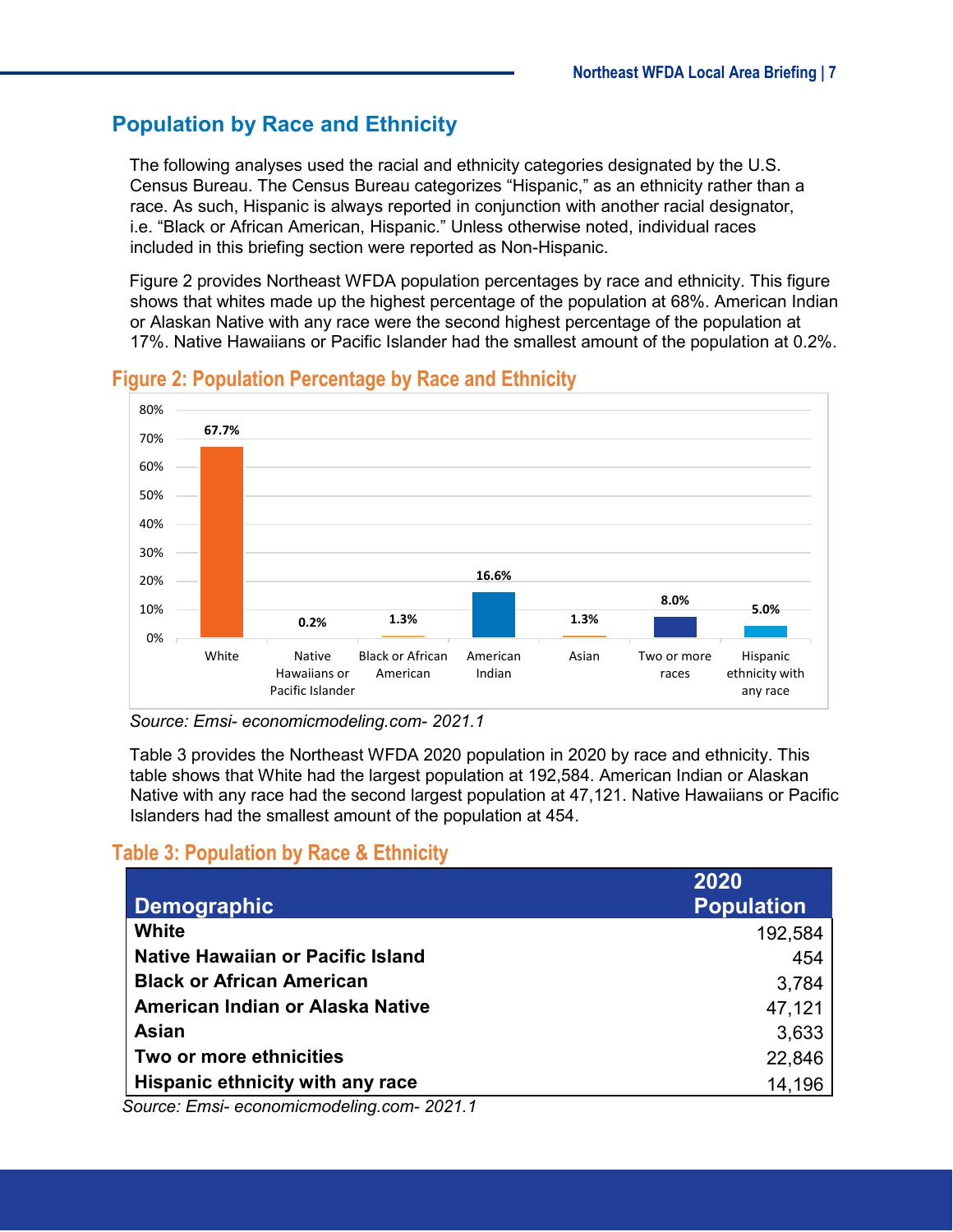#### <span id="page-7-0"></span>**American Indian or Alaskan Native Population**

In the Northeast WFDA, the American Indian or Alaskan Native population was the largest non-white demographic at 49,265 persons (including members with Hispanic ethnicity), accounting for 21% of the area's population. Conversely, this group only makes up 1% of the national population and 8% of Oklahoma's population. [Figure 3](#page-7-3) shows the American Indian or Alaskan Native population by county. Rogers County had the largest American Indian or Alaskan Native population at 12,653, with Delaware County right behind at 10,475. Nowata County had the smallest American Indian or Alaskan Native population at 1,975.



<span id="page-7-3"></span>**Figure 3: American Indian or Alaskan Native Population**

<span id="page-7-1"></span>*Source: Emsi- economicmodeling.com- 2021.1*

# **Education**

Colleges, universities, career technology centers, and K-12 schools are instrumental in developing the workforce. Educational institutions help supply local businesses and organizations with a workforce with the necessary labor and skills to be competitive in today's economy. The following section reviews the Northeast WFDA's educational attainment and provides an educational attainment mismatch analysis.

### <span id="page-7-2"></span>**Educational Attainment**

[Figure 4](#page-8-0) demonstrates the Northeast WFDA's education attainment level. High school graduates made up the largest percentage of the population at 35%, and the second largest population had attended Some College at 24%. The third largest population had a Bachelor's Degree at 15%. Lastly, the smallest population had a Less than 9th grade educational attainment level at 3%. The Northeast WFDA is slightly below Oklahoma's overall educational attainment levels for traditional post-secondary degrees, namely, Bachelor's and Graduate degrees.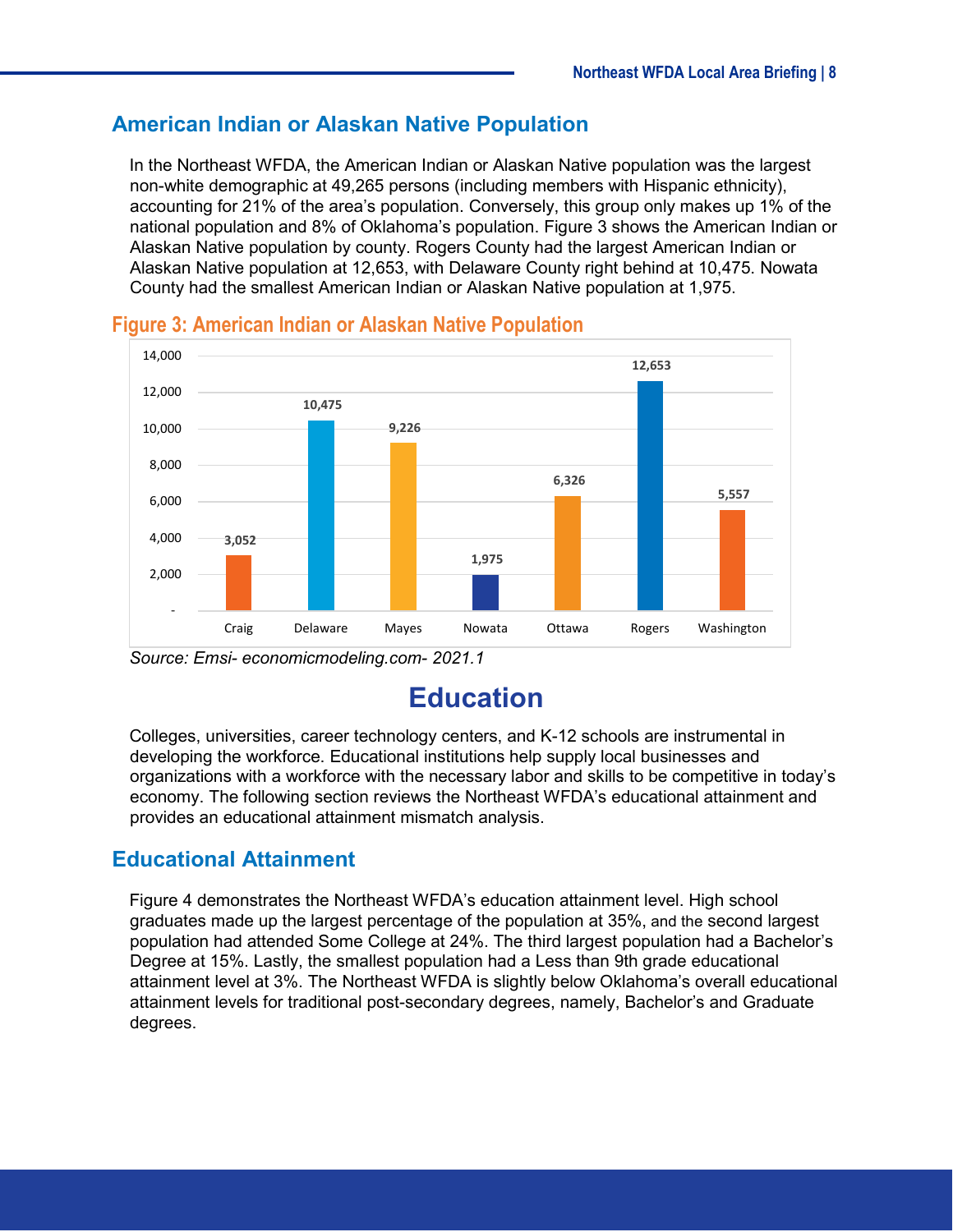

#### <span id="page-8-0"></span>**Figure 4: Education Attainment Level**

*Source: Emsi- economicmodeling.com- 2021.1*

[Figure 5](#page-8-1) shows the Northeast WFDA's educational attainment levels broken down by race and ethnicity. Across almost all racial and ethnic groups, High School Diploma represented the largest percentage of the respective group populations. Hispanic Ethnicity with Any Race had the largest population percentage at the Less than High School attainment level at 30%. Native Hawaiians or Pacific Islanders had the largest population percentage at the High School Diploma level at 71%. Asian Americans have the largest population percentage at the College Degree level at 46%.



#### <span id="page-8-1"></span>**Figure 5: Education Attainment Level by Race/Ethnicity**

*Source: Emsi- economicmodeling.com- 2021.1*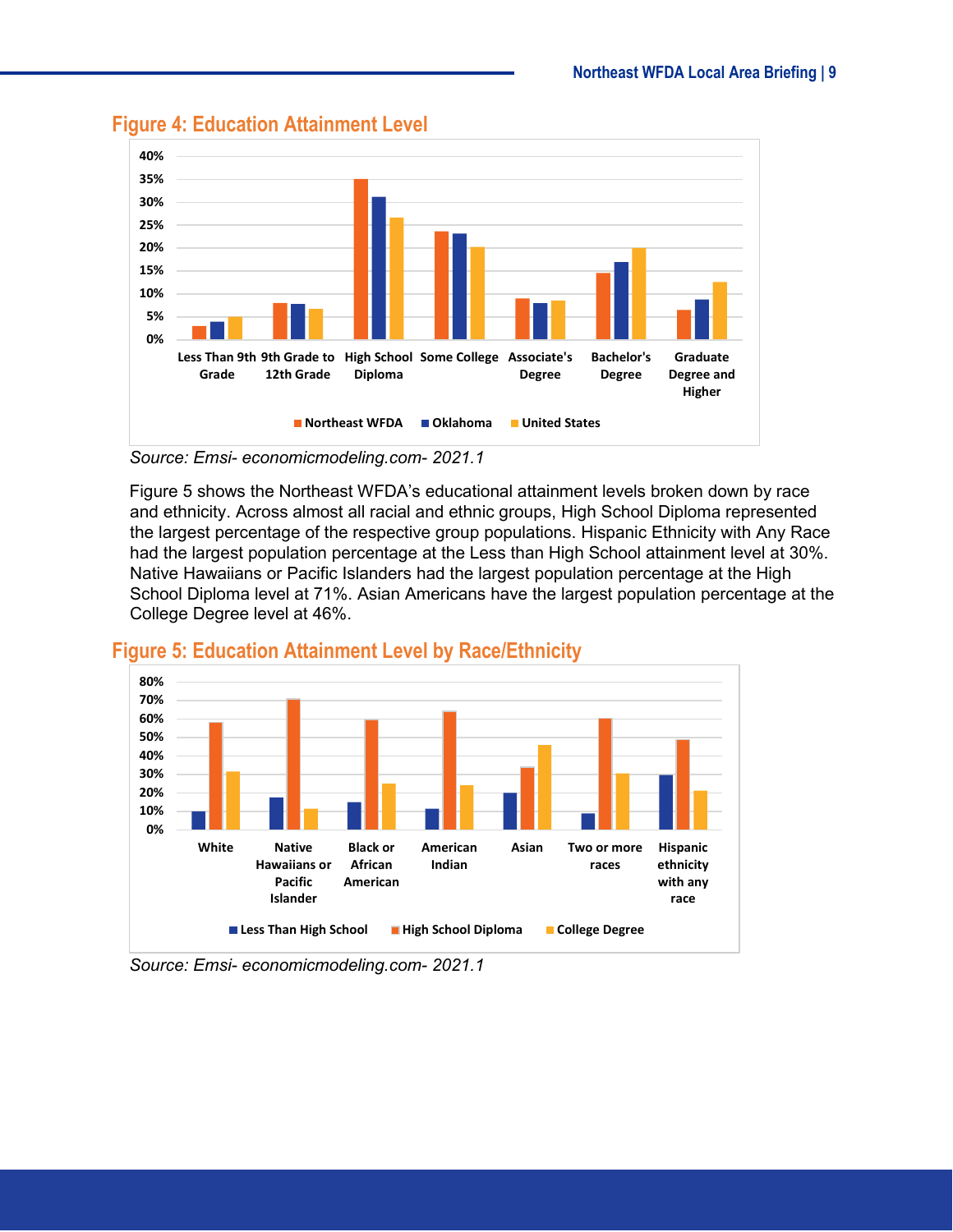### <span id="page-9-0"></span>**Educational Attainment Mismatch Analysis**

An educational attainment mismatch analysis was completed by comparing the percentage of jobs requiring various education levels to the percentage of the population that attained those education levels.<sup>[1](#page-9-2)</sup>

Nineteen percent of the total jobs in Northeast do not require formal education. Jobs that typically require a high school diploma or equivalent totaled 47% of the total jobs. Together, these two categories account for 66% of Northeast's total jobs. In comparison, 46% of the population have less than a high school diploma, have a high school diploma, or have a high school diploma equivalent. There is potentially around 20% of jobs filled by people with some college, non-degree award, or Associate's degree or higher, suggesting they are underemployed.

[Figure 6](#page-9-1) shows how there is a higher percentage of the populations with some college, nondegree award, or Associate's degree compared to the percentages of jobs that require that level of education. There are two possible implications. First, this analysis suggests the need for more skilled jobs for our current population. Second, this analysis shows the potential benefit of increasing the number of people with Bachelor's degree for higher skilled occupations. Currently, 20% of the jobs in Northeast require a Bachelor's degree while only 15% of the population earned a Bachelor's degree. Additionally, the shortfall at the bachelor's degree level will be significantly compounded by a misalignment of degree specialty. The existence of a sufficient number of individuals possessing a bachelor's degree fails to meet the needs of employers if those degrees do not provide the appropriate training necessary to fulfill job requirements. It is also important to note that there is a surplus of Master's degree or higher that fill position only requiring a Bachelor's degree.



## <span id="page-9-1"></span>**Figure 6: Educational Attainment Mismatch Analysis**

*Source: Emsi- economicmodeling.com- 2021.1*

<span id="page-9-2"></span> <sup>1</sup> The educational attainment mismatch analysis, formerly known as skills gaps analysis, is attained by comparing the working age (25 years and older) population's educational attainment and typical entry level education for the total number of jobs. This analysis was obtained from Emsi's underemployment data. The analysis does not account for individuals' actual educational attainment and their current employment. The analysis compares American Community Survey data from the Census Bureau with occupation data from the Bureau of Labor Statistics.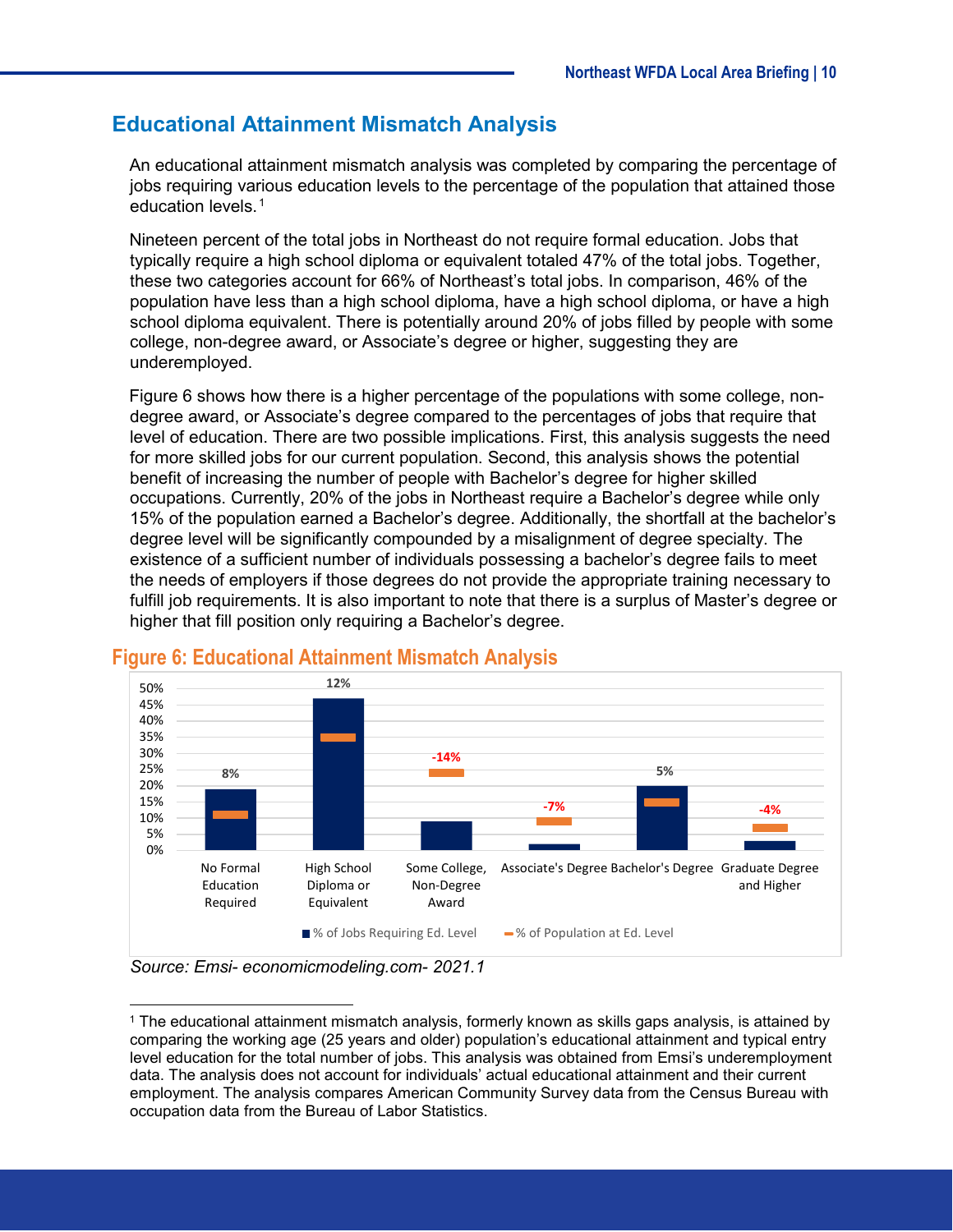#### <span id="page-10-0"></span>**Educational Assets**

The Northeast WFDA has 10 distinct post-secondary educational institutions, ranging from universities, technical colleges, community colleges, and specialty training schools (see [Table](#page-10-3)  [4.](#page-10-3) These institutions are important educational and professional assets as they help connect students of all backgrounds and circumstances with resources, degrees, certifications, and higher knowledge. [Table 4](#page-10-3) details accredited institutions and their degree types.

| <b>Institution</b>           | <b>Institution</b><br><b>Type</b> | <b>City</b>         | <b>County</b> | <b>Degree Types</b>     |
|------------------------------|-----------------------------------|---------------------|---------------|-------------------------|
| Northeastern<br>Oklahoma A&M |                                   |                     |               |                         |
| College                      | Public                            | Miami               | Ottawa        | Associate, Certificate  |
| <b>Rogers State</b>          |                                   |                     |               | Certificate, Associate, |
| University                   | Public                            | Claremore           | Rogers        | Bachelor, Master, Ph.D. |
| Rogers State                 |                                   |                     |               | Certificate, Associate, |
| University                   | Public                            | <b>Bartlesville</b> | Washington    | Bachelor, Master, Ph.D. |
| <b>Rogers State</b>          |                                   |                     |               | Certificate, Associate, |
| University                   | Public                            | Pryor               | Mayes         | Bachelor, Master, Ph.D. |
| Oklahoma Wesleyan            |                                   |                     |               | Associate, Bachelor,    |
| University                   | <b>Private Non-</b>               |                     |               | Master, Ph.D.,          |
|                              | Profit                            | <b>Bartlesville</b> | Washington    | Certificate             |
| Northeast Tech               | <b>Technical</b>                  |                     |               |                         |
|                              | School                            | Afton               | Ottawa        | Certificate             |
| <b>Northeast Tech</b>        | Technical                         |                     |               |                         |
|                              | School                            | Claremore           | Rogers        | Certificate             |
| Northeast Tech               | <b>Technical</b>                  |                     |               |                         |
|                              | School                            | Kansas              | Delaware      | Certificate             |
| Northeast Tech               | Technical                         |                     |               |                         |
|                              | School                            | Pryor               | Mayes         | Certificate             |
| <b>Tri County Tech</b>       | Technical                         |                     |               |                         |
|                              | School                            | <b>Bartlesville</b> | Washington    | Certificate             |

#### <span id="page-10-3"></span>**Table 4: Educational Assets**

<span id="page-10-1"></span>*Sources: Oklahoma State Regents of Higher Education, CareerTech.org*

# **Labor Force**

The labor force may be considered one of the foremost assets of a particular region, providing key goods and services, collaborating across industries, and participating in economic and skills development. The following section reviews important labor force and commuter data, including labor force participation rates broken down by county, median wage rates, as well as commuter data detailing commuter inflow, outflow, and circulation in the Northeast WFDA.

### <span id="page-10-2"></span>**Labor Force Participation by County**

[Figure 7](#page-11-1) shows the Northeast WFDA labor force participation rate by county. The highest percentage is in Rogers County at 63.8%. The second highest is in Washington County at 57.6%. The third highest is in Nowata County at 56.4%. The lowest percentage is in Delaware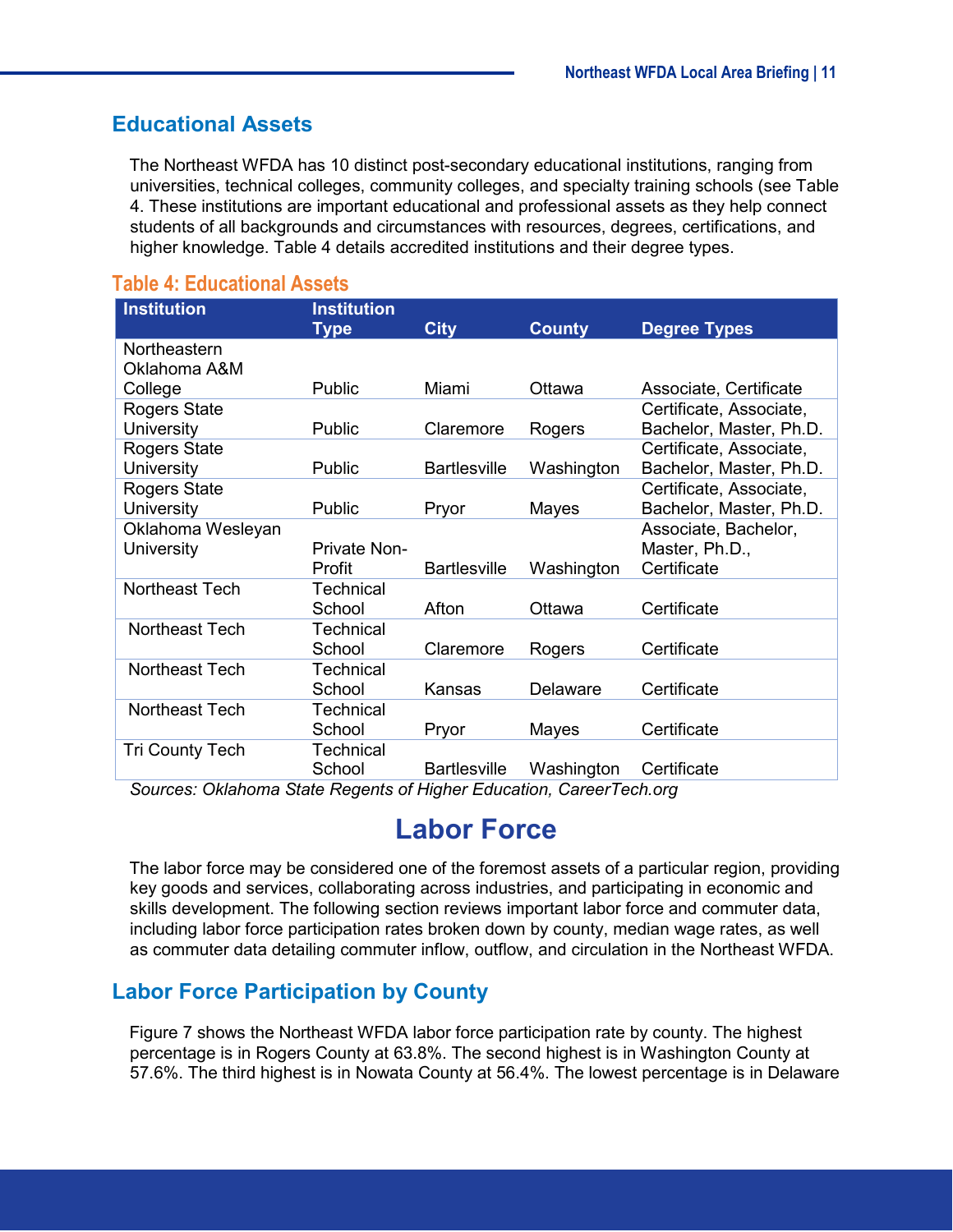County at 49%. Four of seven counties in the Northeast WFDA meet or exceed the Oklahoma state average labor force participation rate of 56%.



#### <span id="page-11-1"></span>**Figure 7: Labor Force Participation Rate by County**

#### <span id="page-11-0"></span>**Median Wage**

[Figure 8](#page-11-2) provides the median wage of those that are over the age of 16. The highest wage was found in Rogers County at \$36,745. The second highest wage was in Washington County at \$31,087. The third highest was in Mayes County at \$31,010. The fourth highest was in Nowata County at \$30,239. The fifth highest was in Delaware County at \$26,283. The sixth highest was in Craig County at \$25,933. Lastly, the lowest median wage is in Ottawa County at \$25,362.

### <span id="page-11-2"></span>**Figure 8: Median Wage by County**



*Source: American Community Survey (ACS) 2019 5-Year Estimates*

*Source: American Community Survey (ACS) 2019 5-Year Estimates*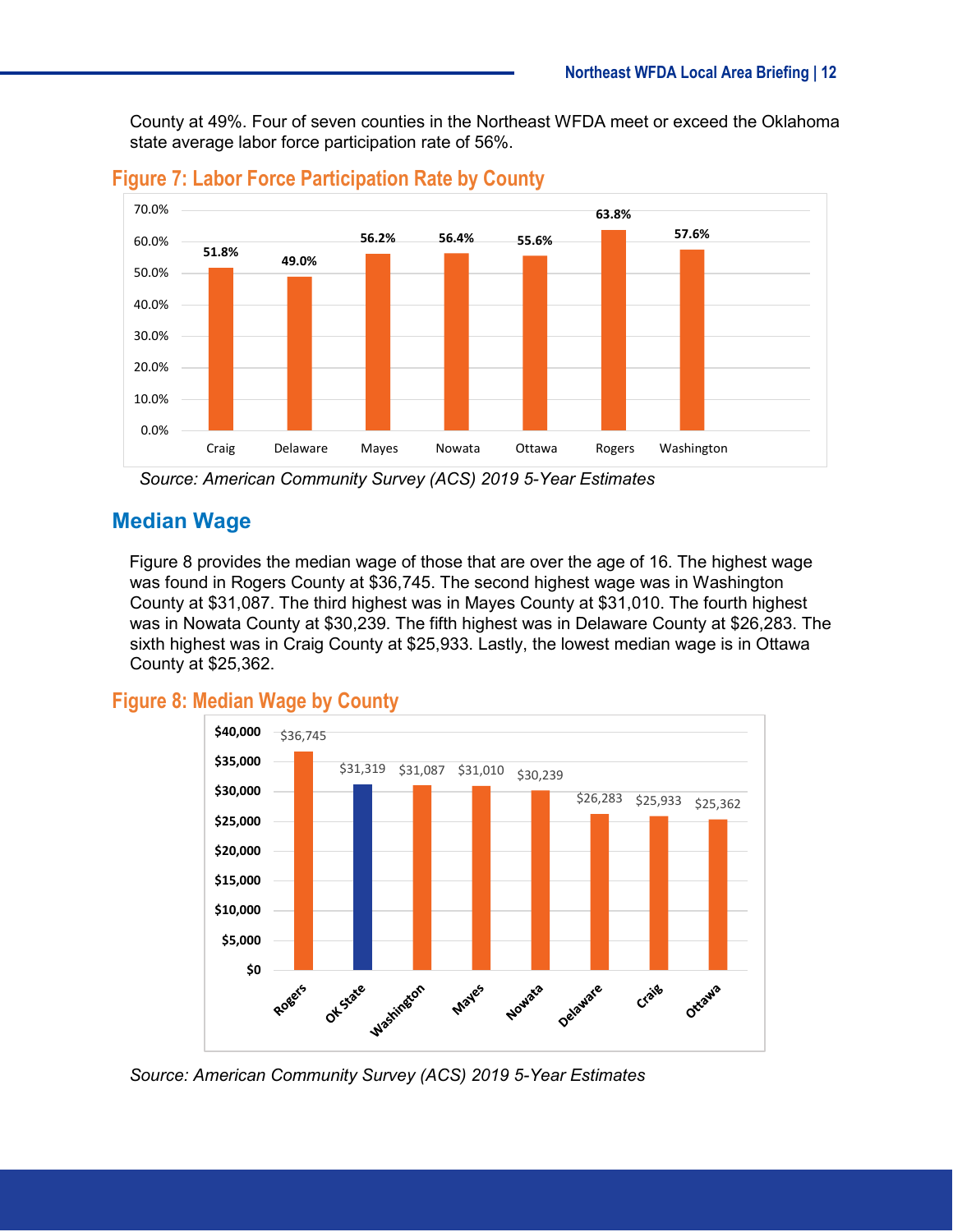#### <span id="page-12-0"></span>**Commuter Data**

The U.S. Census Bureau Longitudinal Employer-Household Dynamics (LEHD) program uses data from a variety of sources including the unemployment insurance program, Quarterly Census of Employment and Wages (QCEW), and administrative data from censuses and surveys to create models estimating worker commutes for primary employment. In the Northeast WFDA 35,332 work in the area, and did not live there. 51,329 lived there and worked there. 58,102 lived in the Northeast WFDA and worked outside the area (see [Figure](#page-12-2)  [9.](#page-12-2)



#### <span id="page-12-2"></span>**Figure 9: Total Local Area Commuter Patterns**

<span id="page-12-1"></span>*Source: Center of Economic Studies (CES), OnTheMap, 2018*

# **Top Industries by Total Jobs**

The North American Industry Classification System (NAICS) is the standard utilized by federal agencies to classify businesses to collect, analyze, and publish statistical data related to the United States business economy. Several of the analyses that follow are based upon data using NAICS employment sector codes. The following information is provided to enhance understanding of the framework of these analyses.

NAICS uses a 6-digit coding system which is structured hierarchically, beginning with 20 broad economic sectors. Over 1,000 industries are then sub-categorized within these 20 sectors. Each industry within a sector shares distinguishing economic activities. The most recent version of the classification system was implemented in 2017. Additional information is available at [www.census.gov/eos/www/naics](http://www.census.gov/eos/www/naics).

There was an estimated 91,180 number of total jobs in Northeast WFDA in 2021. [Table 5](#page-13-1) shows the top ten employment industry sectors in Northeast WFDA. The largest sector is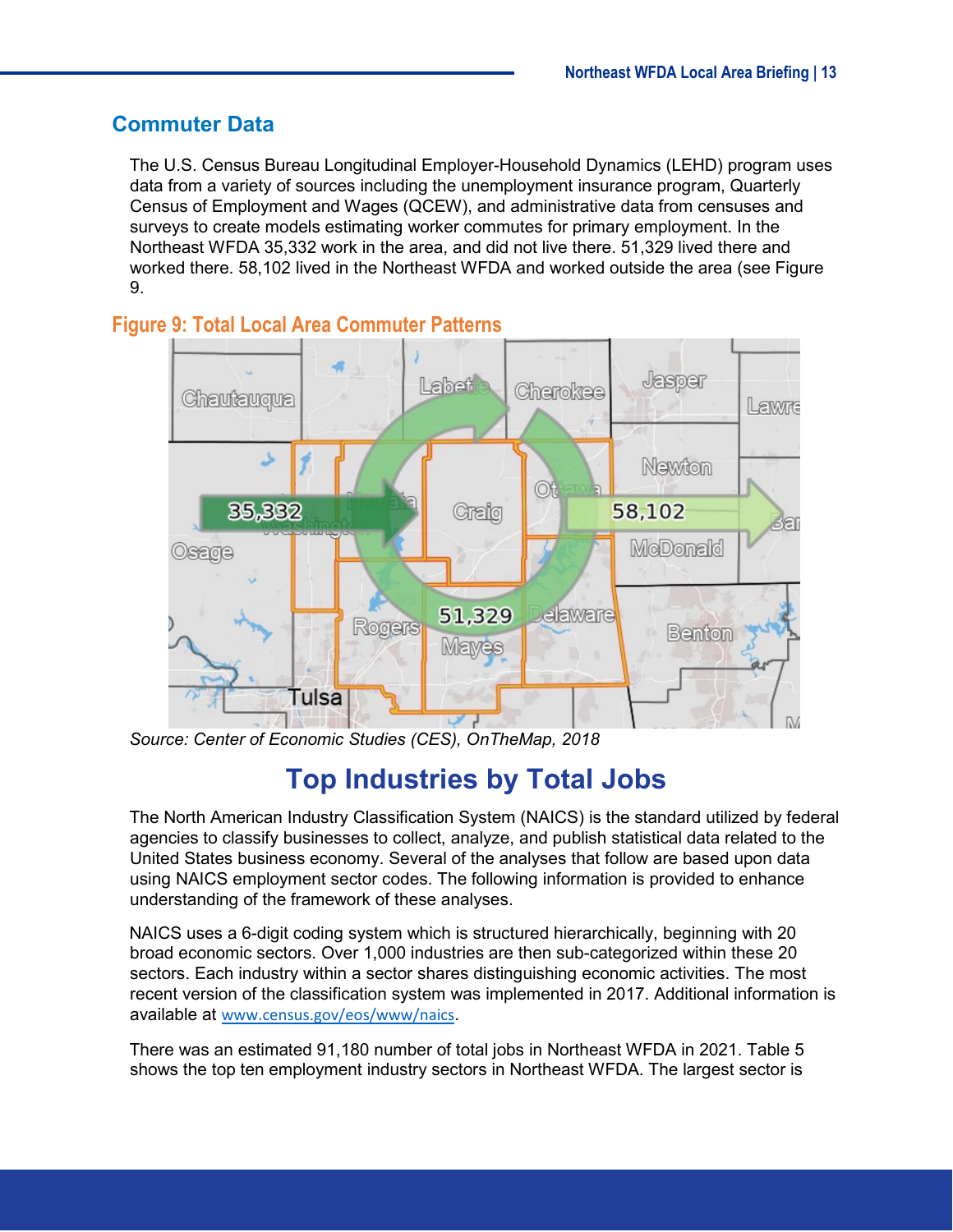Government with 21,643 jobs. The second largest sector was Retail Trade with 10,645 jobs. The tenth largest sector was Wholesale Trade with 2,436 jobs.

<span id="page-13-1"></span>

|  | <b>Table 5: Top Industries by Total Jobs</b> |  |
|--|----------------------------------------------|--|
|--|----------------------------------------------|--|

| <b>NAICS</b> | <b>Description</b>                                                                 | 2021<br><b>Jobs</b> | <b>Percentage</b><br>of Total<br><b>Employment</b> |
|--------------|------------------------------------------------------------------------------------|---------------------|----------------------------------------------------|
| 90           | Government                                                                         | 21,643              | 23.7%                                              |
| 44           | <b>Retail Trade</b>                                                                | 10,645              | 11.7%                                              |
| 31           | Manufacturing                                                                      | 10,530              | 11.5%                                              |
| 62           | <b>Health Care and Social Assistance</b>                                           |                     | 11.0%                                              |
| 72           | <b>Accommodation and Food Services</b>                                             | 7,556               | 8.3%                                               |
| 23           | Construction                                                                       | 4,890               | 5.4%                                               |
| 81           | Other Services (except Public Administration)                                      | 4,573               | 5.0%                                               |
| 56           | Administrative and Support and Waste Management and<br><b>Remediation Services</b> | 3,636               | 4.0%                                               |
| 21           | Mining, Quarrying, and Oil and Gas Extraction                                      | 3,142               | 3.4%                                               |
| 42           | <b>Wholesale Trade</b>                                                             | 2,436               | 2.7%                                               |

*Source: Emsi- economicmodeling.com- 2021.2*

# **Target Sectors**

<span id="page-13-0"></span>Oklahoma Department of Commerce has identified [Key Industry Sectors](https://www.okcommerce.gov/doing-business/business-relocation-expansion/industry-sectors/) for the state of Oklahoma. The Key Industry Sectors provide a competitive advantage in a global economy. They exhibit significant potential for employment growth and provide wealth generating employment opportunities. These Target Sectors include Aerospace and Defense, Agribusiness and Bioscience, Renewable and Traditional Energy, Transportation and Logistics, Automotive, and Manufacturing. Growth in these areas lead to workforce needs in complementary sectors. These complementary sectors include Construction, Health Care, Education, and Creative Industries. [Figure 10](#page-13-2) shows both target and complementary sectors. For a complete list of industries that are included in each of the sectors, the 5-digit NAICS codes are included in the appendix.

#### <span id="page-13-2"></span>**Figure 10: Target and Complementary Sectors**

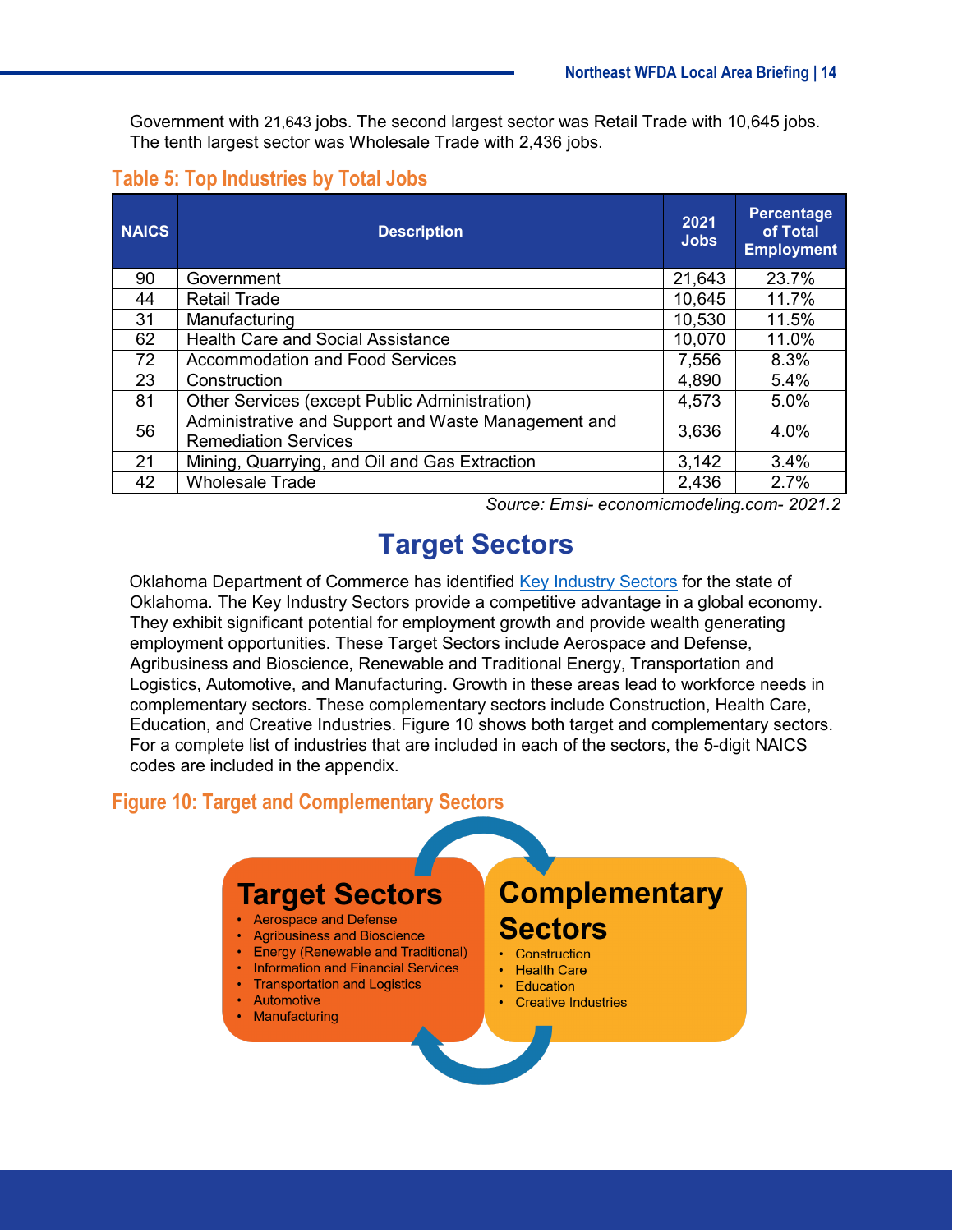[Table 4](#page-14-1) shows the estimated number of new jobs for each of the target sectors in 2026, along with the growth rate and average earnings per job in the target sector. All target sectors are projected to grow with the exception of the energy sector.

#### <span id="page-14-1"></span>**Table 6: Target Sectors, 2021-2026 Growth**

| <b>Target Sector</b>                                               | 2021<br><b>Jobs</b> | 2026<br><b>Jobs</b> | <b>Estimated</b><br><b>Net Job</b><br><b>Growth</b><br>$(2021 - 2026)$ | <b>Growth</b><br><b>Rate (2021-</b><br>2026) | <b>Average</b><br><b>Earnings</b><br><b>Per Job</b> |
|--------------------------------------------------------------------|---------------------|---------------------|------------------------------------------------------------------------|----------------------------------------------|-----------------------------------------------------|
| Aerospace and Defense                                              | 4,292               | 4,552               | 261                                                                    | 6%                                           | \$57,960                                            |
| Agriculture and<br><b>Bioscience</b>                               | 5,230               | 5,553               | 323                                                                    | 6%                                           | \$64,815                                            |
| Energy (Renewable and<br>Traditional)                              | 7,392               | 6,901               | (491)                                                                  | (7%)                                         | \$114,967                                           |
| Information and<br><b>Financial Services</b>                       | 3,700               | 3,963               | 263                                                                    | 7%                                           | \$75,960                                            |
| Manufacturing                                                      | 10,530              | 10,782              | 252                                                                    | 2%                                           | \$73,206                                            |
| Transportation and<br><b>Distribution (Includes</b><br>Automotive) | 5,081               | 5,611               | 530                                                                    | 10%                                          | \$66,556                                            |

*Source: Emsi- economicmodeling.com- 2021.2*

### <span id="page-14-0"></span>**Target Sector Staffing Patterns**

Staffing patterns were computed for each of the target sectors using Emsi 2021.2 datarun. The staffing pattern analysis computes the occupational makeup of the target sectors by percentages. The appendix includes two tables for each target sector. The first table shows the top ten occupations by number of current jobs  $^2$  $^2$ . The second table shows the top 10 occupations by number of new jobs projected for 2026.

The current top three staffed jobs in Aerospace and Defense include computer numerically controlled tool operators, welders, cutters, solderers, and brazers, and machinists (see [Table](#page-31-1)  [7\)](#page-31-1). Industrial machinery mechanics, welders, cutters, solderers, and brazers, and machinists are projected to grow the most (see [Table 8\)](#page-33-0). Farmworkers and laborers (crop, nursery, and greenhouse), paper good machine setters, operators, and tenders, and farmworkers, farm, ranch, and aquacultural animals are the current three top occupations in the Agribusiness and Bioscience target sector (see [Table 9\)](#page-35-0). Farmworkers and laborers (crop, nursery, and greenhouse), chemical equipment operators and tenders, and veterinary assistances and laboratory animal caretakers are the top three occupations projected to grow by 2026 (see [Table 10\)](#page-37-0).

<span id="page-14-2"></span> <sup>2</sup> For the Aerospace and Defense Target Sector, the military occupation (SOC code 55-9999) was removed from the list.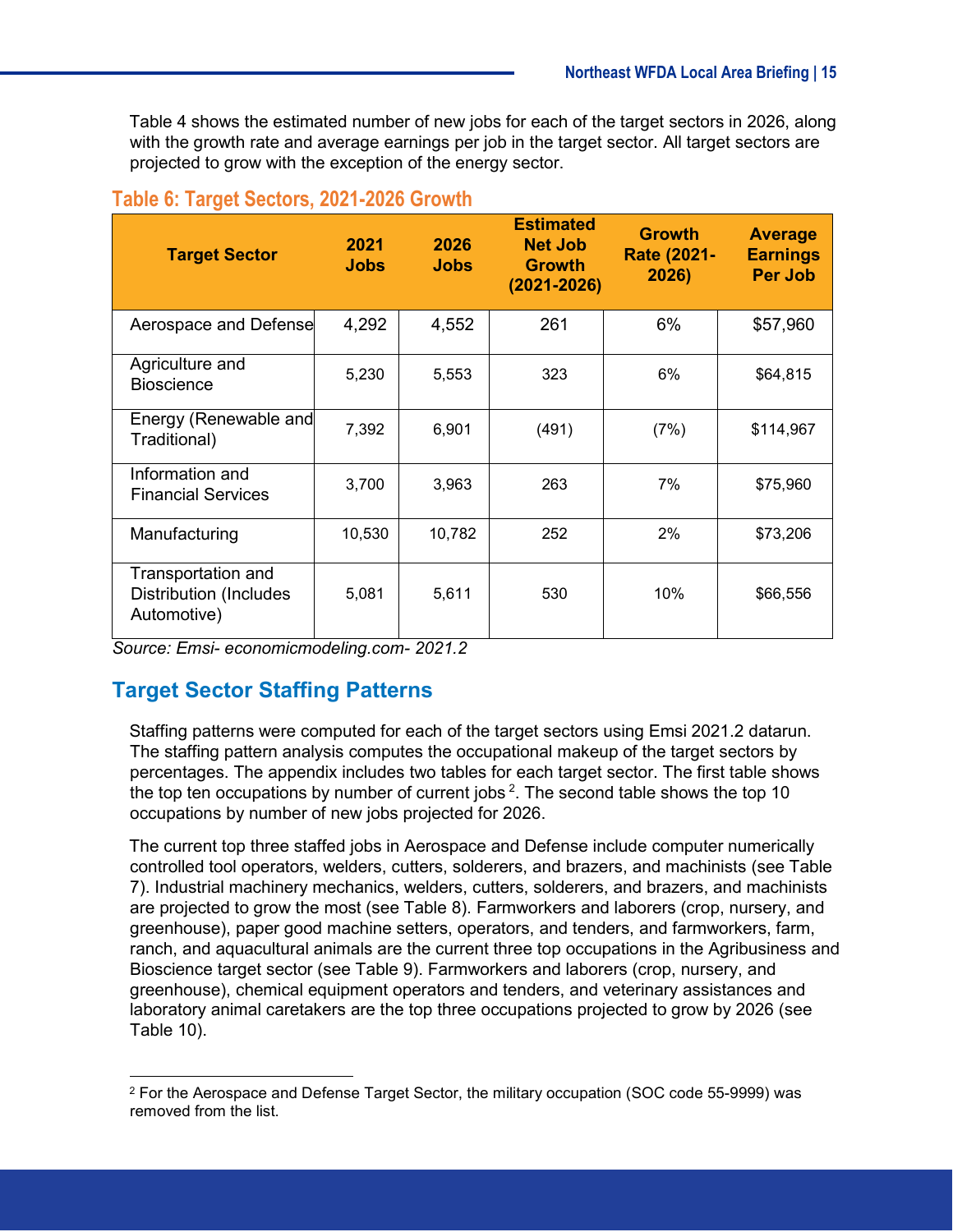The current top three staffed jobs in the energy target sector include welders, cutters, solderers, and brazers, miscellaneous assemblers and fabricators, and accountants and auditors (see [Table 11\)](#page-39-0). The three occupations to grow the most include construction laborers, operating engineers and other construction equipment operators, and heavy and tractor-trailer truck drivers (see [Table 12\)](#page-41-0). Currently, the top three occupations in the information and financial services target sector include tellers, customer service representatives, and loan interviewers and clerks (see [Table 13\)](#page-43-0). The top three occupations by 2026 projected growth include telecommunications equipment installers and repairers, and telecommunications line installers and repairers, and sales representatives of services (see [Table 14\)](#page-45-0).

Welders, cutters, solderers, and brazers, miscellaneous assemblers and fabricators, and firstline supervisors of production and operating workers are the top three occupations staffed in 2021 in the manufacturing target sector (see [Table 15\)](#page-47-0). First-line supervisors of production and operating workers, industrial machinery mechanics, and chemical equipment operators and tenders are the top three growing occupations (see [Table 16\)](#page-49-0). In the transportation and logistics target sector, which includes the automotive target sector, heavy and tractor-trailer truck drivers, laborers and freight, stock, and material movers, and sales representatives for wholesale and manufacturing were both the top 2021 staffed occupations (see [Table 17\)](#page-51-0) and the top new jobs in 2026 (see [Table 18\)](#page-53-0).

# **Summary**

<span id="page-15-0"></span>This local briefing reviewed the Northeast WFDA's population, educational attainment and assets, labor force information, top industry data, and target and complementary sectors. The Northeast WFDA is one of six Workforce Development Areas (WFDAs) in Oklahoma. The Oklahoma Office of Workforce Development prepares briefings for each of the Workforce Development Areas, including a state-level briefing. Briefings are available at oklahomaworks.gov/workforce-briefings.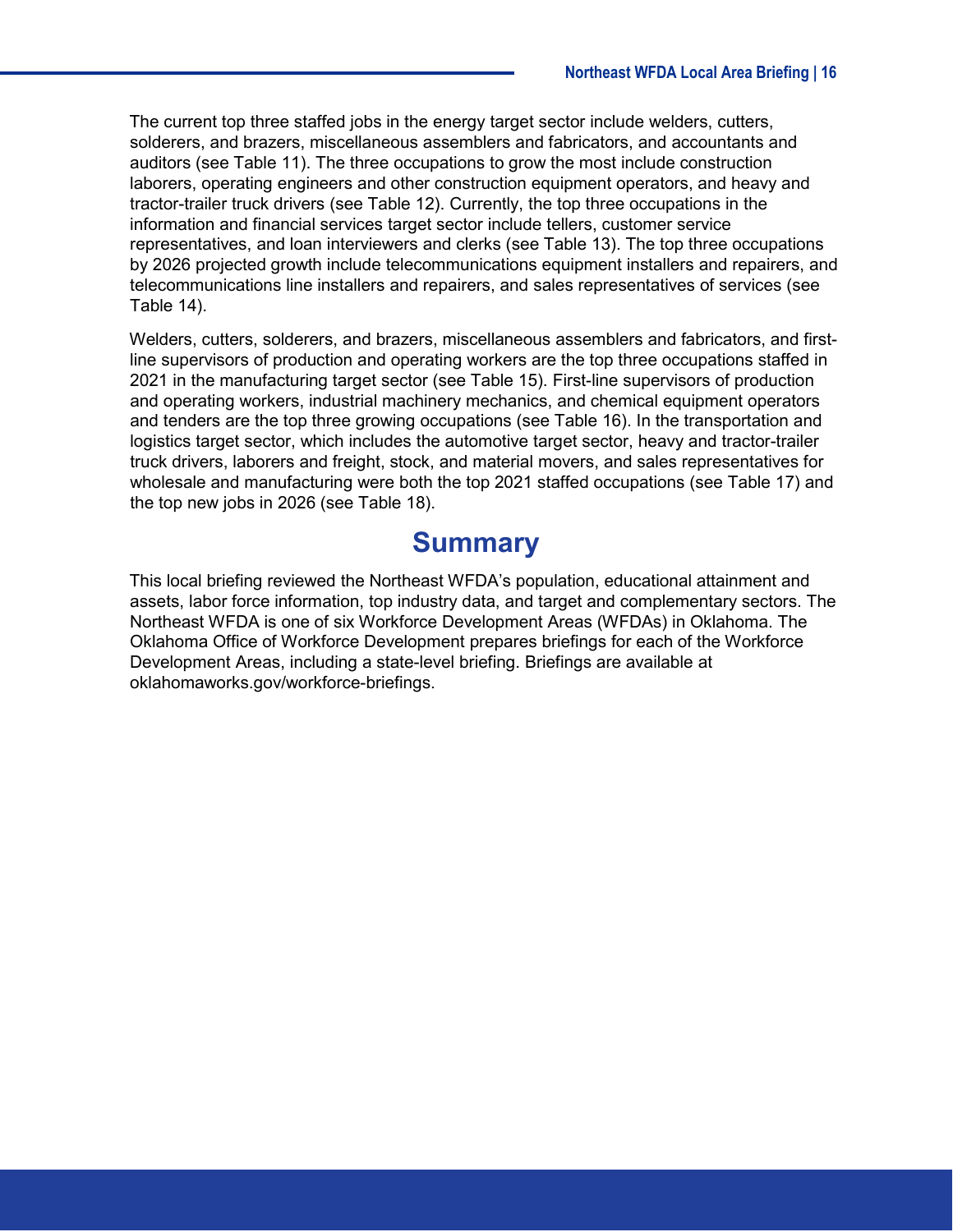# **APPENDICES**

## <span id="page-16-0"></span>**Target and Complementary NAICS Codes**

## <span id="page-16-1"></span>**Aerospace and Defense Industries**

| <b>NAICS</b> Industry Description              |
|------------------------------------------------|
| 32521 Resin and Synthetic Rubber Manufacturing |

- Paint and Coating Manufacturing
- Explosives Manufacturing
- Other Rubber Product Manufacturing
- Plate Work and Fabricated Structural Product Manufacturing
- Machine Shops
- Coating, Engraving, Heat Treating, and Allied Activities
- All Other Fabricated Metal Product Manufacturing
- Metalworking Machinery Manufacturing
- Engine, Turbine, and Power Transmission Equipment Manufacturing
- Computer and Peripheral Equipment Manufacturing
- Semiconductor and Other Electronic Component Manufacturing
- Navigational, Measuring, Electro-medical, and Control Instruments Manufacturing
- Electrical Equipment Manufacturing
- All Other Electrical Equipment and Component Manufacturing
- Aerospace Product and Parts Manufacturing
- Transportation Equipment and Supplies (except Motor Vehicle) Merchant Wholesalers
- Scheduled Air Transportation
- Nonscheduled Air Transportation
- Airport Operations
- Other Support Activities for Air Transportation
- Engineering Services
- Testing Laboratories
- Computer Systems Design and Related Services
- Management Consulting Services
- Other Scientific and Technical Consulting Services
- Research and Development in the Physical, Engineering, and Life Sciences
- Technical and Trade Schools
- Commercial and Industrial Machinery and Equipment (except Automotive and Electronic) Repair and Maintenance
- Federal Government, Military

## <span id="page-16-2"></span>**Energy Industries**

- **NAICS Industry Description**
- Crude Petroleum Extraction
- Natural Gas Extraction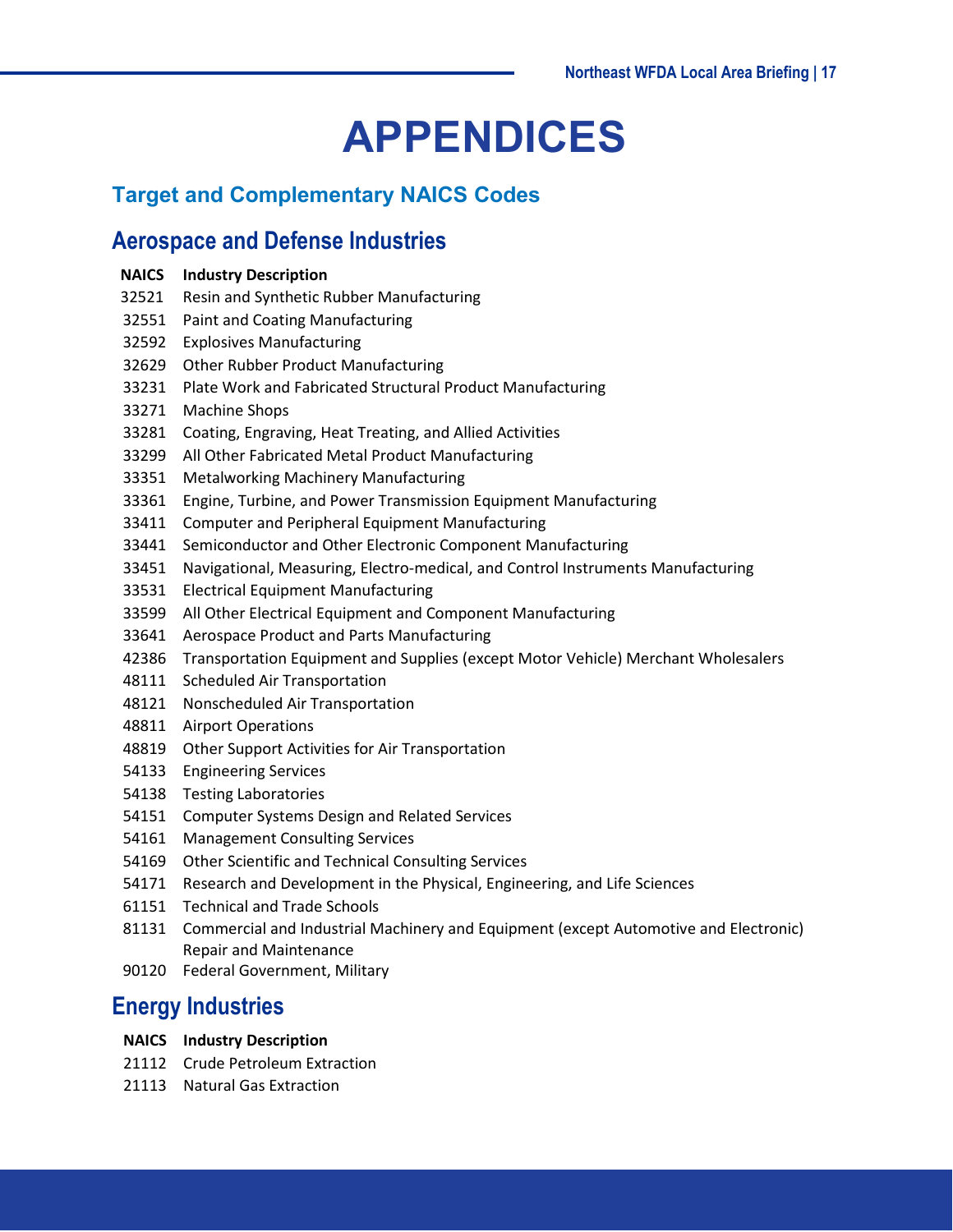- 21211 Coal Mining
- Support Activities for Mining
- Electric Power Generation
- Electric Power Transmission, Control, and Distribution
- Natural Gas Distribution
- Oil and Gas Pipeline and Related Structures Construction
- Power and Communication Line and Related Structures Construction
- Petroleum Refineries
- Asphalt Paving, Roofing, and Saturated Materials Manufacturing
- Other Petroleum and Coal Products Manufacturing
- Petrochemical Manufacturing
- Industrial Gas Manufacturing
- Iron and Steel Pipe and Tube Manufacturing from Purchased Steel
- Power Boiler and Heat Exchanger Manufacturing
- Metal Tank (Heavy Gauge) Manufacturing
- Metal Valve Manufacturing
- Mining and Oil and Gas Field Machinery Manufacturing
- Ventilation, Heating, Air-Conditioning, and Commercial Refrigeration Equipment Manufacturing
- Engine, Turbine, and Power Transmission Equipment Manufacturing
- Pump and Compressor Manufacturing
- Electrical Equipment Manufacturing
- Battery Manufacturing
- Coal and Other Mineral and Ore Merchant Wholesalers
- Petroleum Bulk Stations and Terminals
- Petroleum and Petroleum Products Merchant Wholesalers (except Bulk Stations and Terminals)
- Pipeline Transportation of Crude Oil
- Pipeline Transportation of Natural Gas
- Pipeline Transportation of Refined Petroleum Products
- All Other Pipeline Transportation
- Geophysical Surveying and Mapping Services
- Testing Laboratories

#### <span id="page-17-0"></span>**Agriculture and Biosciences Industries**

#### **NAICS Industry Description**

- Crop Production
- Animal Production
- Timber Tract Operations
- Forest Nurseries and Gathering of Forest Products
- Logging
- Fishing
- Hunting and Trapping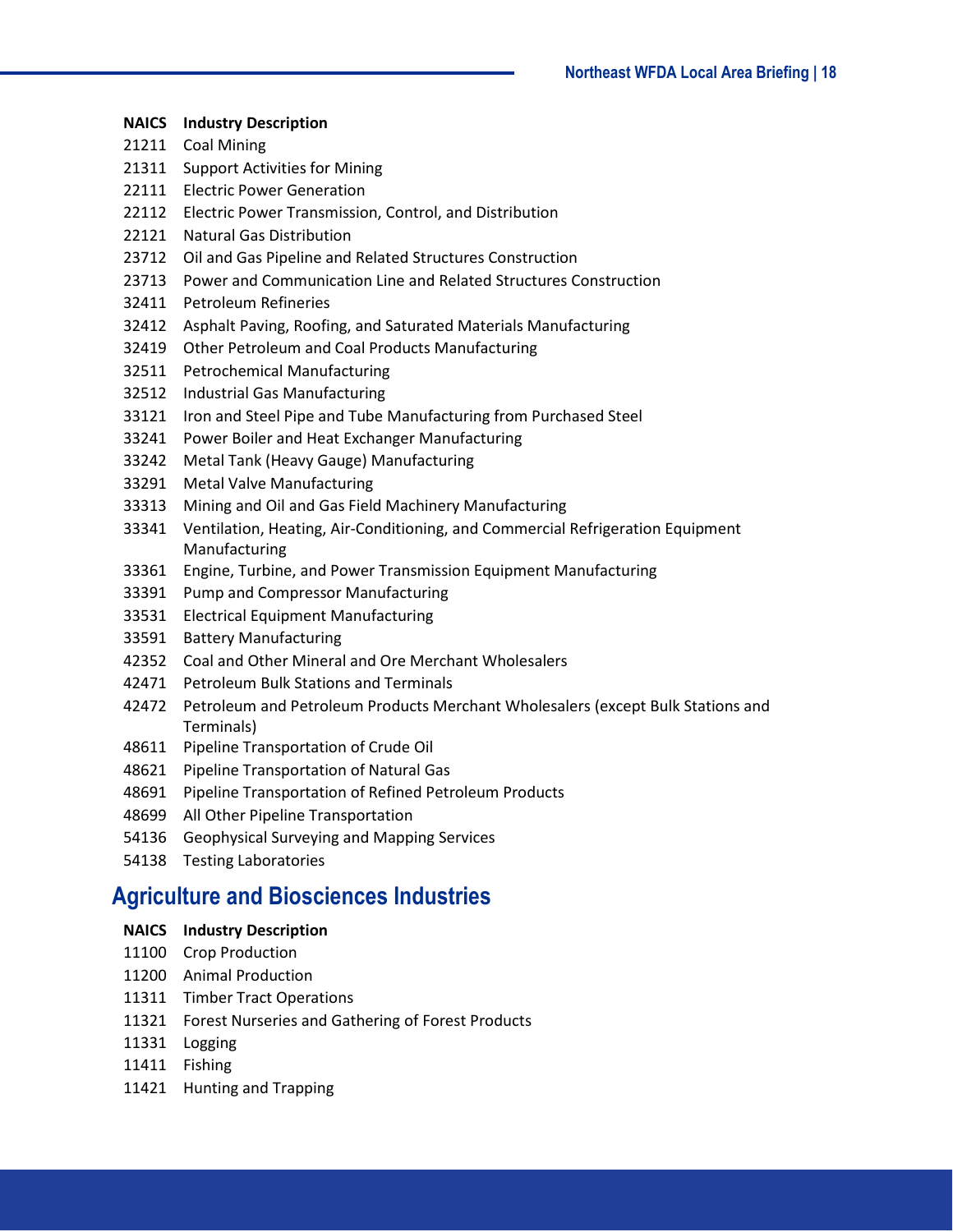| <b>NAICS</b> | <b>Industry Description</b>                                 |
|--------------|-------------------------------------------------------------|
| 11511        | <b>Support Activities for Crop Production</b>               |
| 11521        | <b>Support Activities for Animal Production</b>             |
| 11531        | <b>Support Activities for Forestry</b>                      |
| 31111        | <b>Animal Food Manufacturing</b>                            |
| 31121        | Flour Milling and Malt Manufacturing                        |
| 31122        | Starch and Vegetable Fats and Oils Manufacturing            |
| 31123        | <b>Breakfast Cereal Manufacturing</b>                       |
| 31131        | <b>Sugar Manufacturing</b>                                  |
| 31134        | Non-chocolate Confectionery Manufacturing                   |
| 31135        | Chocolate and Confectionery Manufacturing                   |
| 31141        | <b>Frozen Food Manufacturing</b>                            |
| 31142        | Fruit and Vegetable Canning, Pickling, and Drying           |
| 31151        | Dairy Product (except Frozen) Manufacturing                 |
| 31152        | Ice Cream and Frozen Dessert Manufacturing                  |
| 31161        | Animal Slaughtering and Processing                          |
| 31171        | Seafood Product Preparation and Packaging                   |
| 31181        | <b>Bread and Bakery Product Manufacturing</b>               |
| 31182        | Cookie, Cracker, and Pasta Manufacturing                    |
| 31183        | <b>Tortilla Manufacturing</b>                               |
| 31191        | <b>Snack Food Manufacturing</b>                             |
| 31192        | Coffee and Tea Manufacturing                                |
| 31193        | Flavoring Syrup and Concentrate Manufacturing               |
| 31194        | Seasoning and Dressing Manufacturing                        |
| 31199        | All Other Food Manufacturing                                |
| 31211        | Soft Drink and Ice Manufacturing                            |
| 31212        | <b>Breweries</b>                                            |
|              | 31213 Wineries                                              |
| 31214        | <b>Distilleries</b>                                         |
| 32111        | Sawmills and Wood Preservation                              |
| 32121        | Veneer, Plywood, and Engineered Wood Product Manufacturing  |
| 32191        | Millwork                                                    |
| 32192        | Wood Container and Pallet Manufacturing                     |
| 32199        | All Other Wood Product Manufacturing                        |
| 32211        | <b>Pulp Mills</b>                                           |
| 32212        | Paper Mills                                                 |
| 32213        | Paperboard Mills                                            |
| 32221        | <b>Paperboard Container Manufacturing</b>                   |
| 32222        | Paper Bag and Coated and Treated Paper Manufacturing        |
| 32512        | Industrial Gas Manufacturing                                |
| 32519        | <b>Other Basic Organic Chemical Manufacturing</b>           |
| 32522        | Artificial and Synthetic Fibers and Filaments Manufacturing |
| 32531        | <b>Fertilizer Manufacturing</b>                             |
| 32532        | Pesticide and Other Agricultural Chemical Manufacturing     |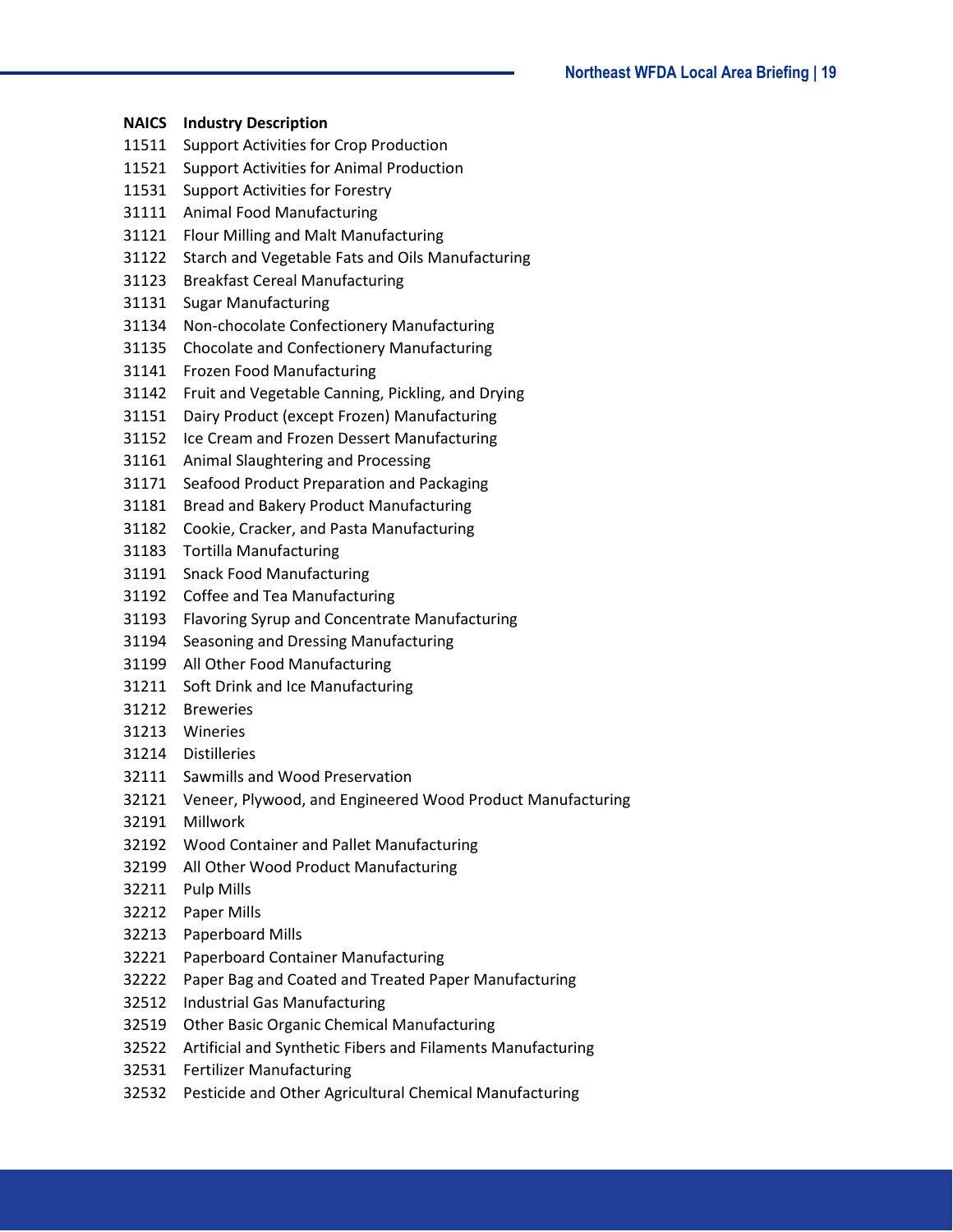- **NAICS Industry Description**
- Pharmaceutical and Medicine Manufacturing
- Agricultural Implement Manufacturing
- Navigational, Measuring, Electro-medical, and Control Instruments Manufacturing
- Manufacturing and Reproducing Magnetic and Optical Media
- Medical Equipment and Supplies Manufacturing
- Medical, Dental, and Hospital Equipment and Supplies Merchant Wholesalers
- Ophthalmic Goods Merchant Wholesalers
- Farm and Garden Machinery and Equipment Merchant Wholesalers
- Drugs and Druggists' Sundries Merchant Wholesalers
- Dairy Product (except Dried or Canned) Merchant Wholesalers
- Poultry and Poultry Product Merchant Wholesalers
- Confectionery Merchant Wholesalers
- Fish and Seafood Merchant Wholesalers
- Meat and Meat Product Merchant Wholesalers
- Fresh Fruit and Vegetable Merchant Wholesalers
- Other Grocery and Related Products Merchant Wholesalers
- Grain and Field Bean Merchant Wholesalers
- Livestock Merchant Wholesalers
- Other Farm Product Raw Material Merchant Wholesalers
- Beer and Ale Merchant Wholesalers
- Wine and Distilled Alcoholic Beverage Merchant Wholesalers
- Farm Supplies Merchant Wholesalers
- Farm Product Warehousing and Storage
- Engineering Services
- Testing Laboratories
- Environmental Consulting Services
- Research and Development in the Physical, Engineering, and Life Sciences
- Veterinary Services
- All Other Professional, Scientific, and Technical Services
- Medical and Diagnostic Laboratories

## <span id="page-19-0"></span>**Informational and Financial Services Industries**

- **NAICS Industry Description**
- Computer and Peripheral Equipment Manufacturing
- Software Publishers
- Wired and Wireless Telecommunications Carriers
- Satellite Telecommunications
- Other Telecommunications
- Data Processing, Hosting, and Related Services
- Internet Publishing and Broadcasting and Web Search Portals
- All Other Information Services
- Monetary Authorities-Central Bank
- Commercial Banking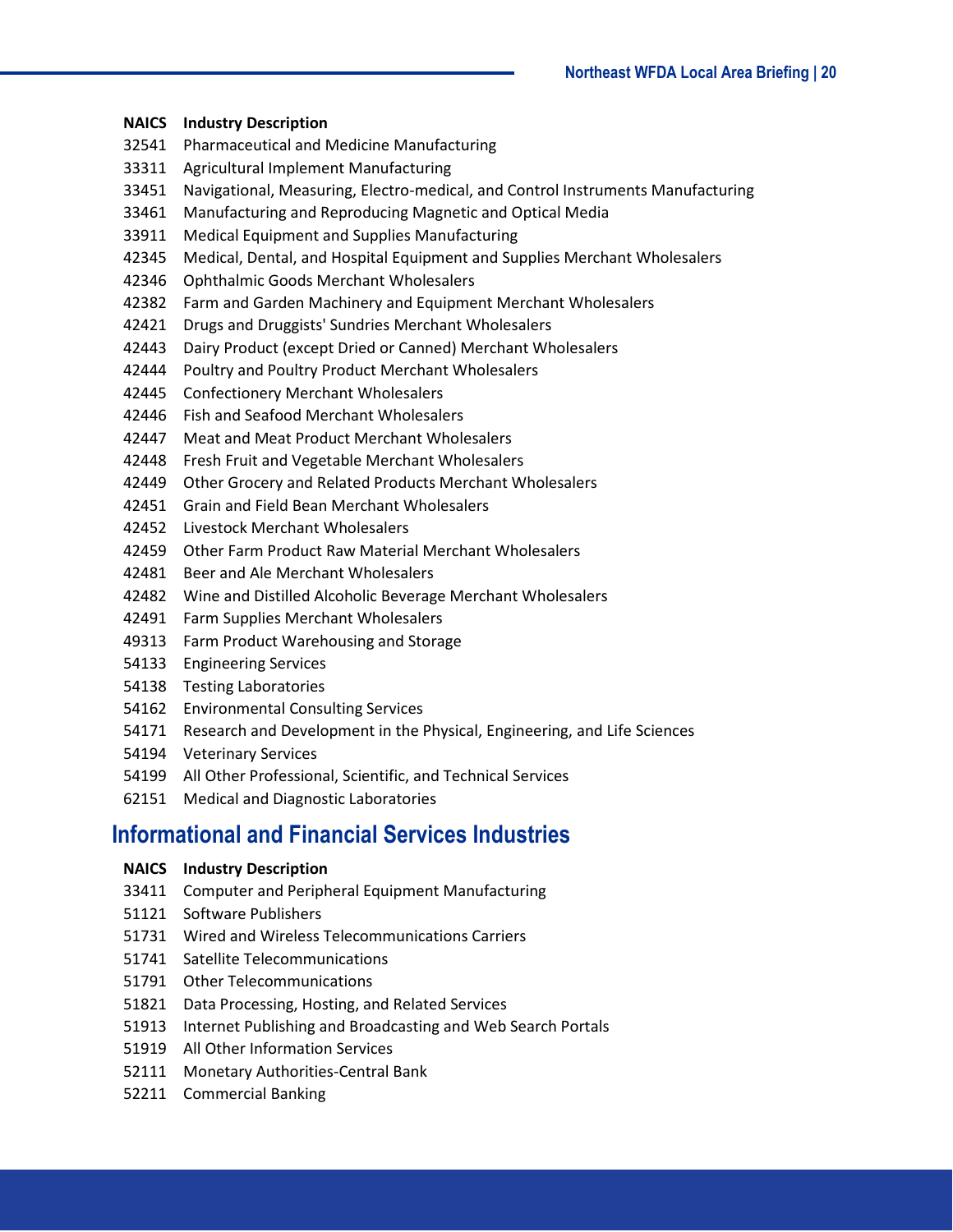- **NAICS Industry Description**
- Savings Institutions
- Credit Unions
- Other Depository Credit Intermediation
- Credit Card Issuing
- Sales Financing
- Other Non-depository Credit Intermediation
- Mortgage and Nonmortgage Loan Brokers
- Financial Transactions Processing, Reserve, and Clearinghouse Activities
- Other Activities Related to Credit Intermediation
- Investment Banking and Securities Dealing
- Securities Brokerage
- Commodity Contracts Dealing
- Commodity Contracts Brokerage
- Securities and Commodity Exchanges
- Miscellaneous Intermediation
- Portfolio Management
- Investment Advice
- All Other Financial Investment Activities
- Direct Life, Health, and Medical Insurance Carriers
- Direct Insurance (except Life, Health, and Medical) Carriers
- Reinsurance Carriers
- Other Insurance Related Activities
- Pension Funds
- Health and Welfare Funds
- Other Insurance Funds
- Open-End Investment Funds
- Trusts, Estates, and Agency Accounts
- Other Financial Vehicles
- Accounting, Tax Preparation, Bookkeeping, and Payroll Services
- Computer Systems Design and Related Services
- Management of Companies and Enterprises

## <span id="page-20-0"></span>**Transportation and Logistics Industries**

#### **NAICS Industry Description**

- Tire Manufacturing
- Engine, Turbine, and Power Transmission Equipment Manufacturing
- Navigational, Measuring, Electromedical, and Control Instruments Manufacturing
- Automobile and Light Duty Motor Vehicle Manufacturing
- Heavy Duty Truck Manufacturing
- Motor Vehicle Body and Trailer Manufacturing
- Motor Vehicle Gasoline Engine and Engine Parts Manufacturing
- Motor Vehicle Electrical and Electronic Equipment Manufacturing
- Motor Vehicle Steering and Suspension Components (except Spring) Manufacturing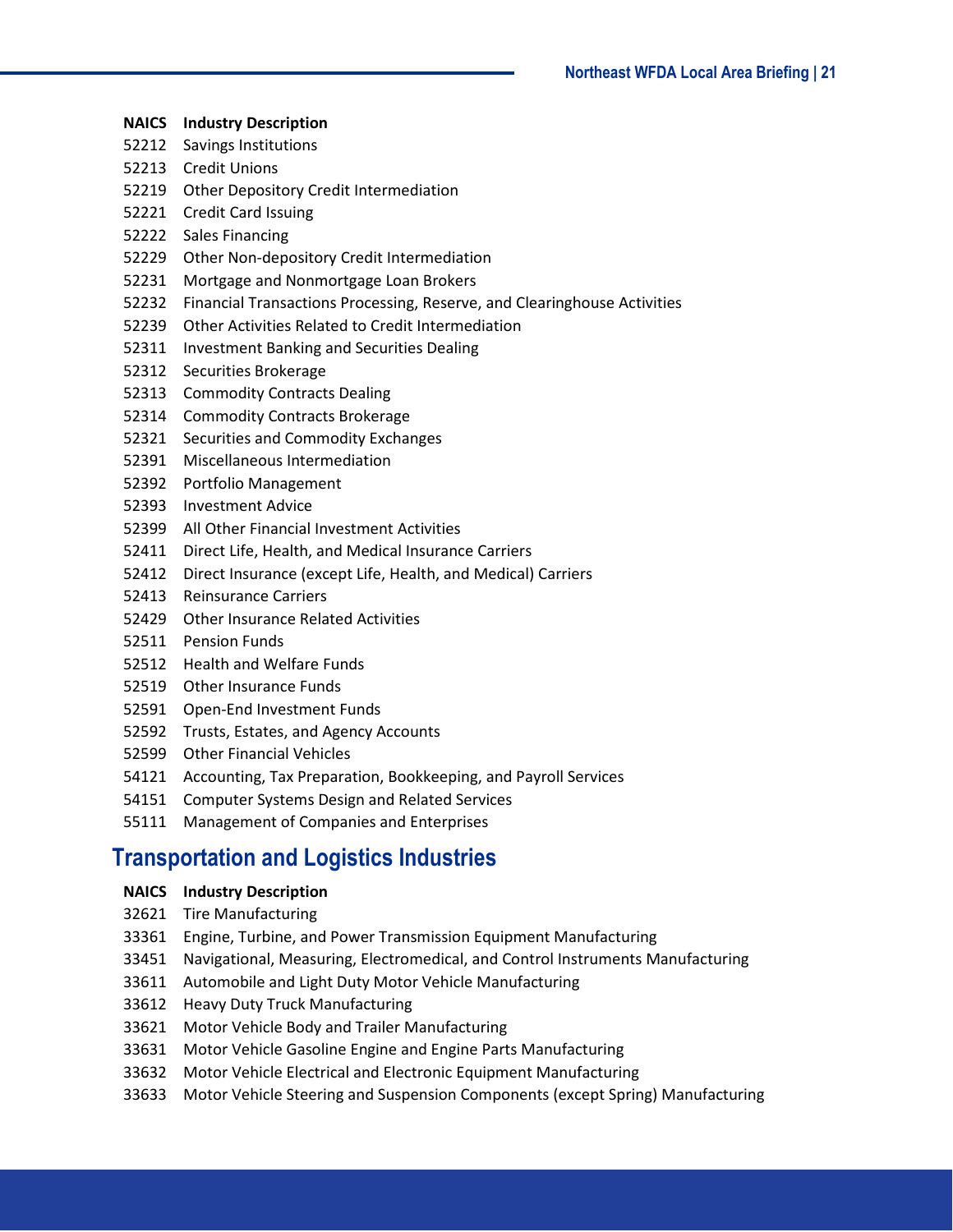- **NAICS Industry Description** Motor Vehicle Brake System Manufacturing Motor Vehicle Transmission and Power Train Parts Manufacturing Motor Vehicle Seating and Interior Trim Manufacturing Motor Vehicle Metal Stamping Other Motor Vehicle Parts Manufacturing Railroad Rolling Stock Manufacturing Ship and Boat Building Other Transportation Equipment Manufacturing Automobile and Other Motor Vehicle Merchant Wholesalers Motor Vehicle Supplies and New Parts Merchant Wholesalers Tire and Tube Merchant Wholesalers Motor Vehicle Parts (Used) Merchant Wholesalers Furniture Merchant Wholesalers
	- Home Furnishing Merchant Wholesalers
	- Lumber, Plywood, Millwork, and Wood Panel Merchant Wholesalers
	- Brick, Stone, and Related Construction Material Merchant Wholesalers
	- Roofing, Siding, and Insulation Material Merchant Wholesalers
	- Other Construction Material Merchant Wholesalers
	- Photographic Equipment and Supplies Merchant Wholesalers
	- Office Equipment Merchant Wholesalers
	- Computer and Computer Peripheral Equipment and Software Merchant Wholesalers
	- Other Commercial Equipment Merchant Wholesalers
	- Medical, Dental, and Hospital Equipment and Supplies Merchant Wholesalers
	- Ophthalmic Goods Merchant Wholesalers
	- Other Professional Equipment and Supplies Merchant Wholesalers
	- Metal Service Centers and Other Metal Merchant Wholesalers
	- Coal and Other Mineral and Ore Merchant Wholesalers
	- Electrical Apparatus and Equipment, Wiring Supplies, and Related Equipment Merchant Wholesalers
	- Household Appliances, Electric Housewares, and Consumer Electronics Merchant **Wholesalers**
	- Other Electronic Parts and Equipment Merchant Wholesalers
	- Hardware Merchant Wholesalers
	- Plumbing and Heating Equipment and Supplies (Hydronics) Merchant Wholesalers
	- Warm Air Heating and Air-Conditioning Equipment and Supplies Merchant Wholesalers
	- Refrigeration Equipment and Supplies Merchant Wholesalers
	- Construction and Mining (except Oil Well) Machinery and Equipment Merchant Wholesalers
	- Farm and Garden Machinery and Equipment Merchant Wholesalers
	- Industrial Machinery and Equipment Merchant Wholesalers
	- Industrial Supplies Merchant Wholesalers
	- Service Establishment Equipment and Supplies Merchant Wholesalers
	- Transportation Equipment and Supplies (except Motor Vehicle) Merchant Wholesalers
	- Sporting and Recreational Goods and Supplies Merchant Wholesalers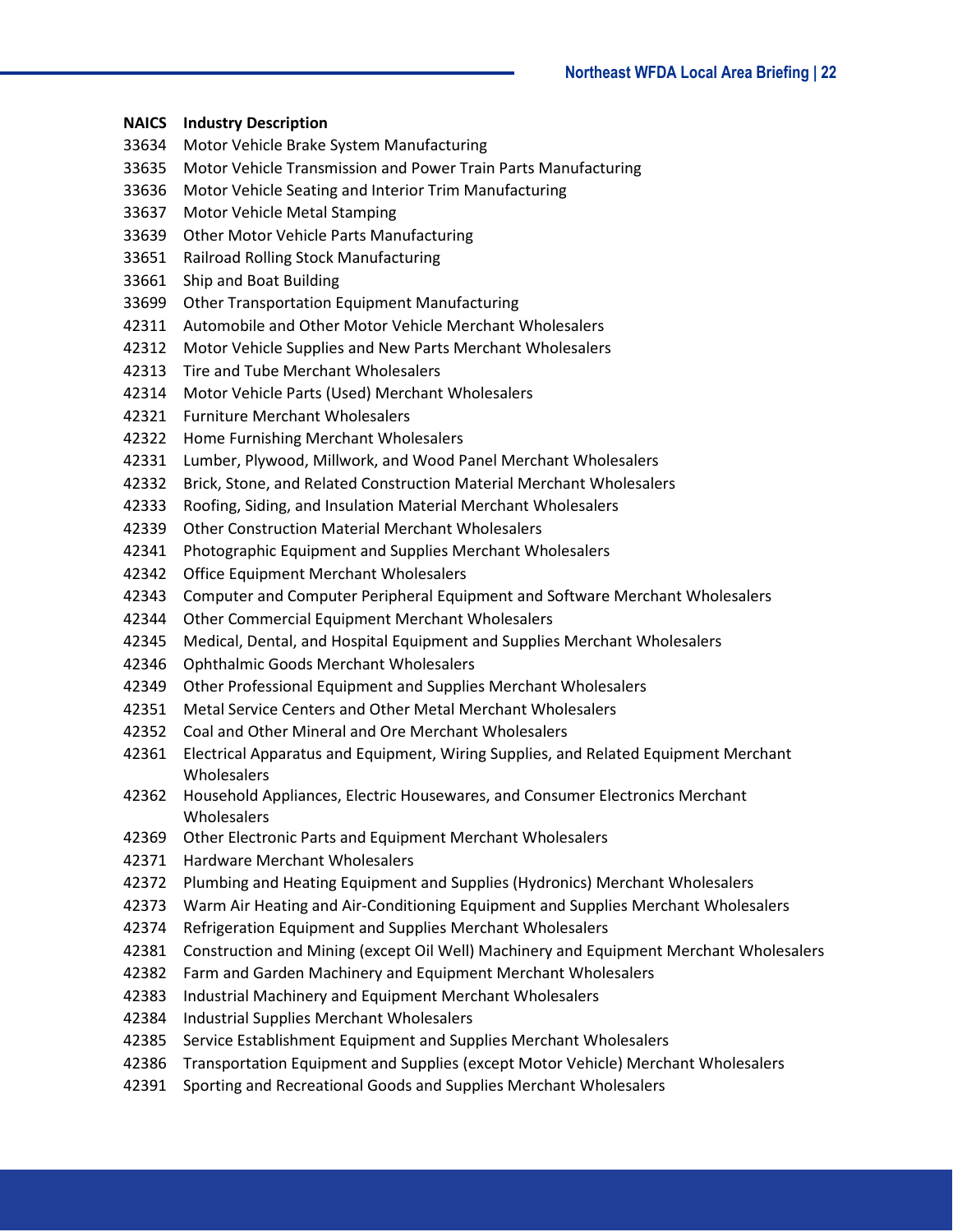| <b>NAICS</b> | <b>Industry Description</b>                                                                   |
|--------------|-----------------------------------------------------------------------------------------------|
| 42392        | Toy and Hobby Goods and Supplies Merchant Wholesalers                                         |
| 42393        | Recyclable Material Merchant Wholesalers                                                      |
| 42394        | Jewelry, Watch, Precious Stone, and Precious Metal Merchant Wholesalers                       |
| 42399        | Other Miscellaneous Durable Goods Merchant Wholesalers                                        |
| 42411        | Printing and Writing Paper Merchant Wholesalers                                               |
| 42412        | <b>Stationery and Office Supplies Merchant Wholesalers</b>                                    |
| 42413        | Industrial and Personal Service Paper Merchant Wholesalers                                    |
| 42421        | Drugs and Druggists' Sundries Merchant Wholesalers                                            |
| 42431        | Piece Goods, Notions, and Other Dry Goods Merchant Wholesalers                                |
| 42432        | Men's and Boys' Clothing and Furnishings Merchant Wholesalers                                 |
| 42433        | Women's, Children's, and Infants' Clothing and Accessories Merchant Wholesalers               |
| 42434        | <b>Footwear Merchant Wholesalers</b>                                                          |
| 42441        | <b>General Line Grocery Merchant Wholesalers</b>                                              |
| 42442        | Packaged Frozen Food Merchant Wholesalers                                                     |
| 42443        | Dairy Product (except Dried or Canned) Merchant Wholesalers                                   |
| 42444        | Poultry and Poultry Product Merchant Wholesalers                                              |
| 42445        | <b>Confectionery Merchant Wholesalers</b>                                                     |
| 42446        | Fish and Seafood Merchant Wholesalers                                                         |
| 42447        | Meat and Meat Product Merchant Wholesalers                                                    |
| 42448        | Fresh Fruit and Vegetable Merchant Wholesalers                                                |
| 42449        | Other Grocery and Related Products Merchant Wholesalers                                       |
| 42451        | Grain and Field Bean Merchant Wholesalers                                                     |
| 42452        | Livestock Merchant Wholesalers                                                                |
| 42459        | Other Farm Product Raw Material Merchant Wholesalers                                          |
| 42461        | Plastics Materials and Basic Forms and Shapes Merchant Wholesalers                            |
| 42469        | Other Chemical and Allied Products Merchant Wholesalers                                       |
| 42471        | <b>Petroleum Bulk Stations and Terminals</b>                                                  |
| 42472        | Petroleum and Petroleum Products Merchant Wholesalers (except Bulk Stations and<br>Terminals) |
| 42481        | Beer and Ale Merchant Wholesalers                                                             |
| 42482        | Wine and Distilled Alcoholic Beverage Merchant Wholesalers                                    |
| 42491        | Farm Supplies Merchant Wholesalers                                                            |
| 42492        | Book, Periodical, and Newspaper Merchant Wholesalers                                          |
| 42493        | Flower, Nursery Stock, and Florists' Supplies Merchant Wholesalers                            |
| 42494        | <b>Tobacco and Tobacco Product Merchant Wholesalers</b>                                       |
| 42495        | Paint, Varnish, and Supplies Merchant Wholesalers                                             |
| 42499        | Other Miscellaneous Nondurable Goods Merchant Wholesalers                                     |
| 42511        | <b>Business to Business Electronic Markets</b>                                                |
| 42512        | <b>Wholesale Trade Agents and Brokers</b>                                                     |
| 48111        | Scheduled Air Transportation                                                                  |
| 48121        | Nonscheduled Air Transportation                                                               |

- Rail Transportation
- Inland Water Transportation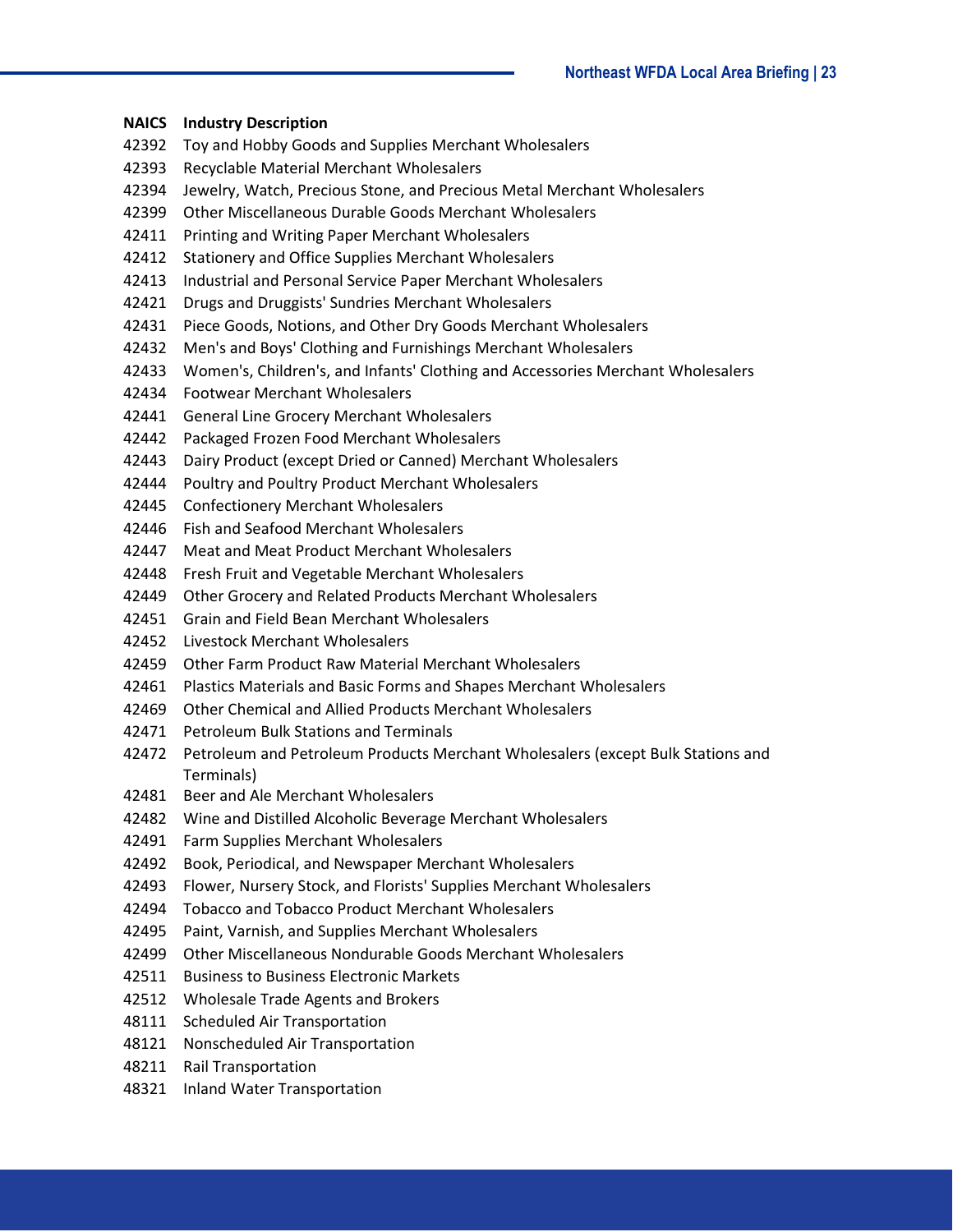- General Freight Trucking, Local
- General Freight Trucking, Long-Distance
- Specialized Freight (except Used Goods) Trucking, Local
- Specialized Freight (except Used Goods) Trucking, Long-Distance
- Pipeline Transportation of Crude Oil
- Pipeline Transportation of Natural Gas
- Pipeline Transportation of Refined Petroleum Products
- All Other Pipeline Transportation
- Airport Operations
- Other Support Activities for Air Transportation
- Support Activities for Rail Transportation
- Other Support Activities for Water Transportation
- Motor Vehicle Towing
- Other Support Activities for Road Transportation
- Freight Transportation Arrangement
- Other Support Activities for Transportation
- General Warehousing and Storage
- Refrigerated Warehousing and Storage
- Farm Product Warehousing and Storage
- Other Warehousing and Storage

#### <span id="page-23-0"></span>**Automotive Industries**

- **NAICS Industry Description**
- Automotive and Light Duty Motor Vehicle Manufacturing

## <span id="page-23-1"></span>**Manufacturing Industries**

- **NAICS Industry Description**
- Animal Food Manufacturing
- Flour Milling and Malt Manufacturing
- Starch and Vegetable Fats and Oils Manufacturing
- Breakfast Cereal Manufacturing
- Sugar Manufacturing
- Non-chocolate Confectionery Manufacturing
- Chocolate and Confectionery Manufacturing
- Frozen Food Manufacturing
- Fruit and Vegetable Canning, Pickling, and Drying
- Dairy Product (except Frozen) Manufacturing
- Ice Cream and Frozen Dessert Manufacturing
- Animal Slaughtering and Processing
- Seafood Product Preparation and Packaging
- Bread and Bakery Product Manufacturing
- Cookie, Cracker, and Pasta Manufacturing
- Tortilla Manufacturing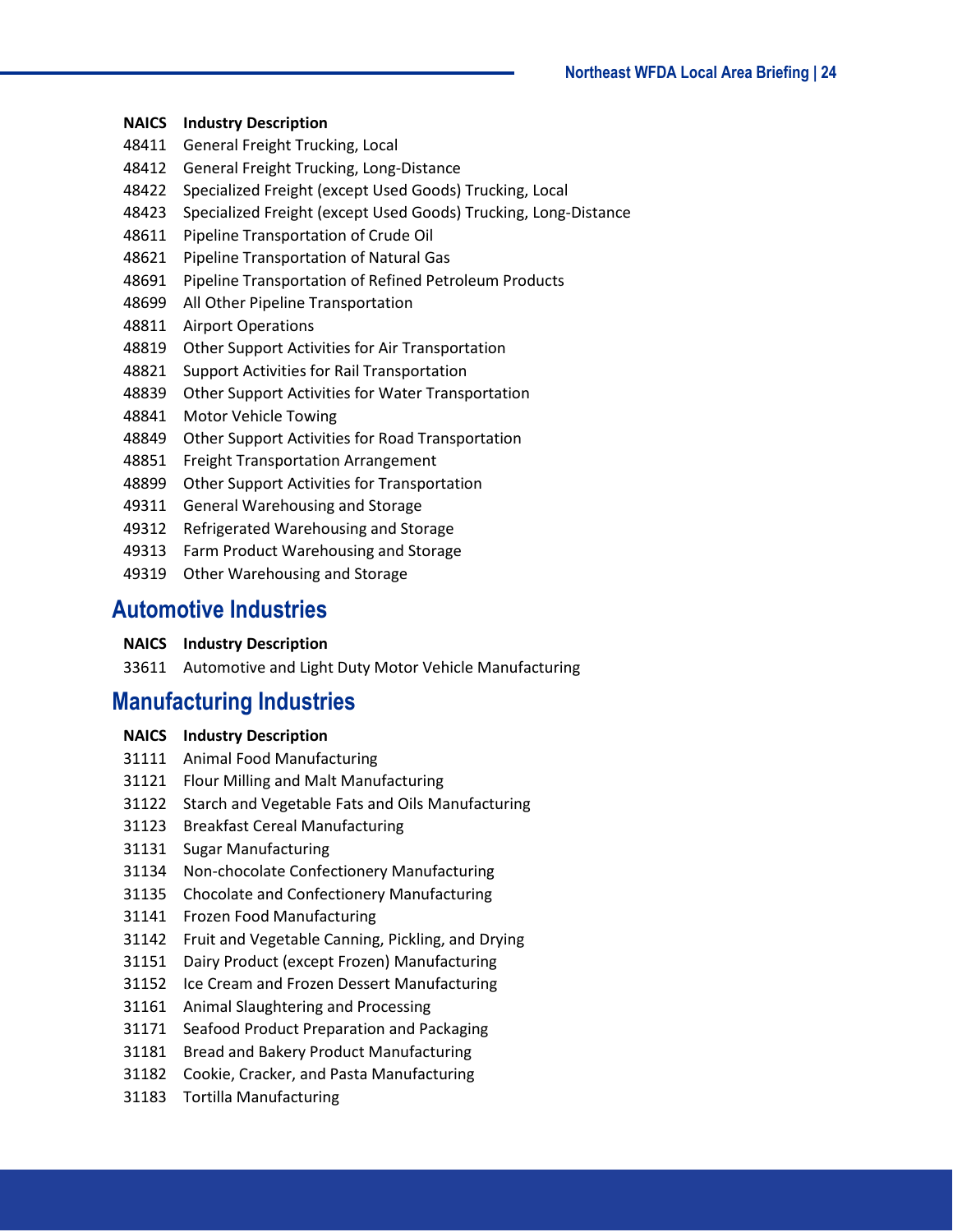- **NAICS Industry Description**
- Snack Food Manufacturing
- Coffee and Tea Manufacturing
- Flavoring Syrup and Concentrate Manufacturing
- Seasoning and Dressing Manufacturing
- All Other Food Manufacturing
- Soft Drink and Ice Manufacturing
- Breweries
- Wineries
- Distilleries
- Tobacco Manufacturing
- Fiber, Yarn, and Thread Mills
- Broad woven Fabric Mills
- Narrow Fabric Mills and Schiffli Machine Embroidery
- Nonwoven Fabric Mills
- Knit Fabric Mills
- Textile and Fabric Finishing Mills
- Fabric Coating Mills
- Carpet and Rug Mills
- Curtain and Linen Mills
- Textile Bag and Canvas Mills
- All Other Textile Product Mills
- Hosiery and Sock Mills
- Other Apparel Knitting Mills
- Cut and Sew Apparel Contractors
- Men's and Boys' Cut and Sew Apparel Manufacturing
- Women's, Girls', and Infants' Cut and Sew Apparel Manufacturing
- Other Cut and Sew Apparel Manufacturing
- Apparel Accessories and Other Apparel Manufacturing
- Leather and Hide Tanning and Finishing
- Footwear Manufacturing
- Other Leather and Allied Product Manufacturing
- Sawmills and Wood Preservation
- Veneer, Plywood, and Engineered Wood Product Manufacturing
- Millwork
- Wood Container and Pallet Manufacturing
- All Other Wood Product Manufacturing
- Pulp Mills
- Paper Mills
- Paperboard Mills
- Paperboard Container Manufacturing
- Paper Bag and Coated and Treated Paper Manufacturing
- Stationery Product Manufacturing
- Other Converted Paper Product Manufacturing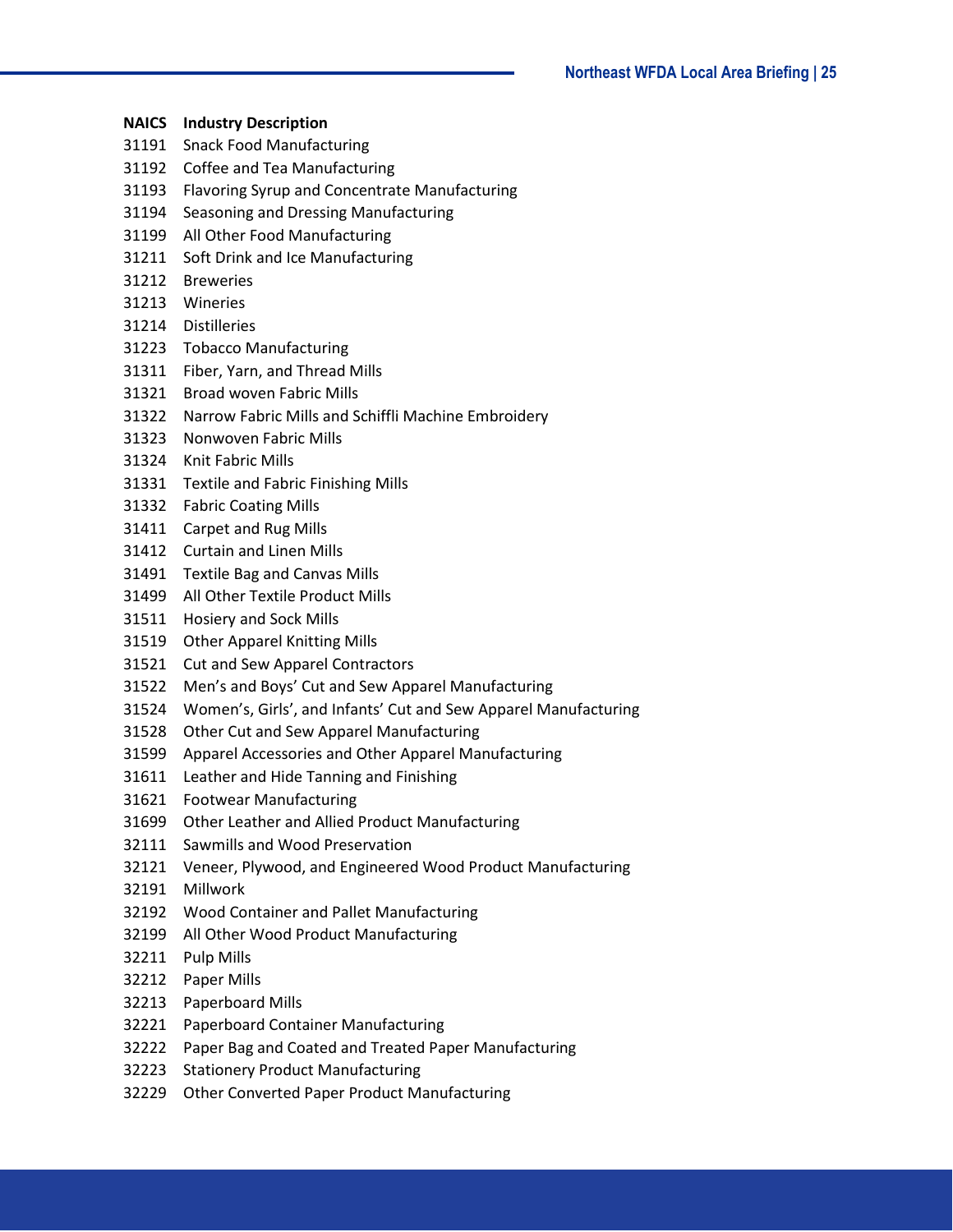**NAICS Industry Description** Printing Support Activities for Printing Petroleum Refineries Asphalt Paving, Roofing, and Saturated Materials Manufacturing Other Petroleum and Coal Products Manufacturing Petrochemical Manufacturing Industrial Gas Manufacturing Synthetic Dye and Pigment Manufacturing Other Basic Inorganic Chemical Manufacturing Other Basic Organic Chemical Manufacturing Resin and Synthetic Rubber Manufacturing Artificial and Synthetic Fibers and Filaments Manufacturing Fertilizer Manufacturing Pesticide and Other Agricultural Chemical Manufacturing Pharmaceutical and Medicine Manufacturing Paint and Coating Manufacturing Adhesive Manufacturing Soap and Cleaning Compound Manufacturing Toilet Preparation Manufacturing Printing Ink Manufacturing Explosives Manufacturing All Other Chemical Product and Preparation Manufacturing Plastics Packaging Materials and Unlaminated Film and Sheet Manufacturing Plastics Pipe, Pipe Fitting, and Unlaminated Profile Shape Manufacturing Laminated Plastics Plate, Sheet (except Packaging), and Shape Manufacturing Polystyrene Foam Product Manufacturing Urethane and Other Foam Product (except Polystyrene) Manufacturing Plastics Bottle Manufacturing Other Plastics Product Manufacturing Tire Manufacturing Rubber and Plastics Hoses and Belting Manufacturing Other Rubber Product Manufacturing Pottery, Ceramics, and Plumbing Fixture Manufacturing Clay Building Material and Refractories Manufacturing Glass and Glass Product Manufacturing Cement Manufacturing Ready-Mix Concrete Manufacturing Concrete Pipe, Brick, and Block Manufacturing Other Concrete Product Manufacturing Lime Manufacturing Gypsum Product Manufacturing Abrasive Product Manufacturing All Other Nonmetallic Mineral Product Manufacturing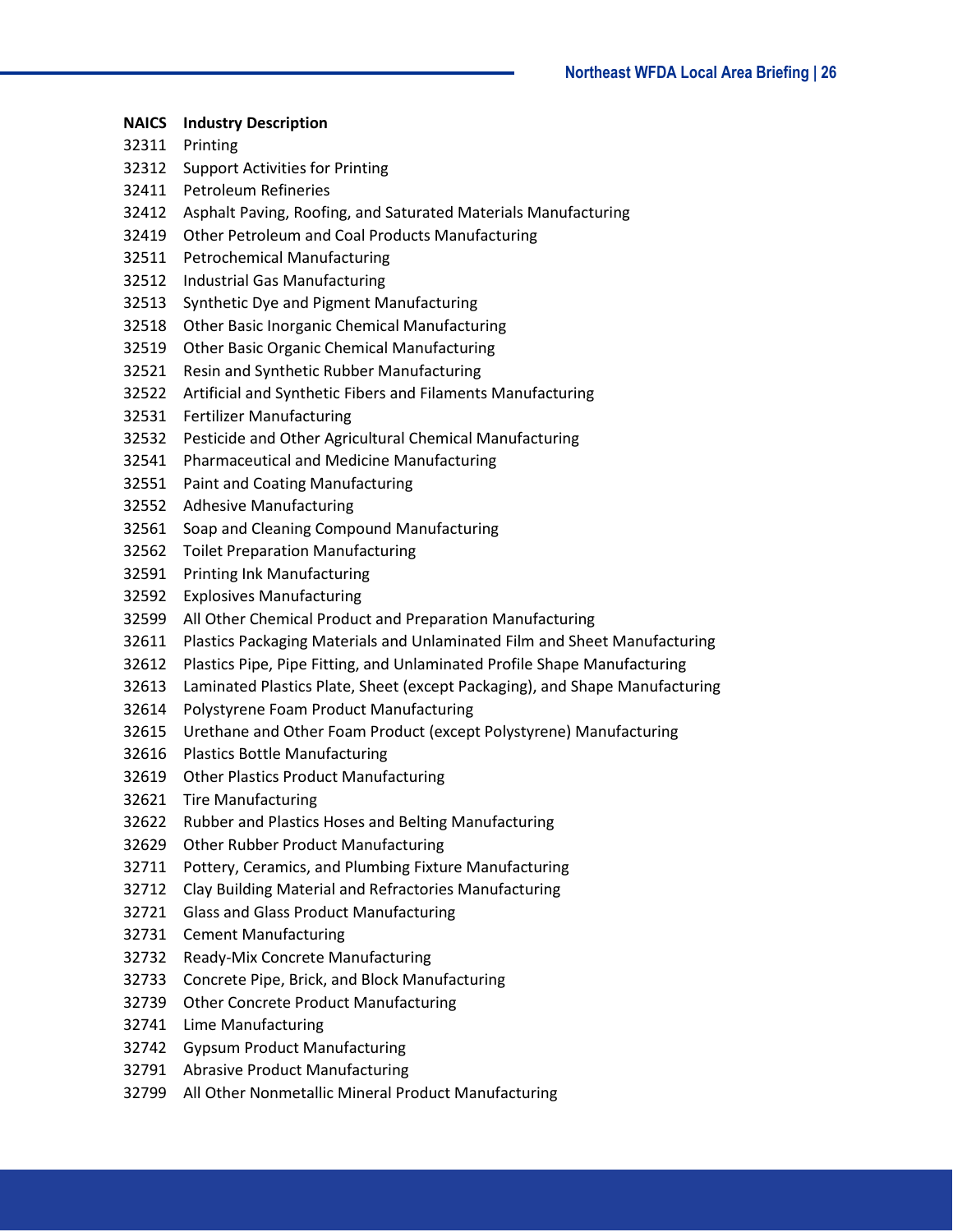- Iron and Steel Mills and Ferroalloy Manufacturing
- Iron and Steel Pipe and Tube Manufacturing from Purchased Steel
- Rolling and Drawing of Purchased Steel
- Alumina and Aluminum Production and Processing
- Nonferrous Metal (except Aluminum) Smelting and Refining
- Copper Rolling, Drawing, Extruding, and Alloying
- Nonferrous Metal (except Copper and Aluminum) Rolling, Drawing, Extruding, and Alloying
- Ferrous Metal Foundries
- Nonferrous Metal Foundries
- Forging and Stamping
- Cutlery and Hand-tool Manufacturing
- Plate Work and Fabricated Structural Product Manufacturing
- Ornamental and Architectural Metal Products Manufacturing
- Power Boiler and Heat Exchanger Manufacturing
- Metal Tank (Heavy Gauge) Manufacturing
- Metal Can, Box, and Other Metal Container (Light Gauge) Manufacturing
- Hardware Manufacturing
- Spring and Wire Product Manufacturing
- Machine Shops
- Turned Product and Screw, Nut, and Bolt Manufacturing
- Coating, Engraving, Heat Treating, and Allied Activities
- Metal Valve Manufacturing
- All Other Fabricated Metal Product Manufacturing
- Agricultural Implement Manufacturing
- Construction Machinery Manufacturing
- Mining and Oil and Gas Field Machinery Manufacturing
- Industrial Machinery Manufacturing
- Commercial and Service Industry Machinery Manufacturing
- Ventilation, Heating, Air-Conditioning, and Commercial Refrigeration Equipment Manufacturing
- Metalworking Machinery Manufacturing
- Engine, Turbine, and Power Transmission Equipment Manufacturing
- Pump and Compressor Manufacturing
- Material Handling Equipment Manufacturing
- All Other General Purpose Machinery Manufacturing
- Computer and Peripheral Equipment Manufacturing
- Telephone Apparatus Manufacturing
- Radio and Television Broadcasting and Wireless Communications Equipment Manufacturing
- Other Communications Equipment Manufacturing
- Audio and Video Equipment Manufacturing
- Semiconductor and Other Electronic Component Manufacturing
- Navigational, Measuring, Electromedical, and Control Instruments Manufacturing
- Manufacturing and Reproducing Magnetic and Optical Media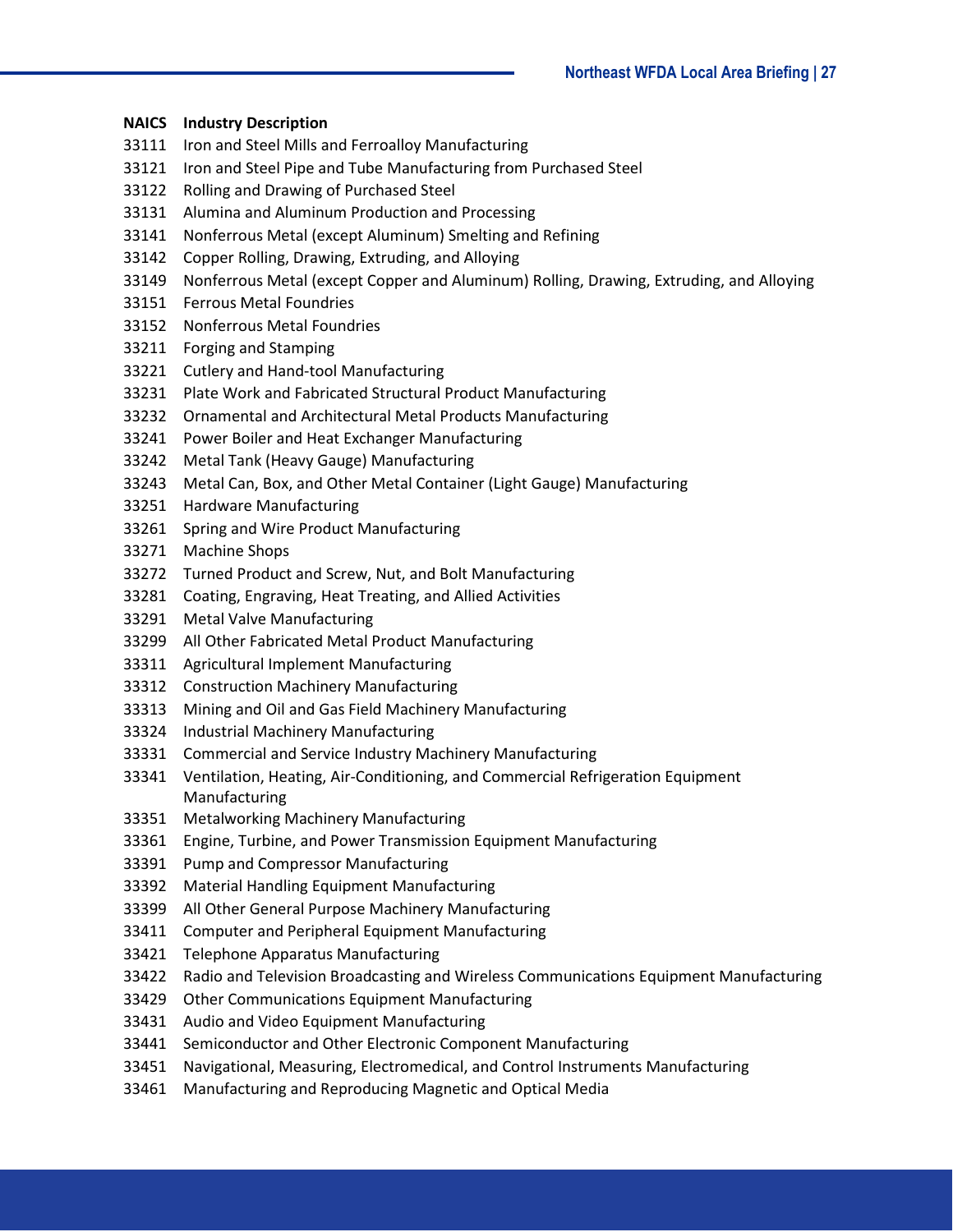| <b>NAICS</b> | <b>Industry Description</b>                                                    |
|--------------|--------------------------------------------------------------------------------|
| 33511        | Electric Lamp Bulb and Part Manufacturing                                      |
| 33512        | <b>Lighting Fixture Manufacturing</b>                                          |
| 33521        | <b>Small Electrical Appliance Manufacturing</b>                                |
| 33522        | Major Household Appliance Manufacturing                                        |
| 33531        | <b>Electrical Equipment Manufacturing</b>                                      |
| 33591        | <b>Battery Manufacturing</b>                                                   |
| 33592        | Communication and Energy Wire and Cable Manufacturing                          |
| 33593        | <b>Wiring Device Manufacturing</b>                                             |
| 33599        | All Other Electrical Equipment and Component Manufacturing                     |
| 33611        | Automobile and Light Duty Motor Vehicle Manufacturing                          |
| 33612        | <b>Heavy Duty Truck Manufacturing</b>                                          |
| 33621        | Motor Vehicle Body and Trailer Manufacturing                                   |
| 33631        | Motor Vehicle Gasoline Engine and Engine Parts Manufacturing                   |
| 33632        | Motor Vehicle Electrical and Electronic Equipment Manufacturing                |
| 33633        | Motor Vehicle Steering and Suspension Components (except Spring) Manufacturing |
| 33634        | Motor Vehicle Brake System Manufacturing                                       |
| 33635        | Motor Vehicle Transmission and Power Train Parts Manufacturing                 |
| 33636        | Motor Vehicle Seating and Interior Trim Manufacturing                          |
| 33637        | Motor Vehicle Metal Stamping                                                   |
| 33639        | <b>Other Motor Vehicle Parts Manufacturing</b>                                 |
| 33641        | Aerospace Product and Parts Manufacturing                                      |
| 33651        | Railroad Rolling Stock Manufacturing                                           |
| 33661        | Ship and Boat Building                                                         |
| 33699        | <b>Other Transportation Equipment Manufacturing</b>                            |
| 33711        | Wood Kitchen Cabinet and Countertop Manufacturing                              |
| 33712        | Household and Institutional Furniture Manufacturing                            |
| 33721        | Office Furniture (including Fixtures) Manufacturing                            |
| 33791        | <b>Mattress Manufacturing</b>                                                  |
| 33792        | <b>Blind and Shade Manufacturing</b>                                           |
| 33911        | Medical Equipment and Supplies Manufacturing                                   |
| 33991        | Jewelry and Silverware Manufacturing                                           |
| 33992        | Sporting and Athletic Goods Manufacturing                                      |
| 33993        | Doll, Toy, and Game Manufacturing                                              |
| 33994        | <b>Office Supplies (except Paper) Manufacturing</b>                            |
| 33995        | Sign Manufacturing                                                             |
| 33999        | All Other Miscellaneous Manufacturing                                          |
|              | <b>Construction Industries</b>                                                 |

- <span id="page-27-0"></span>Residential Building Construction
- Industrial Building Construction
- Commercial and Institutional Building Construction
- Water and Sewer Line and Related Structures Construction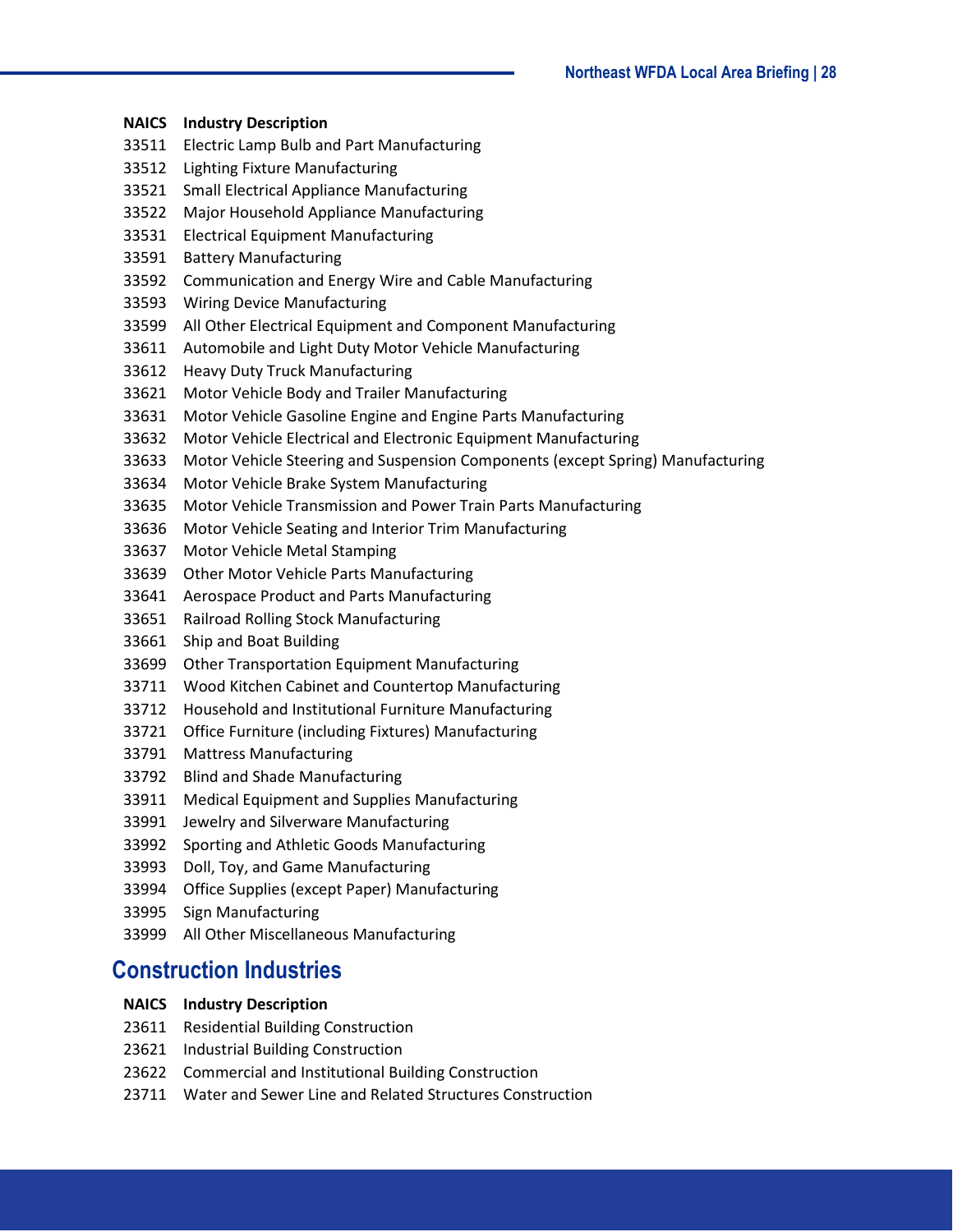- Oil and Gas Pipeline and Related Structures Construction
- Power and Communication Line and Related Structures Construction
- Land Subdivision
- Highway, Street, and Bridge Construction
- Other Heavy and Civil Engineering Construction
- Poured Concrete Foundation and Structure Contractors
- Structural Steel and Precast Concrete Contractors
- Framing Contractors
- Masonry Contractors
- Glass and Glazing Contractors
- Roofing Contractors
- Siding Contractors
- Other Foundation, Structure, and Building Exterior Contractors
- Electrical Contractors and Other Wiring Installation Contractors
- Plumbing, Heating, and Air-Conditioning Contractors
- Other Building Equipment Contractors
- Drywall and Insulation Contractors
- Painting and Wall Covering Contractors
- Flooring Contractors
- Tile and Terrazzo Contractors
- Finish Carpentry Contractors
- Other Building Finishing Contractors
- Site Preparation Contractors
- All Other Specialty Trade Contractors

## <span id="page-28-0"></span>**Healthcare Industries**

- **NAICS Industry Description**
- Offices of Physicians
- Offices of Dentists
- Offices of Chiropractors
- Offices of Optometrists
- Offices of Mental Health Practitioners (except Physicians)
- Offices of Physical, Occupational and Speech Therapists, and Audiologists
- Offices of All Other Health Practitioners
- Family Planning Centers
- Outpatient Mental Health and Substance Abuse Centers
- Other Outpatient Care Centers
- Medical and Diagnostic Laboratories
- Home Health Care Services
- Ambulance Services
- All Other Ambulatory Health Care Services
- General Medical and Surgical Hospitals
- Psychiatric and Substance Abuse Hospitals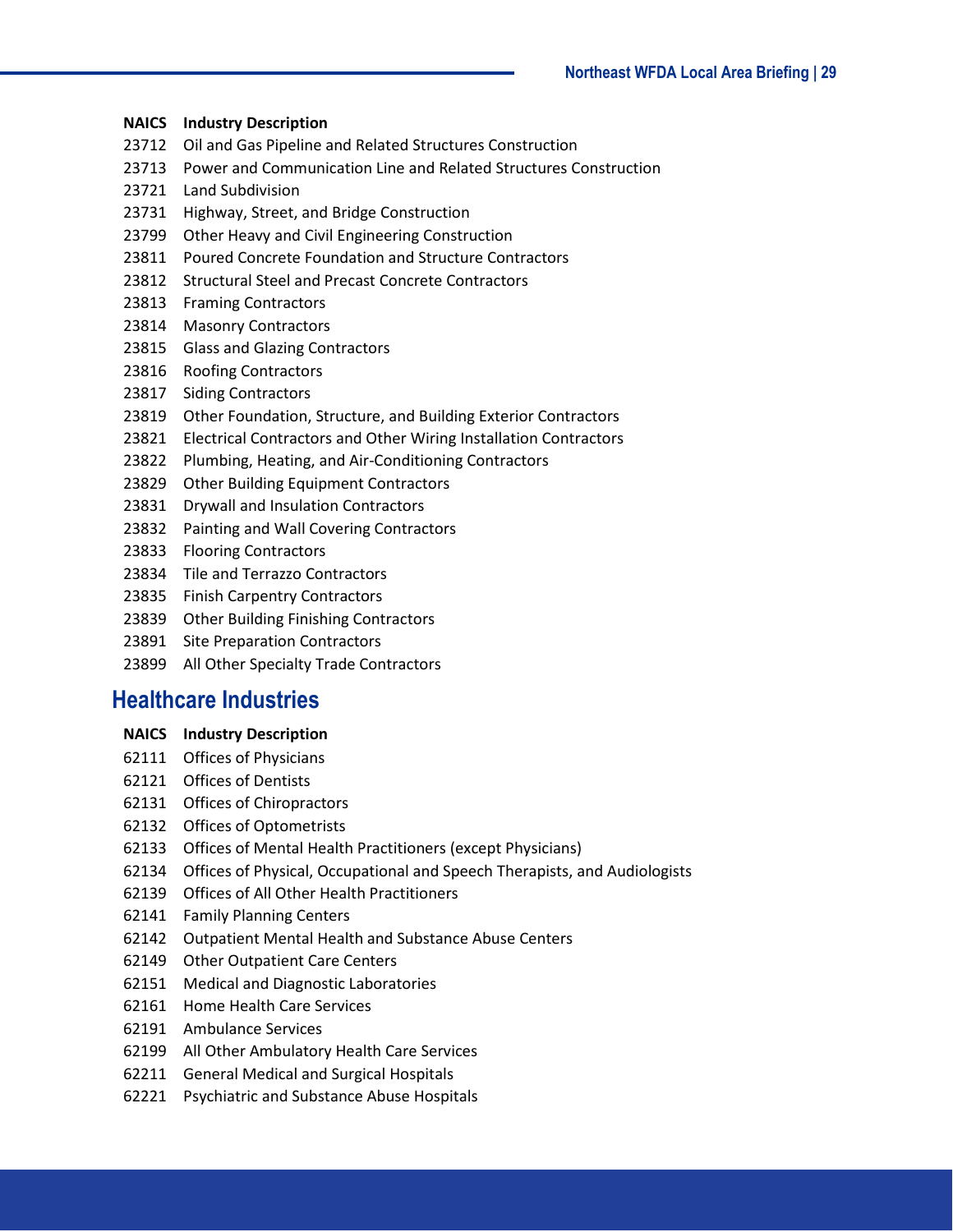- Specialty (except Psychiatric and Substance Abuse) Hospitals
- Nursing Care Facilities (Skilled Nursing Facilities)
- Residential Intellectual and Developmental Disability Facilities
- Residential Mental Health and Substance Abuse Facilities
- Continuing Care Retirement Communities and Assisted Living Facilities for the Elderly
- Other Residential Care Facilities
- Child and Youth Services
- Services for the Elderly and Persons with Disabilities
- Other Individual and Family Services
- Community Food Services
- Community Housing Services
- Emergency and Other Relief Services
- Vocational Rehabilitation Services
- Child Day Care Services

## <span id="page-29-0"></span>**Education Industries**

#### **NAICS Industry Description**

- Elementary and Secondary Schools
- Junior Colleges
- Colleges, Universities, and Professional Schools
- Business and Secretarial Schools
- Computer Training
- Professional and Management Development Training
- Technical and Trade Schools
- Fine Arts Schools
- Sports and Recreation Instruction
- Language Schools
- All Other Schools and Instruction
- Educational Support Services

### <span id="page-29-1"></span>**Creative Industries**

#### **NAICS Industry Description**

- Commercial and Institutional Building Construction
- Motion Picture and Video Production
- Motion Picture and Video Distribution
- Motion Picture and Video Exhibition
- Postproduction Services and Other Motion Picture and Video Industries
- Music Publishers
- Sound Recording Studios
- Record Production and Distribution
- Other Sound Recording Industries
- Architectural Services
- Landscape Architectural Services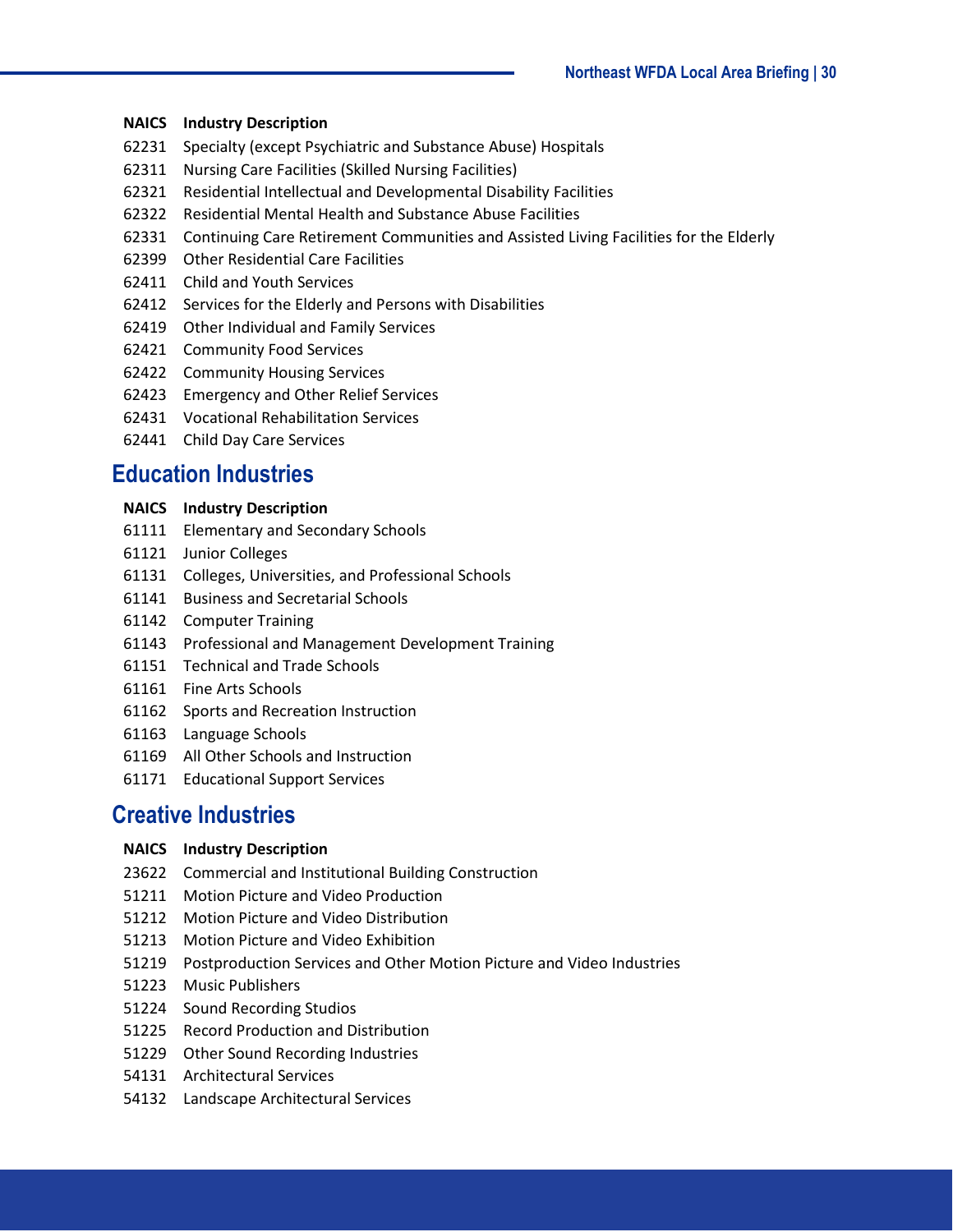- **NAICS Industry Description**
- Engineering Services
- Drafting Services
- Interior Design Services
- Industrial Design Services
- Graphic Design Services
- Other Specialized Design Services
- Advertising Agencies
- Public Relations Agencies
- Media Buying Agencies
- Media Representatives
- Outdoor Advertising
- Direct Mail Advertising
- Advertising Material Distribution Services
- Other Services Related to Advertising
- Photographic Services
- Theater Companies and Dinner Theaters
- Dance Companies
- Musical Groups and Artists
- Other Performing Arts Companies
- Promoters of Performing Arts, Sports, and Similar Events with Facilities
- Promoters of Performing Arts, Sports, and Similar Events without Facilities
- Agents and Managers for Artists, Athletes, Entertainers, and Other Public Figures
- Independent Artists, Writers, and Performers
- Museums
- Historical Sites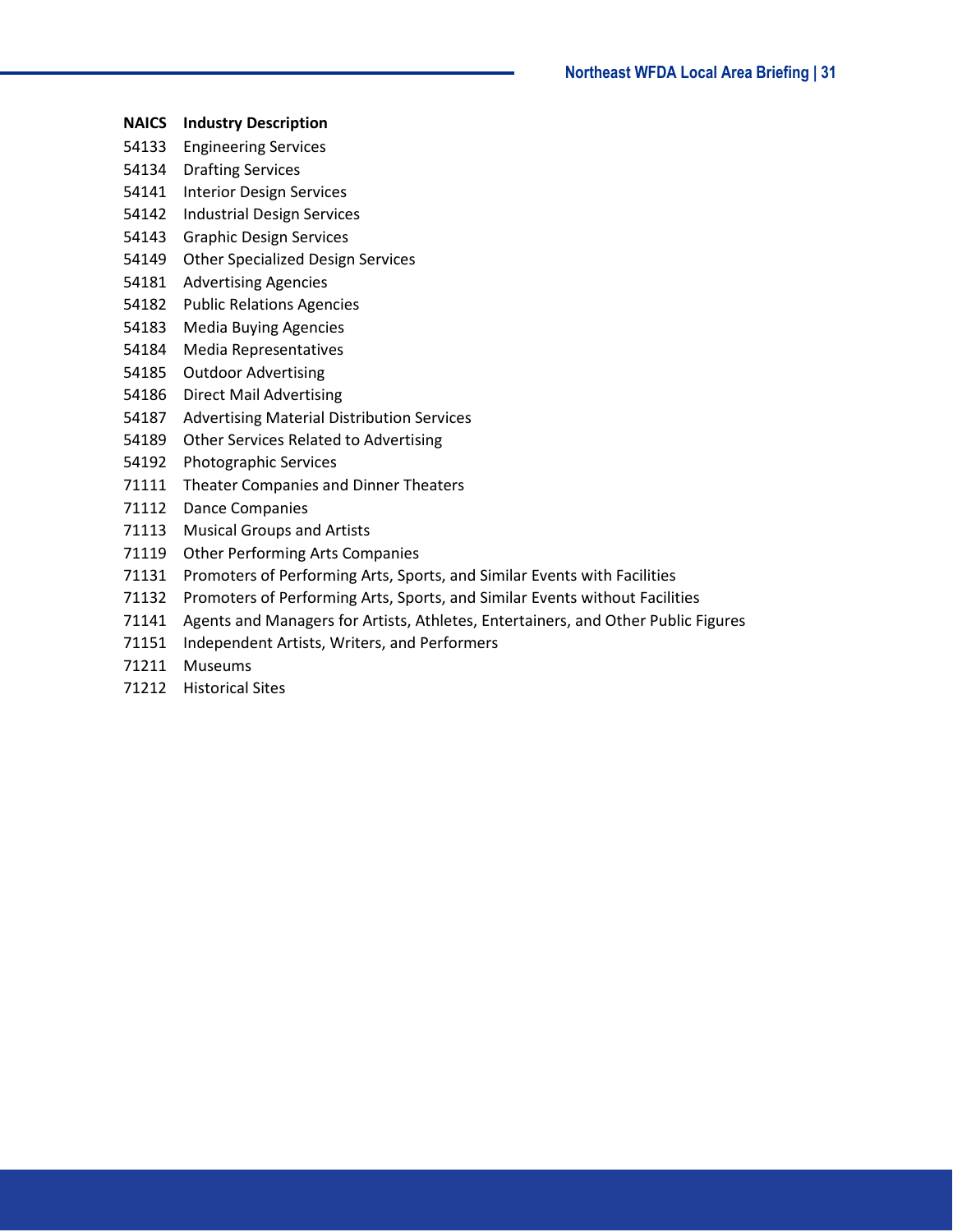## **Target Sectors Staffing Patterns by Current Jobs and Projected New Jobs**

## **Table 7: Top Staffed Aerospace Occupations in 2021**

<span id="page-31-1"></span><span id="page-31-0"></span>

| <b>SOC</b>     | <b>Description</b>                                                                               | <b>Employed</b><br>in.<br><b>Industry</b><br>Group<br>(2021) | Employed<br>in.<br>Industry<br>Group<br>(2026) | Change<br>$(2021 -$<br>2026) | $\frac{0}{6}$<br>Change<br>$(2021 -$<br>2026) | % of Total<br>Jobs in<br>Industry<br>Group<br>(2020) | <b>Median</b><br><b>Hourly</b><br>Earnings | <b>Typical</b><br><b>Entry Level</b><br><b>Education</b> | <b>Work</b><br><b>Experience</b><br><b>Required</b> | <b>Typical On-</b><br>The-Job<br><b>Training</b> |
|----------------|--------------------------------------------------------------------------------------------------|--------------------------------------------------------------|------------------------------------------------|------------------------------|-----------------------------------------------|------------------------------------------------------|--------------------------------------------|----------------------------------------------------------|-----------------------------------------------------|--------------------------------------------------|
| $51 -$<br>9161 | Computer<br>Numerically<br><b>Controlled Tool</b><br>Operators                                   | 245                                                          | 259                                            | 13                           | 5%                                            | 5.5%                                                 | \$15.37                                    | High school<br>diploma or<br>equivalent                  | None                                                | Moderate-<br>term on-the-<br>job training        |
| $51-$<br>4121  | Welders,<br>Cutters,<br>Solderers, and<br><b>Brazers</b>                                         | 230                                                          | 247                                            | $\overline{17}$              | 7%                                            | 5.2%                                                 | \$18.89                                    | High school<br>diploma or<br>equivalent                  | None                                                | Moderate-<br>term on-the-<br>job training        |
| $51-$<br>4041  | Machinists                                                                                       | 180                                                          | 196                                            | 16                           | 9%                                            | 4.1%                                                 | \$19.96                                    | High school<br>diploma or<br>equivalent                  | None                                                | Long-term<br>on-the-job<br>training              |
| $51-$<br>1011  | First-Line<br>Supervisors of<br>Production and<br>Operating<br>Workers                           | 135                                                          | 148                                            | 12                           | 9%                                            | 3.0%                                                 | \$26.44                                    | High school<br>diploma or<br>equivalent                  | Less than<br>5 years                                | None                                             |
| $51-$<br>9124  | Coating,<br>Painting, and<br>Spraying<br>Machine<br>Setters,<br>Operators, and<br><b>Tenders</b> | 109                                                          | 125                                            | 16                           | 15%                                           | 2.4%                                                 | \$17.20                                    | High school<br>diploma or<br>equivalent                  | None                                                | Moderate-<br>term on-the-<br>job training        |
| $51-$<br>2098  | <b>Miscellaneous</b><br>Assemblers and<br>Fabricators                                            | 103                                                          | 104                                            | $\mathbf{1}$                 | 1%                                            | 2.4%                                                 | \$13.74                                    | High school<br>diploma or<br>equivalent                  | None                                                | Moderate-<br>term on-the-<br>job training        |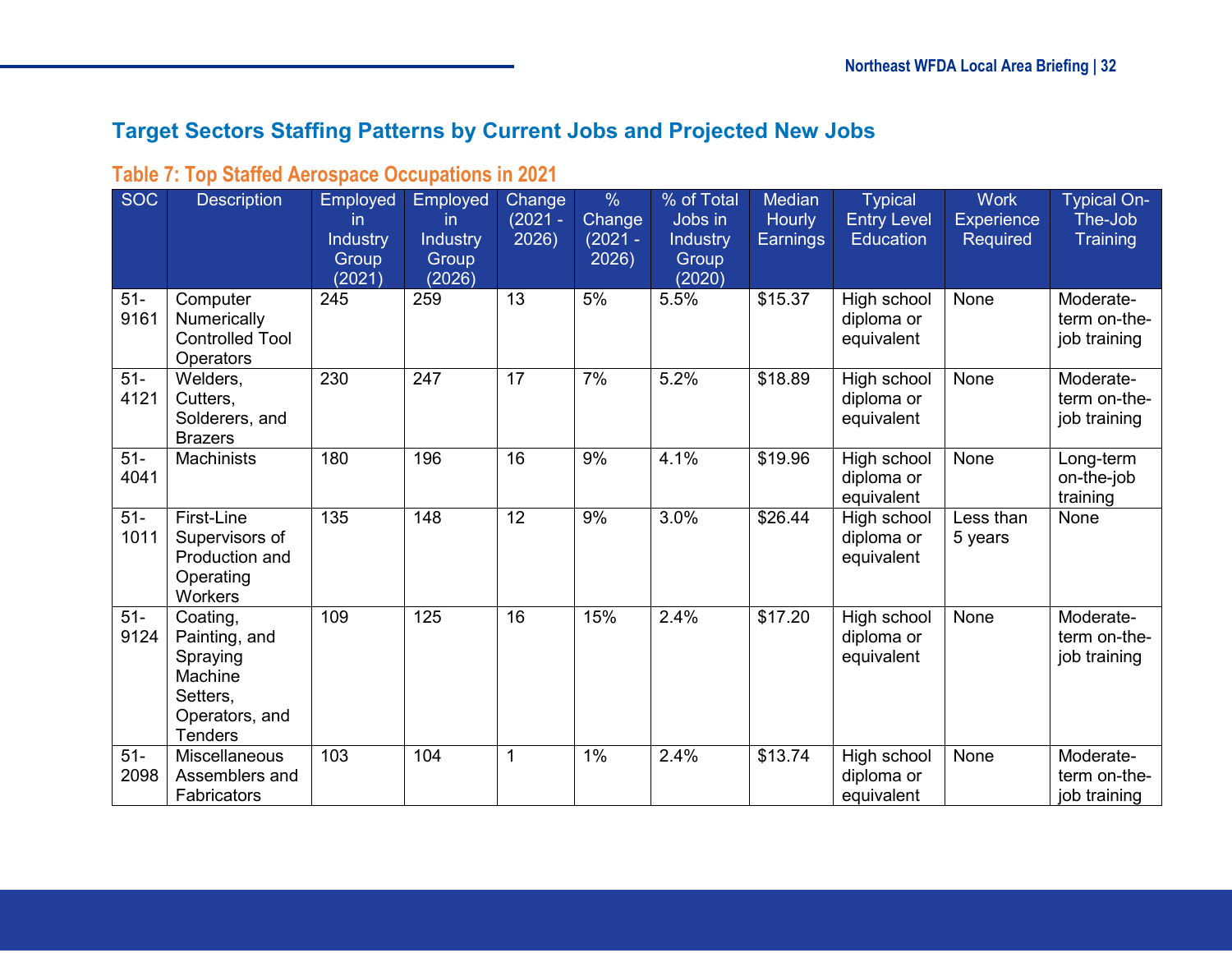| $11 -$<br>1021 | General and<br><b>Operations</b><br>Managers                                          | 96 | 105 | 9  | 10% | 2.2% | \$36.14 | Bachelor's<br>degree                    | 5 years or<br>more | None                                      |
|----------------|---------------------------------------------------------------------------------------|----|-----|----|-----|------|---------|-----------------------------------------|--------------------|-------------------------------------------|
| $51-$<br>4193  | <b>Plating Machine</b><br>Setters,<br>Operators, and<br>Tenders, Metal<br>and Plastic | 94 | 105 | 11 | 12% | 2.1% | \$18.75 | High school<br>diploma or<br>equivalent | None               | Moderate-<br>term on-the-<br>job training |
| $51 -$<br>9061 | Inspectors,<br>Testers, Sorters,<br>Samplers, and<br>Weighers                         | 83 | 86  | 3  | 3%  | 1.9% | \$20.47 | High school<br>diploma or<br>equivalent | None               | Moderate-<br>term on-the-<br>job training |
| 49-<br>9041    | Industrial<br>Machinery<br><b>Mechanics</b>                                           | 69 | 89  | 20 | 29% | 1.5% | \$27.99 | High school<br>diploma or<br>equivalent | None               | Long-term<br>on-the-job<br>training       |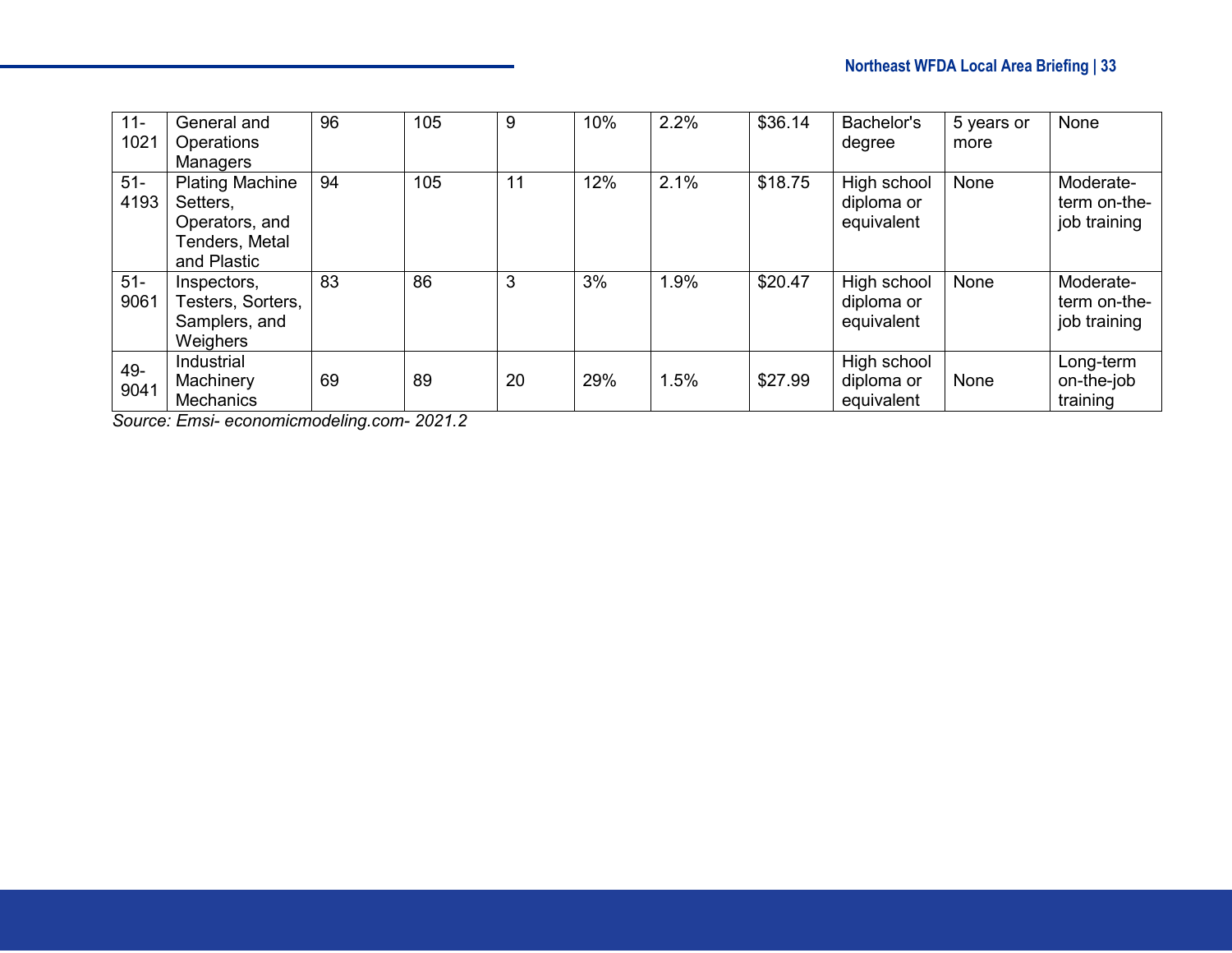# **Table 8: Top Growing Aerospace Occupations by 2026**

<span id="page-33-0"></span>

| <b>SOC</b>     | <b>Description</b>                                                                         | Employed<br>in.<br>Industry<br>Group<br>(2021) | Employed<br>in Industry<br>Group<br>(2026) | Change<br>$(2021 -$<br>2026) | %<br>Change<br>$(2021 -$<br>2026) | % of<br><b>Total</b><br>Jobs in<br>Industry<br>Group<br>(2020) | Median<br><b>Hourly</b><br><b>Earnings</b> | <b>Typical Entry</b><br>Level<br>Education | <b>Work</b><br>Experience<br>Required | <b>Typical On-The-</b><br><b>Job Training</b> |
|----------------|--------------------------------------------------------------------------------------------|------------------------------------------------|--------------------------------------------|------------------------------|-----------------------------------|----------------------------------------------------------------|--------------------------------------------|--------------------------------------------|---------------------------------------|-----------------------------------------------|
| 49-<br>9041    | Industrial<br>Machinery<br>Mechanics                                                       | 69                                             | 89                                         | 20                           | 29%                               | 1.5%                                                           | \$27.99                                    | High school<br>diploma or<br>equivalent    | None                                  | Long-term on-<br>the-job training             |
| $51-$<br>4121  | Welders, Cutters,<br>Solderers, and<br><b>Brazers</b>                                      | 230                                            | 247                                        | 17                           | 7%                                | 5.2%                                                           | \$18.89                                    | High school<br>diploma or<br>equivalent    | None                                  | Moderate-term<br>on-the-job<br>training       |
| $51-$<br>4041  | Machinists                                                                                 | 180                                            | 196                                        | 16                           | 9%                                | 4.1%                                                           | \$19.96                                    | High school<br>diploma or<br>equivalent    | None                                  | Long-term on-<br>the-job training             |
| $51-$<br>9124  | Coating, Painting,<br>and Spraying<br>Machine Setters,<br>Operators, and<br><b>Tenders</b> | 109                                            | 125                                        | 16                           | 15%                               | 2.4%                                                           | \$17.20                                    | High school<br>diploma or<br>equivalent    | None                                  | Moderate-term<br>on-the-job<br>training       |
| $15 -$<br>1256 | Software<br>Developers and<br>Software Quality<br><b>Assurance Analysts</b><br>and Testers | 57                                             | 71                                         | 14                           | 26%                               | 1.2%                                                           | \$39.80                                    | Bachelor's<br>degree                       | None                                  | None                                          |
| $51-$<br>9161  | Computer<br>Numerically<br><b>Controlled Tool</b><br>Operators                             | 245                                            | 259                                        | 13                           | 5%                                | 5.5%                                                           | \$15.37                                    | High school<br>diploma or<br>equivalent    | None                                  | Moderate-term<br>on-the-job<br>training       |
| $51-$<br>1011  | First-Line<br>Supervisors of<br>Production and<br><b>Operating Workers</b>                 | 135                                            | 148                                        | 12                           | 9%                                | 3.0%                                                           | \$26.44                                    | High school<br>diploma or<br>equivalent    | Less than 5<br>years                  | None                                          |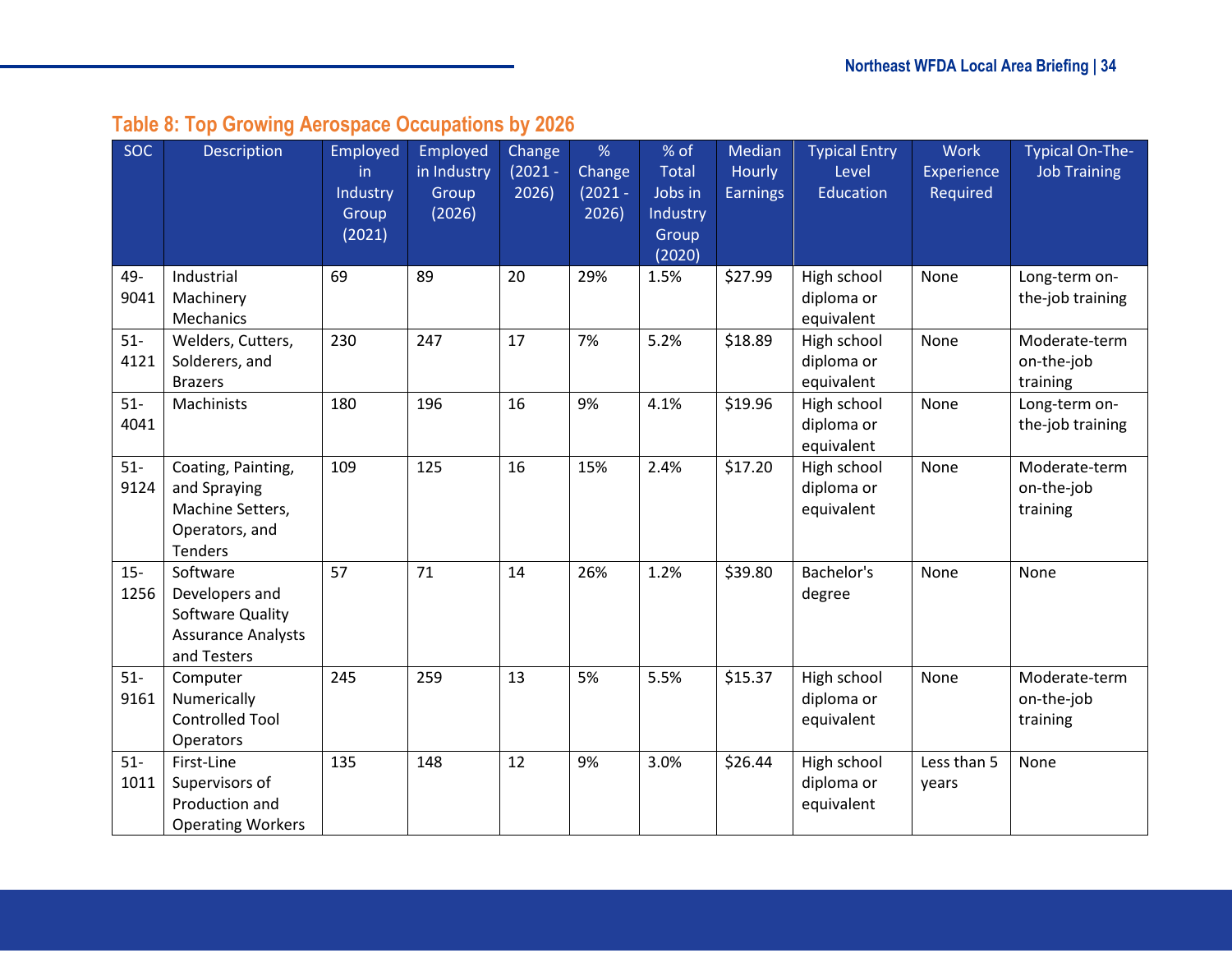| <b>SOC</b>     | <b>Description</b>                                                                                                            | Employed<br>-in<br>Industry<br>Group<br>(2021) | Employed<br>in Industry<br>Group<br>(2026) | Change<br>$(2021 -$<br>2026) | %<br>Change<br>$(2021 -$<br>2026) | % of<br><b>Total</b><br>Jobs in<br>Industry<br>Group<br>(2020) | Median<br>Hourly<br><b>Earnings</b> | <b>Typical Entry</b><br>Level<br>Education | <b>Work</b><br>Experience<br>Required | Typical On-The-<br><b>Job Training</b>  |
|----------------|-------------------------------------------------------------------------------------------------------------------------------|------------------------------------------------|--------------------------------------------|------------------------------|-----------------------------------|----------------------------------------------------------------|-------------------------------------|--------------------------------------------|---------------------------------------|-----------------------------------------|
| $51-$<br>4193  | <b>Plating Machine</b><br>Setters, Operators,<br>and Tenders, Metal<br>and Plastic                                            | 94                                             | 105                                        | 11                           | 12%                               | 2.1%                                                           | \$18.75                             | High school<br>diploma or<br>equivalent    | None                                  | Moderate-term<br>on-the-job<br>training |
| $11 -$<br>1021 | General and<br><b>Operations</b><br><b>Managers</b>                                                                           | 96                                             | 105                                        | 9                            | 10%                               | 2.2%                                                           | \$36.14                             | Bachelor's<br>degree                       | 5 years or<br>more                    | None                                    |
| $51-$<br>2028  | Electrical,<br>Electronic, and<br>Electromechanical<br>Assemblers, Except<br>Coil Winders,<br>Tapers, and<br><b>Finishers</b> | 43                                             | 52                                         | 8                            | 20%                               | 0.9%                                                           | \$15.10                             | High school<br>diploma or<br>equivalent    | None                                  | Moderate-term<br>on-the-job<br>training |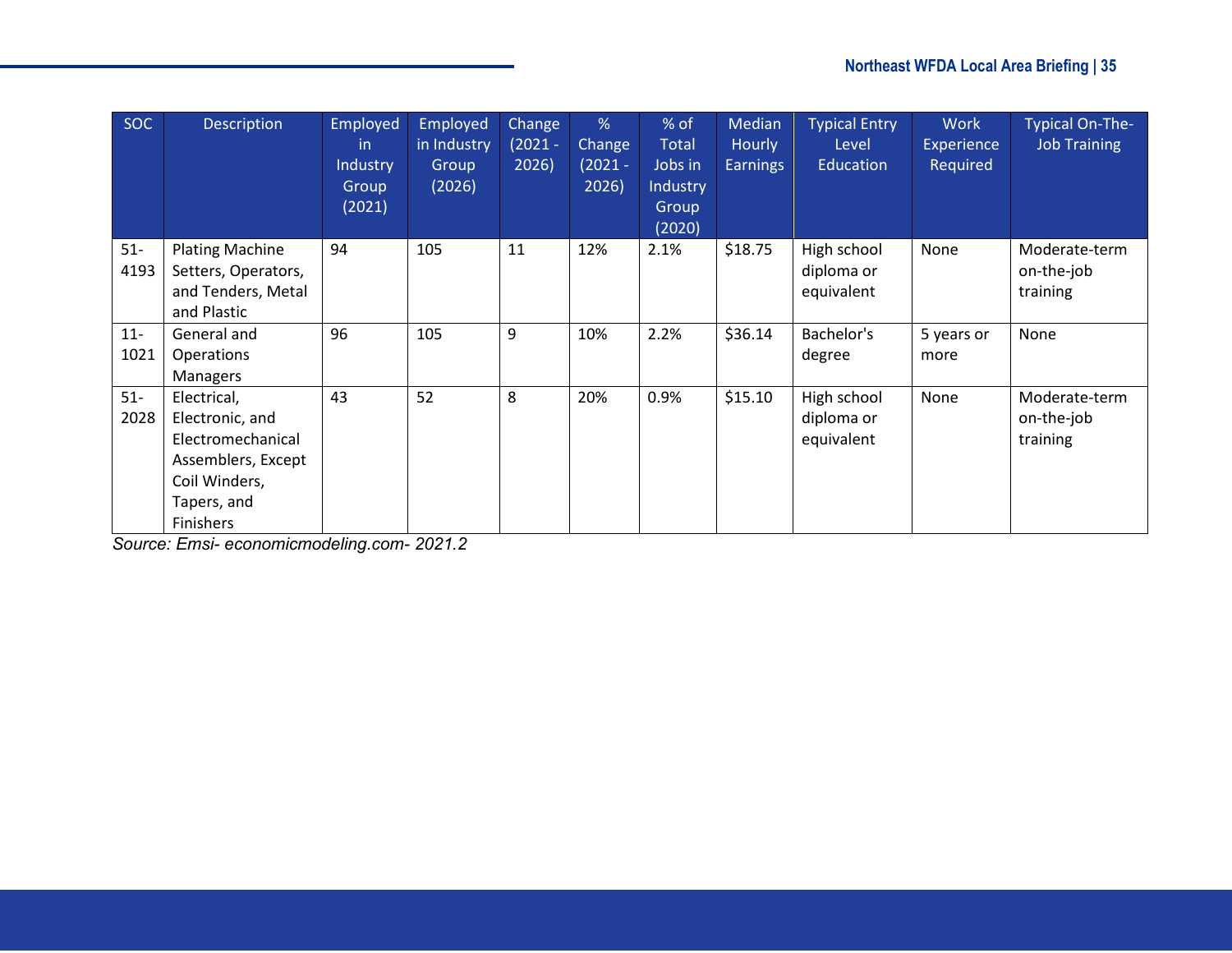<span id="page-35-0"></span>

| <b>SOC</b>     | <b>Description</b>                                                     | Employed<br>in.<br>Industry<br>Group<br>(2021) | Employed<br>in Industry<br>Group<br>(2026) | Change<br>$(2021 -$<br>2026) | %<br>Change<br>$(2021 -$<br>2026) | % of<br><b>Total</b><br>Jobs in<br>Industry<br>Group<br>(2020) | Median<br>Hourly<br><b>Earnings</b> | <b>Typical Entry</b><br>Level<br>Education | <b>Work</b><br>Experience<br>Required | <b>Typical On-The-</b><br><b>Job Training</b> |
|----------------|------------------------------------------------------------------------|------------------------------------------------|--------------------------------------------|------------------------------|-----------------------------------|----------------------------------------------------------------|-------------------------------------|--------------------------------------------|---------------------------------------|-----------------------------------------------|
| $45 -$<br>2092 | Farmworkers<br>and Laborers,<br>Crop, Nursery,<br>and Greenhouse       | 530                                            | 551                                        | 21                           | 4%                                | 10.6%                                                          | \$12.43                             | No formal<br>educational<br>credential     | None                                  | Short-term on-<br>the-job training            |
| $51-$<br>9196  | Paper Goods<br>Machine<br>Setters,<br>Operators, and<br><b>Tenders</b> | 246                                            | 231                                        | (16)                         | (6%)                              | 5.1%                                                           | \$26.72                             | High school<br>diploma or<br>equivalent    | None                                  | Moderate-term<br>on-the-job<br>training       |
| 45-<br>2093    | Farmworkers,<br>Farm, Ranch,<br>and<br>Aquacultural<br>Animals         | 210                                            | 214                                        | 5                            | 2%                                | 4.2%                                                           | \$10.11                             | No formal<br>educational<br>credential     | None                                  | Short-term on-<br>the-job training            |
| $11 -$<br>9013 | Farmers,<br>Ranchers, and<br>Other<br>Agricultural<br>Managers         | 185                                            | 191                                        | 6                            | 3%                                | 3.7%                                                           | \$25.94                             | High school<br>diploma or<br>equivalent    | 5 years or<br>more                    | None                                          |
| $53-$<br>7062  | Laborers and<br>Freight, Stock,<br>and Material<br>Movers, Hand        | 157                                            | 164                                        | $\overline{7}$               | 4%                                | 3.1%                                                           | \$11.66                             | No formal<br>educational<br>credential     | None                                  | Short-term on-<br>the-job training            |
| $51-$<br>1011  | First-Line<br>Supervisors of<br>Production and                         | 125                                            | 130                                        | 5                            | 4%                                | 2.5%                                                           | \$26.44                             | High school<br>diploma or<br>equivalent    | Less than 5<br>years                  | None                                          |

## **Table 9: Top Staffed Agribusiness & Bioscience Occupations in 2021**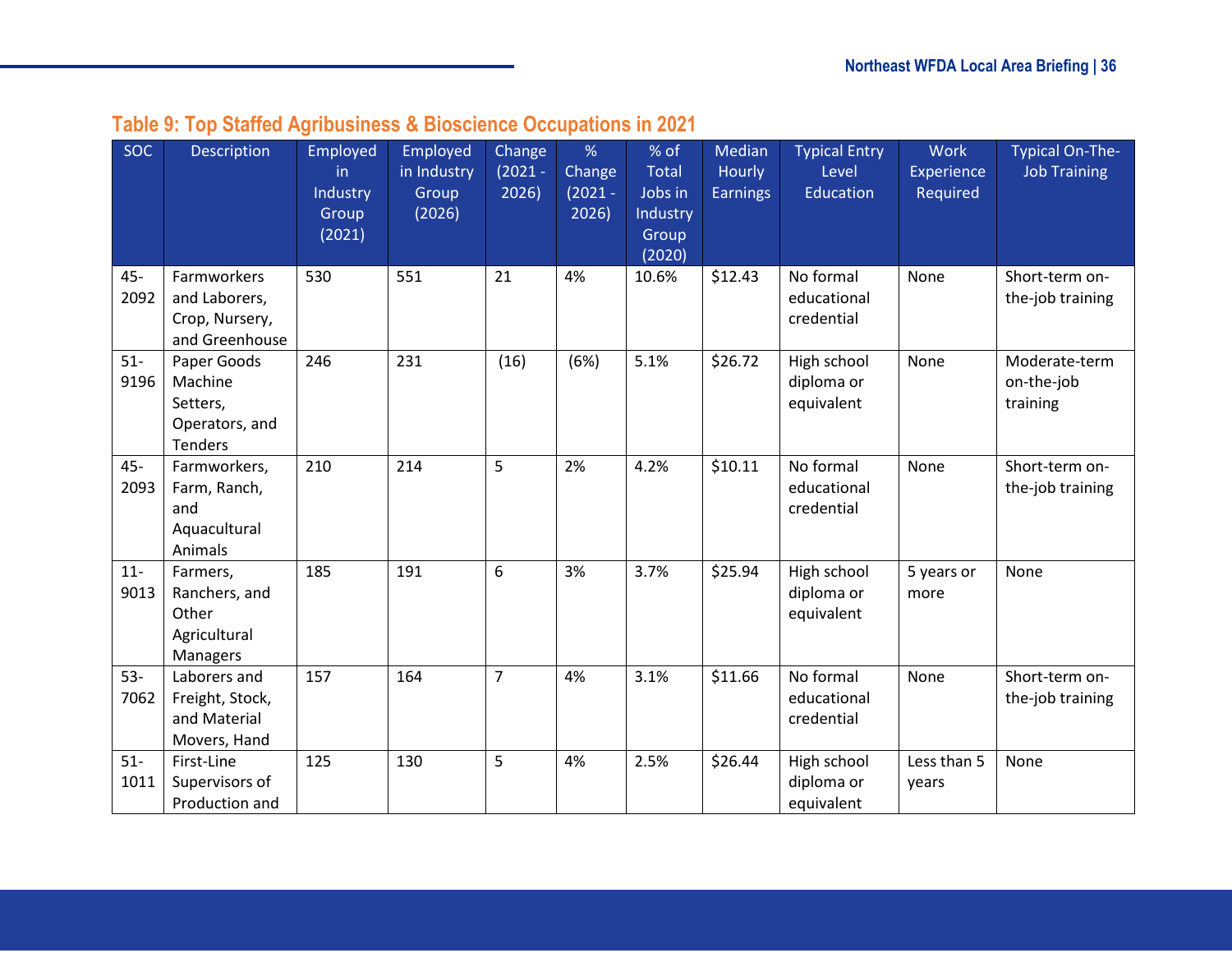| <b>SOC</b>     | Description                                                                | Employed<br>-in<br>Industry<br>Group<br>(2021) | Employed<br>in Industry<br>Group<br>(2026) | Change<br>$(2021 -$<br>2026) | %<br>Change<br>$(2021 -$<br>2026) | % of<br><b>Total</b><br>Jobs in<br>Industry<br>Group<br>(2020) | Median<br>Hourly<br><b>Earnings</b> | <b>Typical Entry</b><br>Level<br>Education | <b>Work</b><br>Experience<br>Required | <b>Typical On-The-</b><br><b>Job Training</b> |
|----------------|----------------------------------------------------------------------------|------------------------------------------------|--------------------------------------------|------------------------------|-----------------------------------|----------------------------------------------------------------|-------------------------------------|--------------------------------------------|---------------------------------------|-----------------------------------------------|
|                | Operating<br>Workers                                                       |                                                |                                            |                              |                                   |                                                                |                                     |                                            |                                       |                                               |
| $31 -$<br>9096 | Veterinary<br>Assistants and<br>Laboratory<br>Animal<br>Caretakers         | 109                                            | 118                                        | 9                            | 8%                                | 2.2%                                                           | \$13.64                             | High school<br>diploma or<br>equivalent    | None                                  | Short-term on-<br>the-job training            |
| $29 -$<br>2056 | Veterinary<br>Technologists<br>and Technicians                             | 97                                             | 105                                        | 9                            | 9%                                | 1.9%                                                           | \$17.24                             | Associate's<br>degree                      | None                                  | None                                          |
| $51-$<br>9011  | Chemical<br>Equipment<br>Operators and<br><b>Tenders</b>                   | 94                                             | 106                                        | 11                           | 12%                               | 1.8%                                                           | \$23.82                             | High school<br>diploma or<br>equivalent    | None                                  | Moderate-term<br>on-the-job<br>training       |
| $51-$<br>9111  | Packaging and<br><b>Filling Machine</b><br>Operators and<br><b>Tenders</b> | 85                                             | 89                                         | 4                            | 5%                                | 1.7%                                                           | \$12.84                             | High school<br>diploma or<br>equivalent    | None                                  | Moderate-term<br>on-the-job<br>training       |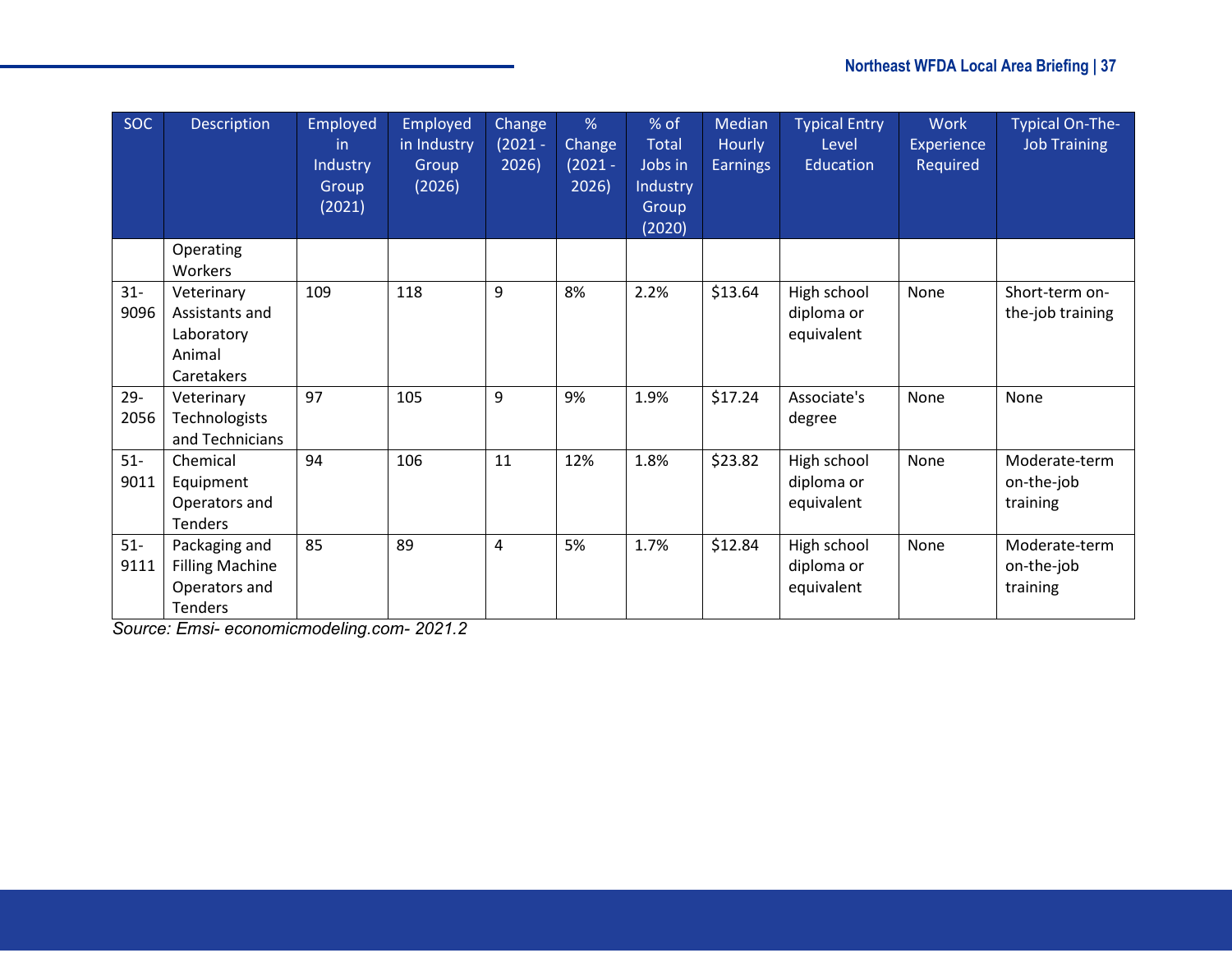|  | Table 10: Top Growing Agribusiness & Bioscience Occupations by 2026 |  |  |
|--|---------------------------------------------------------------------|--|--|
|--|---------------------------------------------------------------------|--|--|

<span id="page-37-0"></span>

| <b>SOC</b>     | Description                                                                                                           | Employed<br>in Industry<br>Group<br>(2021) | Employed<br>in Industry<br>Group<br>(2026) | Change<br>$(2021 -$<br>2026) | %<br>Change<br>$(2021 -$<br>2026) | % of Total<br>Jobs in<br>Industry<br>Group<br>(2020) | Median<br>Hourly<br><b>Earnings</b> | <b>Typical</b><br><b>Entry Level</b><br>Education | <b>Work</b><br><b>Experience</b><br>Required | <b>Typical</b><br>On-The-<br>Job<br><b>Training</b> |
|----------------|-----------------------------------------------------------------------------------------------------------------------|--------------------------------------------|--------------------------------------------|------------------------------|-----------------------------------|------------------------------------------------------|-------------------------------------|---------------------------------------------------|----------------------------------------------|-----------------------------------------------------|
| 45-<br>2092    | Farmworkers and<br>Laborers, Crop,<br>Nursery, and<br>Greenhouse                                                      | 530                                        | 551                                        | 21                           | 4%                                | 10.6%                                                | \$12.43                             | No formal<br>educational<br>credential            | None                                         | Short-term<br>on-the-job<br>training                |
| $51-$<br>9011  | <b>Chemical Equipment</b><br>Operators and<br><b>Tenders</b>                                                          | 94                                         | 106                                        | 11                           | 12%                               | 1.8%                                                 | \$23.82                             | High school<br>diploma or<br>equivalent           | None                                         | Moderate-<br>term on-<br>the-job<br>training        |
| $31-$<br>9096  | Veterinary<br>Assistants and<br>Laboratory Animal<br>Caretakers                                                       | 109                                        | 118                                        | $\boldsymbol{9}$             | 8%                                | 2.2%                                                 | \$13.64                             | High school<br>diploma or<br>equivalent           | None                                         | Short-term<br>on-the-job<br>training                |
| $29 -$<br>2056 | Veterinary<br>Technologists and<br>Technicians                                                                        | 97                                         | 105                                        | $\boldsymbol{9}$             | 9%                                | 1.9%                                                 | \$17.24                             | Associate's<br>degree                             | None                                         | None                                                |
| $53-$<br>3031  | Driver/Sales<br>Workers                                                                                               | 34                                         | 42                                         | 8                            | 23%                               | 0.6%                                                 | \$12.66                             | High school<br>diploma or<br>equivalent           | None                                         | Short-term<br>on-the-job<br>training                |
| 49-<br>9041    | <b>Industrial Machinery</b><br>Mechanics                                                                              | 62                                         | 69                                         | $\overline{7}$               | 12%                               | 1.2%                                                 | \$27.99                             | High school<br>diploma or<br>equivalent           | None                                         | Long-term<br>on-the-job<br>training                 |
| $53-$<br>7062  | Laborers and<br>Freight, Stock, and<br>Material Movers,<br>Hand                                                       | 157                                        | 164                                        | $\overline{7}$               | 4%                                | 3.1%                                                 | \$11.66                             | No formal<br>educational<br>credential            | None                                         | Short-term<br>on-the-job<br>training                |
| $41 -$<br>4012 | Sales<br>Representatives,<br>Wholesale and<br>Manufacturing,<br><b>Except Technical</b><br>and Scientific<br>Products | 80                                         | 87                                         | $\overline{7}$               | 8%                                | 1.6%                                                 | \$22.06                             | High school<br>diploma or<br>equivalent           | None                                         | Moderate-<br>term on-<br>the-job<br>training        |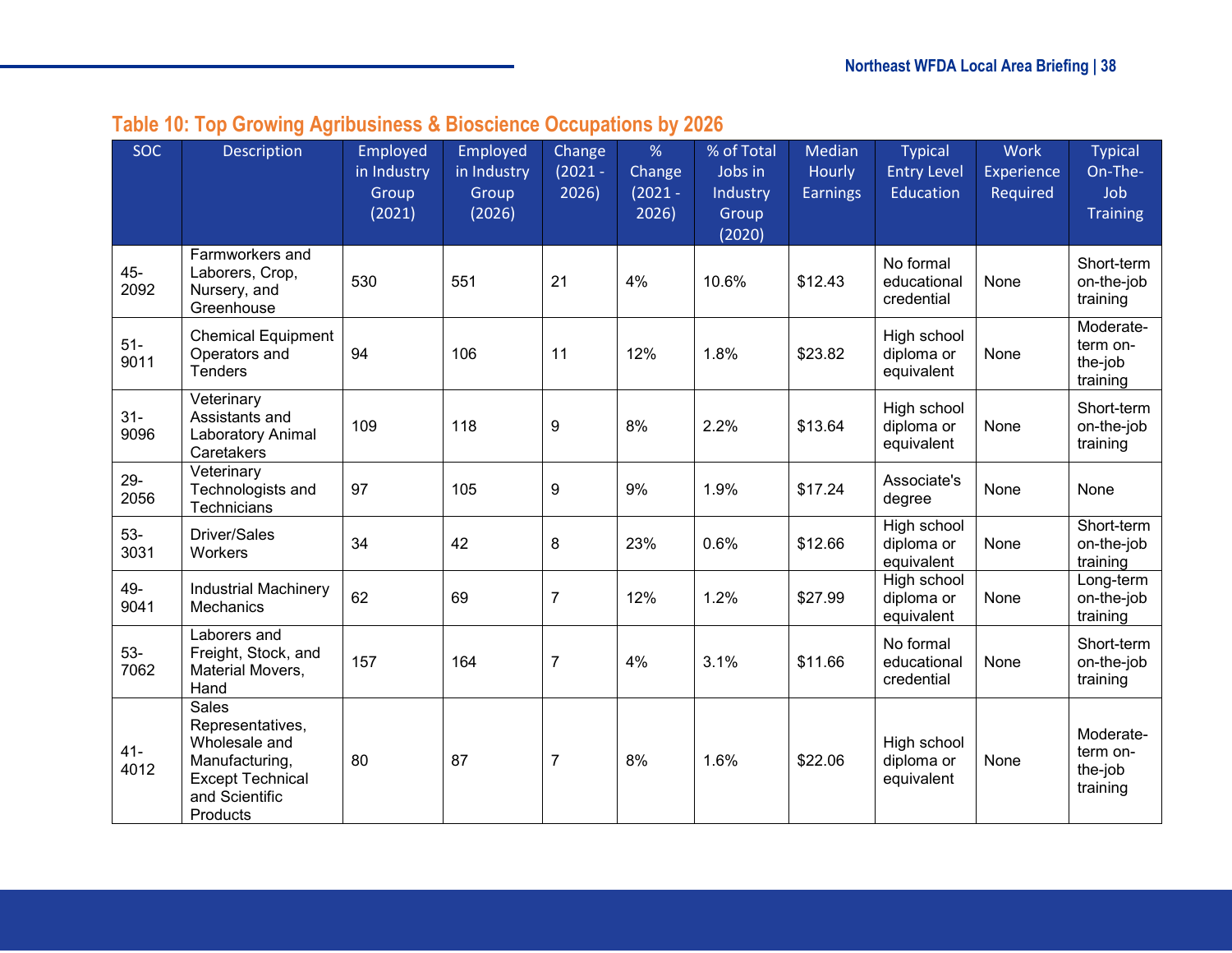| <b>SOC</b>     | <b>Description</b>                                          | Employed<br>in Industry<br>Group<br>(2021) | <b>Employed</b><br>in Industry<br>Group<br>(2026) | Change<br>$(2021 -$<br>2026) | %<br><b>Change</b><br>$(2021 -$<br>2026) | % of Total<br>Jobs in<br>Industry<br>Group<br>(2020) | <b>Median</b><br>Hourly<br><b>Earnings</b> | <b>Typical</b><br><b>Entry Level</b><br>Education | <b>Work</b><br><b>Experience</b><br>Required | <b>Typical</b><br>On-The-<br>Job.<br><b>Training</b> |
|----------------|-------------------------------------------------------------|--------------------------------------------|---------------------------------------------------|------------------------------|------------------------------------------|------------------------------------------------------|--------------------------------------------|---------------------------------------------------|----------------------------------------------|------------------------------------------------------|
| $11 -$<br>9013 | Farmers, Ranchers,<br>and Other<br>Agricultural<br>Managers | 185                                        | 191                                               | 6                            | 3%                                       | 3.7%                                                 | \$25.94                                    | High school<br>diploma or<br>equivalent           | 5 years or<br>more                           | None                                                 |
| $29 -$<br>1131 | Veterinarians                                               | 61                                         | 66                                                | 6                            | 9%                                       | $.2\%$                                               | \$36.56                                    | Doctoral or<br>professional<br>degree             | None                                         | None                                                 |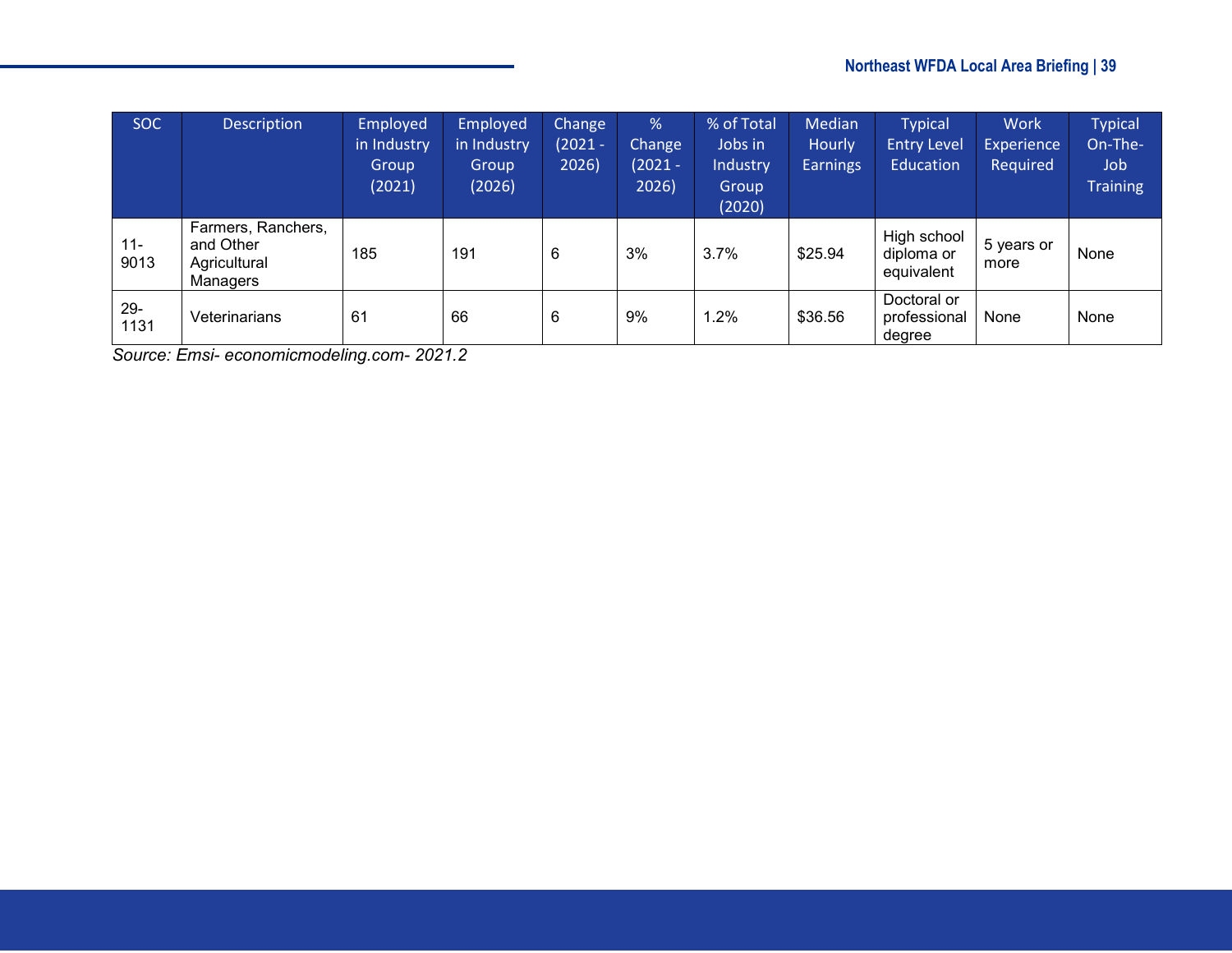# **Table 11: Top Staffed Energy Occupations in 2021**

<span id="page-39-0"></span>

| <b>SOC</b>     | Description                                                                                | Employed<br>in.<br>Industry<br>Group<br>(2021) | Employed<br>in Industry<br>Group<br>(2026) | Change<br>$(2021 -$<br>2026) | %<br>Change<br>$(2021 -$<br>2026) | % of<br><b>Total</b><br>Jobs in<br>Industry<br>Group | Median<br>Hourly<br><b>Earnings</b> | <b>Typical Entry</b><br>Level<br><b>Education</b> | <b>Work</b><br>Experience<br>Required | <b>Typical On-The-</b><br><b>Job Training</b> |
|----------------|--------------------------------------------------------------------------------------------|------------------------------------------------|--------------------------------------------|------------------------------|-----------------------------------|------------------------------------------------------|-------------------------------------|---------------------------------------------------|---------------------------------------|-----------------------------------------------|
|                |                                                                                            |                                                |                                            |                              |                                   | (2020)                                               |                                     |                                                   |                                       |                                               |
| $51-$<br>4121  | Welders,<br>Cutters,<br>Solderers, and<br><b>Brazers</b>                                   | 480                                            | 469                                        | (11)                         | (2%)                              | 6.0%                                                 | \$18.89                             | High school<br>diploma or<br>equivalent           | None                                  | Moderate-term<br>on-the-job<br>training       |
| $51-$<br>2098  | Miscellaneous<br>Assemblers and<br>Fabricators                                             | 295                                            | 263                                        | (32)                         | (11%)                             | 3.8%                                                 | \$13.74                             | High school<br>diploma or<br>equivalent           | None                                  | Moderate-term<br>on-the-job<br>training       |
| $13 -$<br>2011 | Accountants<br>and Auditors                                                                | 246                                            | 208                                        | (38)                         | (15%)                             | 3.3%                                                 | \$34.98                             | Bachelor's<br>degree                              | None                                  | None                                          |
| $51-$<br>1011  | First-Line<br>Supervisors of<br>Production and<br>Operating<br>Workers                     | 226                                            | 216                                        | (9)                          | (4%)                              | 2.9%                                                 | \$26.44                             | High school<br>diploma or<br>equivalent           | Less than 5<br>years                  | None                                          |
| $11-$<br>1021  | General and<br>Operations<br>Managers                                                      | 205                                            | 191                                        | (14)                         | (7%)                              | 2.6%                                                 | \$36.14                             | Bachelor's<br>degree                              | 5 years or<br>more                    | None                                          |
| 43-<br>3031    | Bookkeeping,<br>Accounting, and<br><b>Auditing Clerks</b>                                  | 180                                            | 154                                        | (27)                         | (15%)                             | 2.4%                                                 | \$16.96                             | Some college,<br>no degree                        | None                                  | Moderate-term<br>on-the-job<br>training       |
| $47 -$<br>1011 | First-Line<br>Supervisors of<br>Construction<br><b>Trades and</b><br>Extraction<br>Workers | 177                                            | 187                                        | 10                           | 5%                                | 2.2%                                                 | \$26.58                             | High school<br>diploma or<br>equivalent           | 5 years or<br>more                    | None                                          |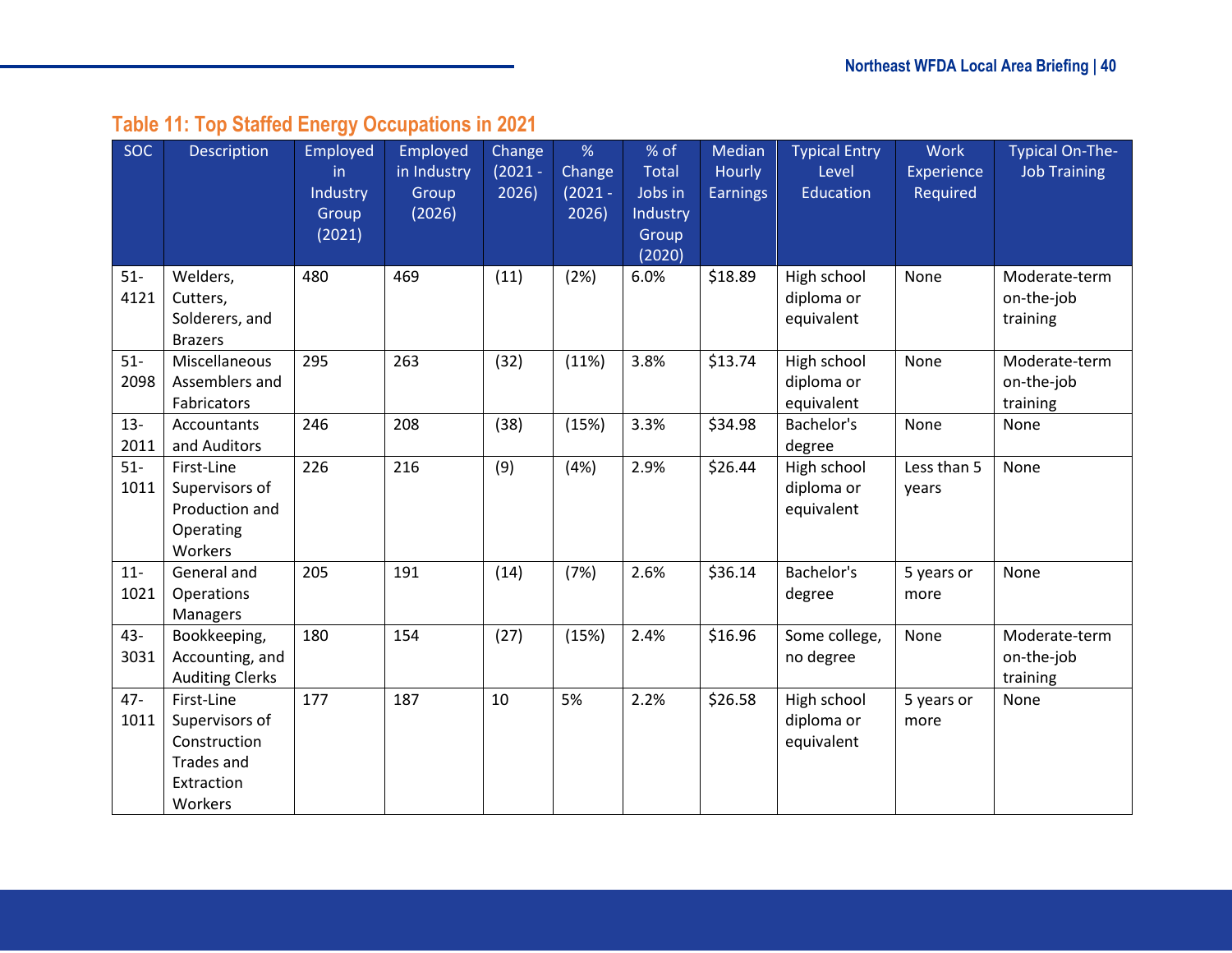| <b>SOC</b> | Description     | Employed<br>-in<br>Industry<br>Group<br>(2021) | <b>Employed</b><br>in Industry<br>Group<br>(2026) | Change<br>(2021 -<br>2026) | %<br>Change<br>$(2021 -$<br>2026) | % of<br><b>Total</b><br>Jobs in<br>Industry<br>Group | Median<br><b>Hourly</b><br><b>Earnings</b> | <b>Typical Entry</b><br>Level<br>Education | <b>Work</b><br>Experience<br>Required | Typical On-The-<br><b>Job Training</b> |
|------------|-----------------|------------------------------------------------|---------------------------------------------------|----------------------------|-----------------------------------|------------------------------------------------------|--------------------------------------------|--------------------------------------------|---------------------------------------|----------------------------------------|
|            |                 |                                                |                                                   |                            |                                   | (2020)                                               |                                            |                                            |                                       |                                        |
| $53 -$     | Wellhead        | 141                                            | 118                                               | (23)                       | (16%)                             | 1.9%                                                 | \$23.94                                    | High school                                | Less than 5                           | Moderate-term                          |
| 7073       | <b>Pumpers</b>  |                                                |                                                   |                            |                                   |                                                      |                                            | diploma or                                 | years                                 | on-the-job                             |
|            |                 |                                                |                                                   |                            |                                   |                                                      |                                            | equivalent                                 |                                       | training                               |
| $47 -$     | Roustabouts,    | 142                                            | 143                                               |                            | 1%                                | 1.8%                                                 | \$15.56                                    | No formal                                  | None                                  | Moderate-term                          |
| 5071       | Oil and Gas     |                                                |                                                   |                            |                                   |                                                      |                                            | educational                                |                                       | on-the-job                             |
|            |                 |                                                |                                                   |                            |                                   |                                                      |                                            | credential                                 |                                       | training                               |
| 43-        | Secretaries and | 124                                            | 105                                               | (19)                       | (15%)                             | 1.6%                                                 | \$13.82                                    | High school                                | None                                  | Short-term on-                         |
| 6014       | Administrative  |                                                |                                                   |                            |                                   |                                                      |                                            | diploma or                                 |                                       | the-job training                       |
|            | Assistants,     |                                                |                                                   |                            |                                   |                                                      |                                            | equivalent                                 |                                       |                                        |
|            | Except Legal,   |                                                |                                                   |                            |                                   |                                                      |                                            |                                            |                                       |                                        |
|            | Medical, and    |                                                |                                                   |                            |                                   |                                                      |                                            |                                            |                                       |                                        |
|            | Executive       |                                                |                                                   |                            |                                   |                                                      |                                            |                                            |                                       |                                        |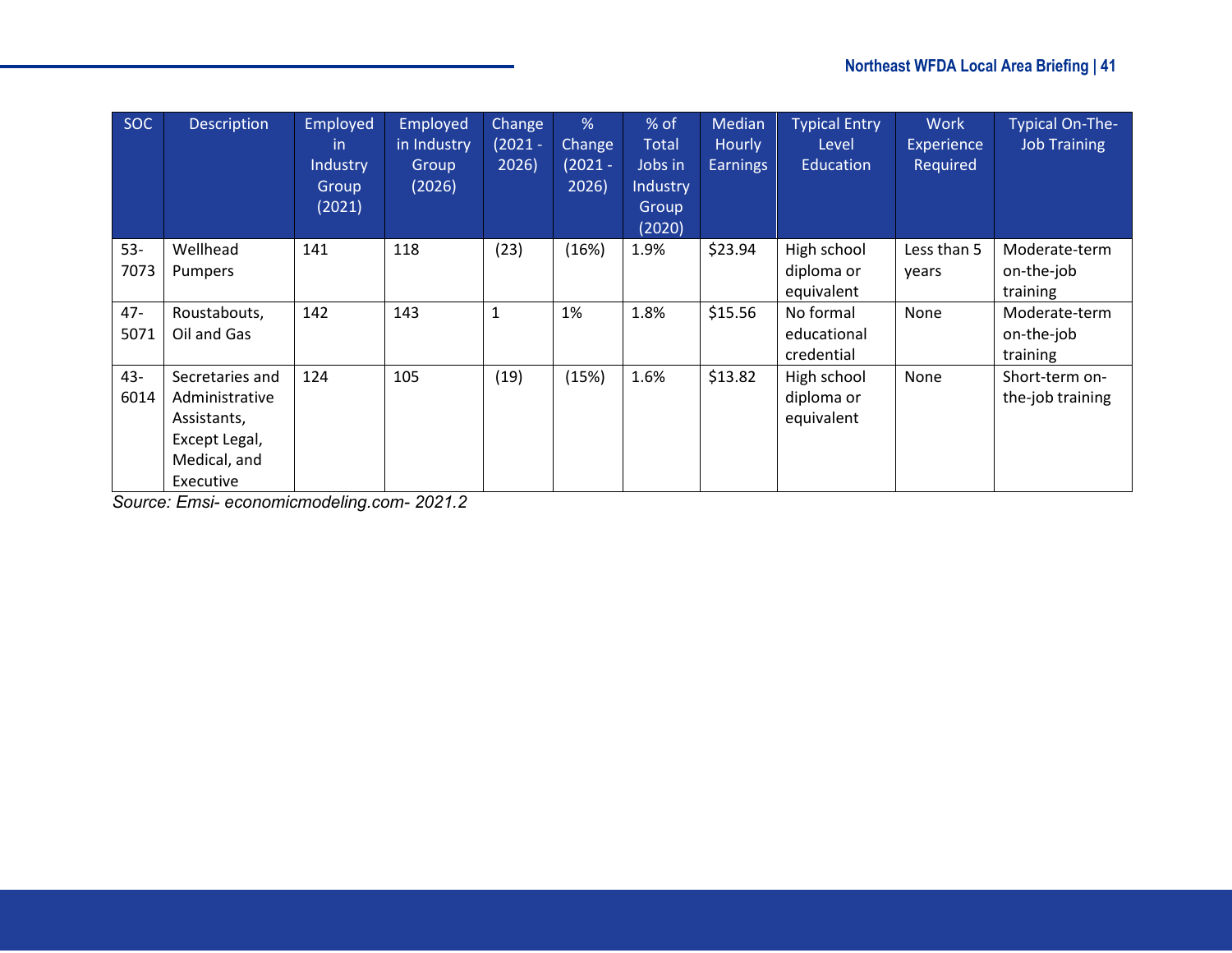# **Table 12: Top Growing Energy Occupations by 2026**

<span id="page-41-0"></span>

| <b>SOC</b>     | <b>Description</b>                                                                         | <b>Employed</b><br>in Industry<br>Group<br>(2021) | Employed<br>in Industry<br>Group<br>(2026) | Change<br>$(2021 -$<br>2026) | %<br>Change<br>$(2021 -$<br>2026) | % of<br>Total<br>Jobs in<br>Industry<br>Group<br>(2020) | Median<br>Hourly<br><b>Earnings</b> | <b>Typical Entry</b><br>Level<br>Education | <b>Work</b><br>Experience<br>Required | <b>Typical On-</b><br>The-Job<br><b>Training</b> |
|----------------|--------------------------------------------------------------------------------------------|---------------------------------------------------|--------------------------------------------|------------------------------|-----------------------------------|---------------------------------------------------------|-------------------------------------|--------------------------------------------|---------------------------------------|--------------------------------------------------|
| $47 -$<br>2061 | Construction<br>Laborers                                                                   | 135                                               | 155                                        | 19                           | 14%                               | 1.6%                                                    | \$14.63                             | No formal<br>educational<br>credential     | None                                  | Short-term<br>on-the-job<br>training             |
| $47 -$<br>2073 | Operating<br><b>Engineers and</b><br>Other<br>Construction<br>Equipment<br>Operators       | 123                                               | 141                                        | 18                           | 15%                               | 1.5%                                                    | \$18.19                             | High school<br>diploma or<br>equivalent    | None                                  | Moderate-<br>term on-the-<br>job training        |
| $53 -$<br>3032 | Heavy and<br>Tractor-Trailer<br><b>Truck Drivers</b>                                       | 115                                               | 125                                        | 10                           | 9%                                | 1.4%                                                    | \$20.12                             | Postsecondary<br>nondegree<br>award        | None                                  | Short-term<br>on-the-job<br>training             |
| $47 -$<br>2151 | Pipelayers                                                                                 | 53                                                | 63                                         | 10                           | 19%                               | 0.6%                                                    | \$18.06                             | No formal<br>educational<br>credential     | None                                  | Short-term<br>on-the-job<br>training             |
| $47 -$<br>1011 | First-Line<br>Supervisors of<br>Construction<br><b>Trades and</b><br>Extraction<br>Workers | 177                                               | 187                                        | 10                           | 5%                                | 2.2%                                                    | \$26.58                             | High school<br>diploma or<br>equivalent    | 5 years or<br>more                    | None                                             |
| $19 -$<br>2042 | Geoscientists,<br>Except<br>Hydrologists and<br>Geographers                                | < 10                                              | 12                                         | 6                            | 98%                               | 0.0%                                                    | \$75.77                             | Bachelor's<br>degree                       | None                                  | None                                             |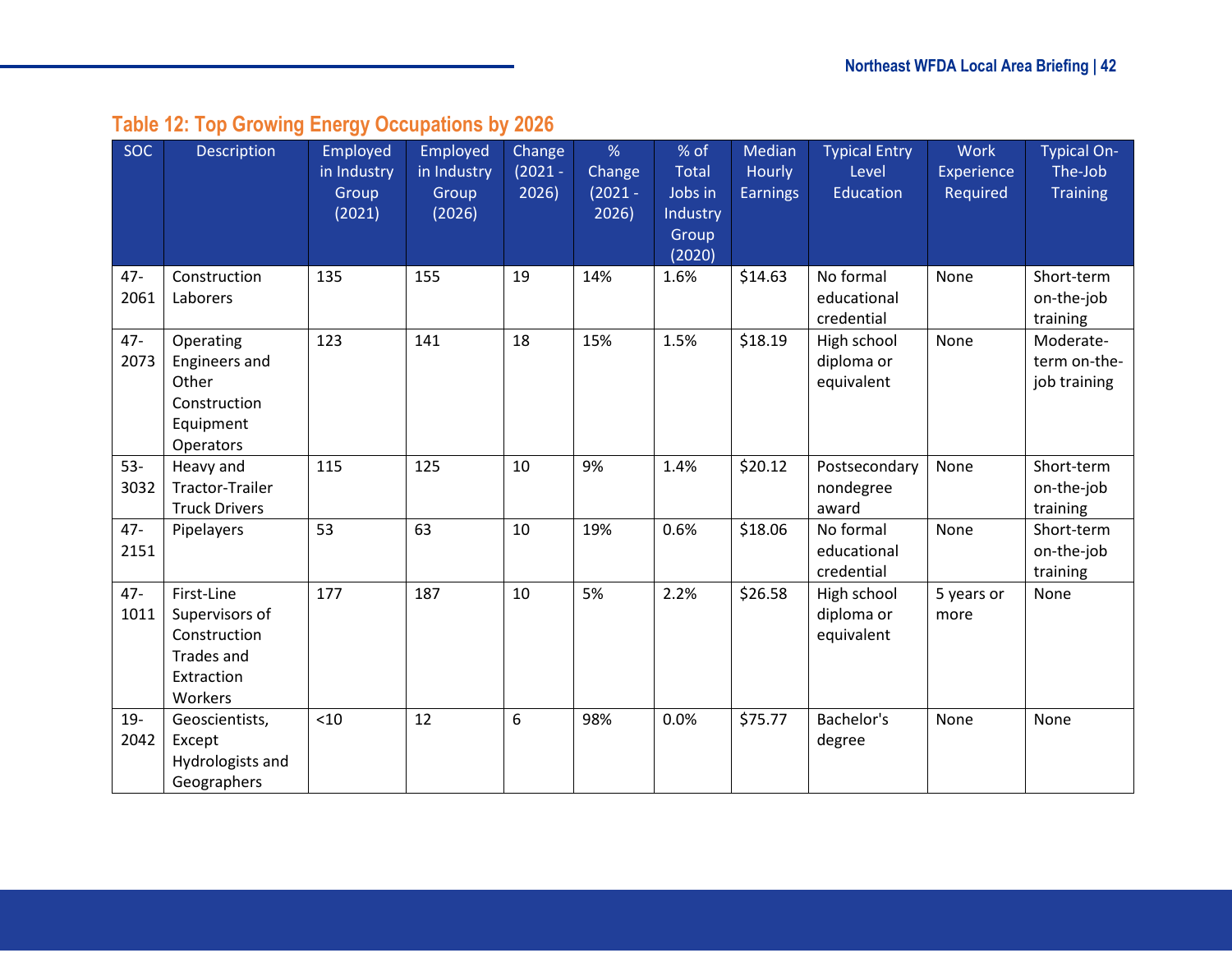| SOC            | <b>Description</b>                                                                                                       | Employed<br>in Industry<br>Group<br>(2021) | Employed<br>in Industry<br>Group<br>(2026) | Change<br>$(2021 -$<br>2026) | %<br>Change<br>$(2021 -$<br>2026) | % of<br><b>Total</b><br>Jobs in<br>Industry<br>Group<br>(2020) | Median<br>Hourly<br><b>Earnings</b> | <b>Typical Entry</b><br>Level<br>Education | <b>Work</b><br>Experience<br>Required | <b>Typical On-</b><br>The-Job<br><b>Training</b> |
|----------------|--------------------------------------------------------------------------------------------------------------------------|--------------------------------------------|--------------------------------------------|------------------------------|-----------------------------------|----------------------------------------------------------------|-------------------------------------|--------------------------------------------|---------------------------------------|--------------------------------------------------|
| $51-$<br>8093  | Petroleum Pump<br>System<br>Operators,<br>Refinery<br>Operators, and<br>Gaugers                                          | 11                                         | 16                                         | 6                            | 52%                               | 0.1%                                                           | \$35.83                             | High school<br>diploma or<br>equivalent    | None                                  | Moderate-<br>term on-the-<br>job training        |
| $47 -$<br>5097 | Earth Drillers,<br>Except Oil and<br>Gas; and<br>Explosives<br>Workers,<br>Ordnance<br>Handling Experts,<br>and Blasters | 25                                         | 30                                         | 5                            | 19%                               | 0.3%                                                           | \$20.06                             | High school<br>diploma or<br>equivalent    | Less than 5<br>years                  | Long-term<br>on-the-job<br>training              |
| $11-$<br>9021  | Construction<br>Managers                                                                                                 | 30                                         | 35                                         | 5                            | 16%                               | 0.4%                                                           | \$35.01                             | Bachelor's<br>degree                       | None                                  | Moderate-<br>term on-the-<br>job training        |
| 49-<br>9043    | Maintenance<br>Workers,<br>Machinery                                                                                     | 95                                         | 99                                         | 4                            | 5%                                | 1.2%                                                           | \$26.12                             | High school<br>diploma or<br>equivalent    | None                                  | Long-term<br>on-the-job<br>training              |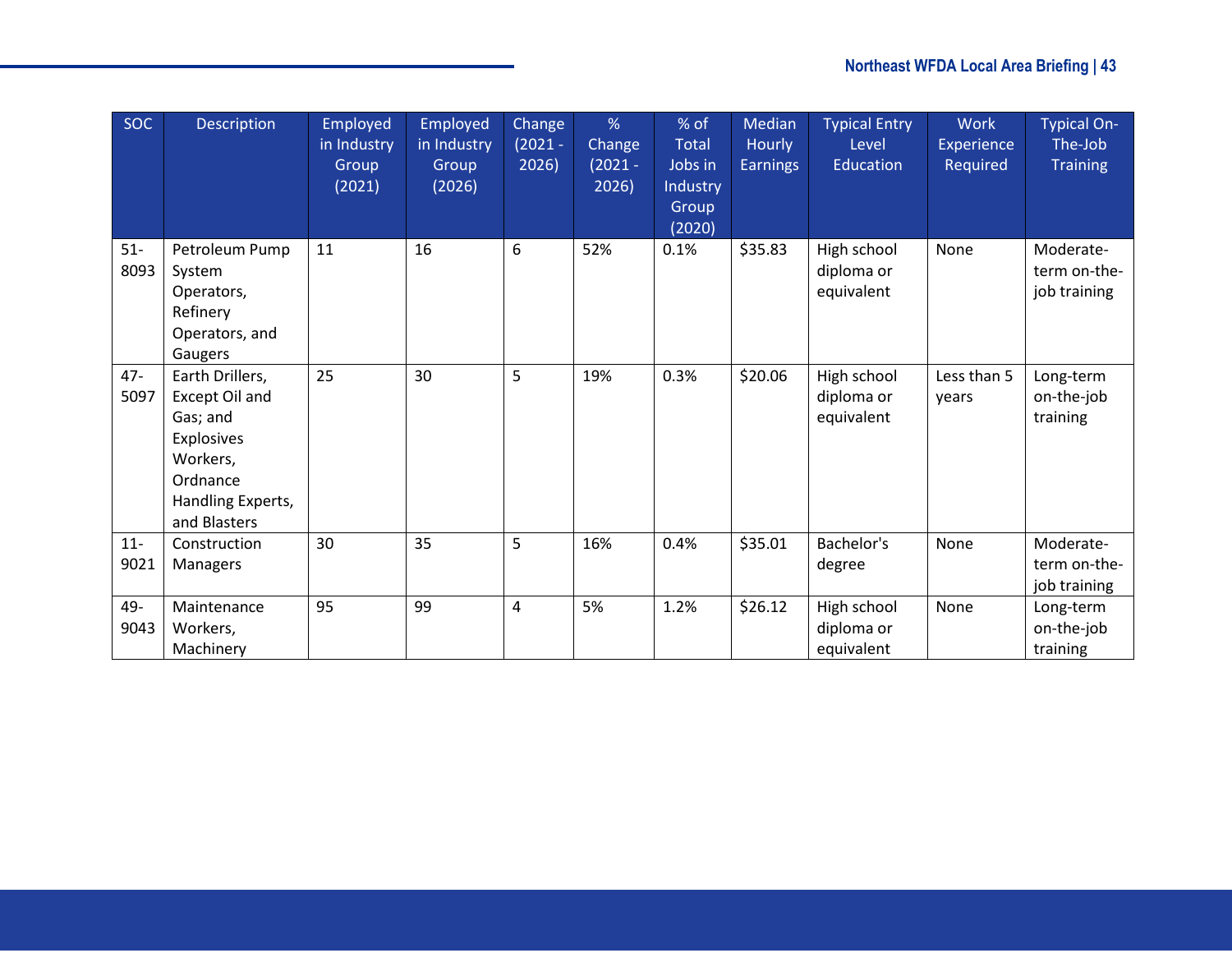|  |  |  |  |  | Table 13: Top Staffed Information and Financial Services Occupations in 2021 |
|--|--|--|--|--|------------------------------------------------------------------------------|
|--|--|--|--|--|------------------------------------------------------------------------------|

<span id="page-43-0"></span>

| <b>SOC</b>     | Description                                                                                | Employed<br>in<br>Industry<br>Group<br>(2021) | Employed<br>in Industry<br>Group<br>(2026) | Change<br>$(2021 -$<br>2026) | %<br>Change<br>$(2021 -$<br>2026) | % of<br><b>Total</b><br>Jobs in<br>Industry<br>Group<br>(2020) | Median<br>Hourly<br><b>Earnings</b> | <b>Typical Entry</b><br>Level<br>Education | <b>Work</b><br>Experience<br>Required | <b>Typical</b><br>On-The-<br>Job<br><b>Training</b> |
|----------------|--------------------------------------------------------------------------------------------|-----------------------------------------------|--------------------------------------------|------------------------------|-----------------------------------|----------------------------------------------------------------|-------------------------------------|--------------------------------------------|---------------------------------------|-----------------------------------------------------|
| 43-<br>3071    | <b>Tellers</b>                                                                             | 410                                           | 361                                        | (49)                         | (12%)                             | 11.7%                                                          | \$11.20                             | High school<br>diploma or<br>equivalent    | None                                  | Short-term<br>on-the-job<br>training                |
| $43 -$<br>4051 | <b>Customer Service</b><br>Representatives                                                 | 249                                           | 268                                        | 19                           | 8%                                | 6.7%                                                           | \$13.96                             | High school<br>diploma or<br>equivalent    | None                                  | Short-term<br>on-the-job<br>training                |
| 43-<br>4131    | Loan Interviewers<br>and Clerks                                                            | 216                                           | 215                                        | (1)                          | (0%)                              | 6.0%                                                           | \$12.68                             | High school<br>diploma or<br>equivalent    | None                                  | Short-term<br>on-the-job<br>training                |
| $13 -$<br>2072 | Loan Officers                                                                              | 200                                           | 196                                        | (4)                          | (2%)                              | 5.6%                                                           | \$29.70                             | Bachelor's<br>degree                       | None                                  | Moderate-<br>term on-<br>the-job<br>training        |
| $13-$<br>2011  | Accountants and<br><b>Auditors</b>                                                         | 151                                           | 157                                        | 6                            | 4%                                | 4.1%                                                           | \$34.98                             | Bachelor's<br>degree                       | None                                  | None                                                |
| 43-<br>1011    | First-Line<br><b>Supervisors of Office</b><br>and Administrative<br><b>Support Workers</b> | 141                                           | 138                                        | (3)                          | (2%)                              | 3.9%                                                           | \$21.27                             | High school<br>diploma or<br>equivalent    | Less than 5<br>years                  | None                                                |
| $43 -$<br>3031 | Bookkeeping,<br>Accounting, and<br><b>Auditing Clerks</b>                                  | 124                                           | 122                                        | (2)                          | (2%)                              | 3.4%                                                           | \$16.96                             | Some college,<br>no degree                 | None                                  | Moderate-<br>term on-<br>the-job<br>training        |
| 49-<br>9052    | Telecommunications<br>Line Installers and<br>Repairers                                     | 98                                            | 135                                        | 37                           | 38%                               | 2.4%                                                           | \$29.85                             | High school<br>diploma or<br>equivalent    | None                                  | Long-term<br>on-the-job<br>training                 |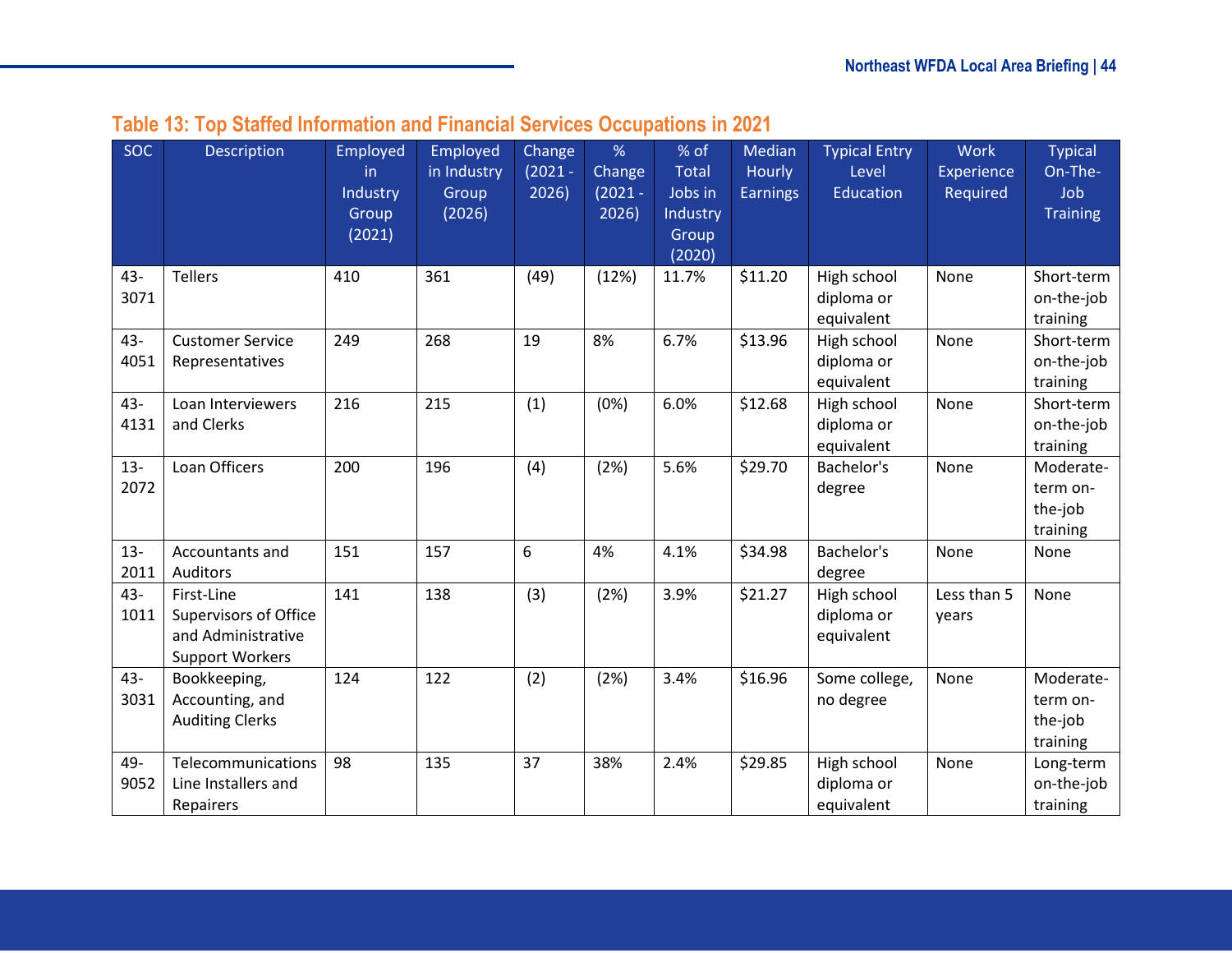| <b>SOC</b>     | <b>Description</b>                                                                         | Employed<br>in.<br>Industry<br>Group<br>(2021) | Employed<br>in Industry<br>Group<br>(2026) | <b>Change</b><br>$(2021 -$<br>2026) | $\frac{9}{6}$<br><b>Change</b><br>$(2021 -$<br>2026) | % of<br><b>Total</b><br>Jobs in<br>Industry<br>Group<br>(2020) | Median<br><b>Hourly</b><br><b>Earnings</b> | <b>Typical Entry</b><br>Level<br>Education | <b>Work</b><br>Experience<br>Required | <b>Typical</b><br>On-The-<br>Job<br><b>Training</b> |
|----------------|--------------------------------------------------------------------------------------------|------------------------------------------------|--------------------------------------------|-------------------------------------|------------------------------------------------------|----------------------------------------------------------------|--------------------------------------------|--------------------------------------------|---------------------------------------|-----------------------------------------------------|
| $15 -$<br>1256 | Software<br>Developers and<br>Software Quality<br><b>Assurance Analysts</b><br>and Testers | 92                                             | 115                                        | 23                                  | 25%                                                  | 2.3%                                                           | \$39.80                                    | Bachelor's<br>degree                       | None                                  | None                                                |
| 43-<br>4141    | New Accounts<br>Clerks                                                                     | 81                                             | 71                                         | (10)                                | (12%)                                                | 2.3%                                                           | \$12.93                                    | High school<br>diploma or<br>equivalent    | None                                  | Moderate-<br>term on-<br>the-job<br>training        |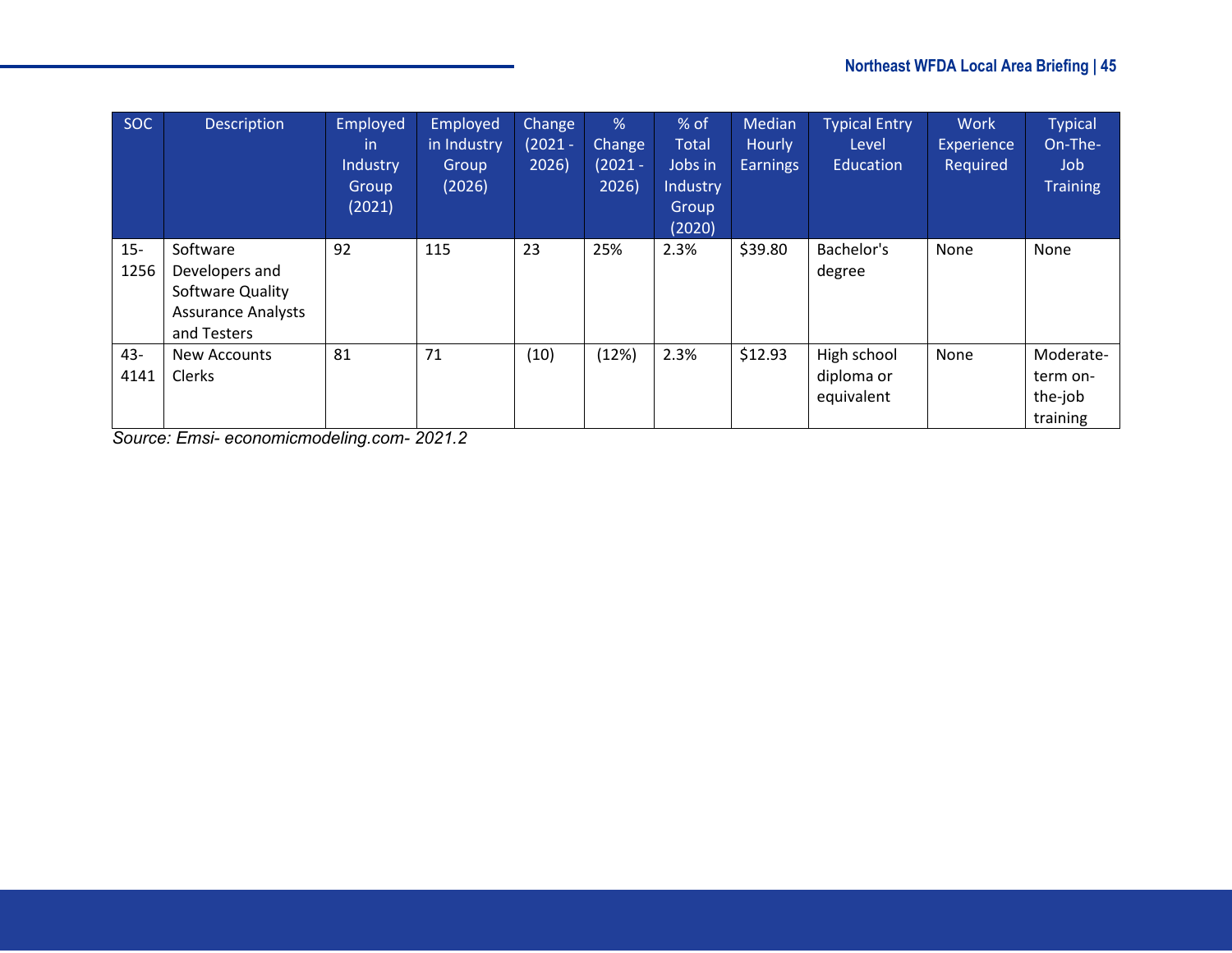<span id="page-45-0"></span>

| <b>SOC</b>     | Description                                                                                                     | Employed<br>in.<br>Industry<br>Group<br>(2021) | Employed<br>in Industry<br>Group<br>(2026) | Change<br>$(2021 -$<br>2026) | %<br>Change<br>$(2021 -$<br>2026) | % of<br><b>Total</b><br>Jobs in<br>Industry<br>Group<br>(2020) | Median<br>Hourly<br><b>Earnings</b> | <b>Typical Entry</b><br>Level<br>Education | <b>Work</b><br>Experience<br>Required | <b>Typical</b><br>On-The-<br>Job<br><b>Training</b> |
|----------------|-----------------------------------------------------------------------------------------------------------------|------------------------------------------------|--------------------------------------------|------------------------------|-----------------------------------|----------------------------------------------------------------|-------------------------------------|--------------------------------------------|---------------------------------------|-----------------------------------------------------|
| 49-<br>2022    | Telecommunications<br><b>Equipment Installers</b><br>and Repairers,<br><b>Except Line</b><br>Installers         | 96                                             | 150                                        | 54                           | 56%                               | 2.2%                                                           | \$24.35                             | Postsecondary<br>nondegree<br>award        | None                                  | Moderate-<br>term on-<br>the-job<br>training        |
| 49-<br>9052    | Telecommunications<br>Line Installers and<br>Repairers                                                          | 98                                             | 135                                        | 37                           | 38%                               | 2.4%                                                           | \$29.85                             | High school<br>diploma or<br>equivalent    | None                                  | Long-term<br>on-the-job<br>training                 |
| $41 -$<br>3091 | Sales<br>Representatives of<br>Services, Except<br>Advertising,<br>Insurance, Financial<br>Services, and Travel | 76                                             | 102                                        | 25                           | 33%                               | 1.9%                                                           | \$23.37                             | High school<br>diploma or<br>equivalent    | None                                  | Moderate-<br>term on-<br>the-job<br>training        |
| $15-$<br>1256  | Software<br>Developers and<br>Software Quality<br><b>Assurance Analysts</b><br>and Testers                      | 92                                             | 115                                        | 23                           | 25%                               | 2.3%                                                           | \$39.80                             | Bachelor's<br>degree                       | None                                  | None                                                |
| 43-<br>4051    | <b>Customer Service</b><br>Representatives                                                                      | 249                                            | 268                                        | 19                           | 8%                                | 6.7%                                                           | \$13.96                             | High school<br>diploma or<br>equivalent    | None                                  | Short-term<br>on-the-job<br>training                |
| $15-$<br>1231  | <b>Computer Network</b><br><b>Support Specialists</b>                                                           | 54                                             | 66                                         | 12                           | 21%                               | 1.4%                                                           | \$35.74                             | Associate's<br>degree                      | None                                  | None                                                |
| $17 -$<br>2072 | Electronics<br>Engineers, Except<br>Computer                                                                    | 24                                             | 34                                         | 10                           | 42%                               | 0.6%                                                           | \$43.21                             | Bachelor's<br>degree                       | None                                  | None                                                |

## **Table 14: Top Growing Information and Financial Services Occupations by 2026**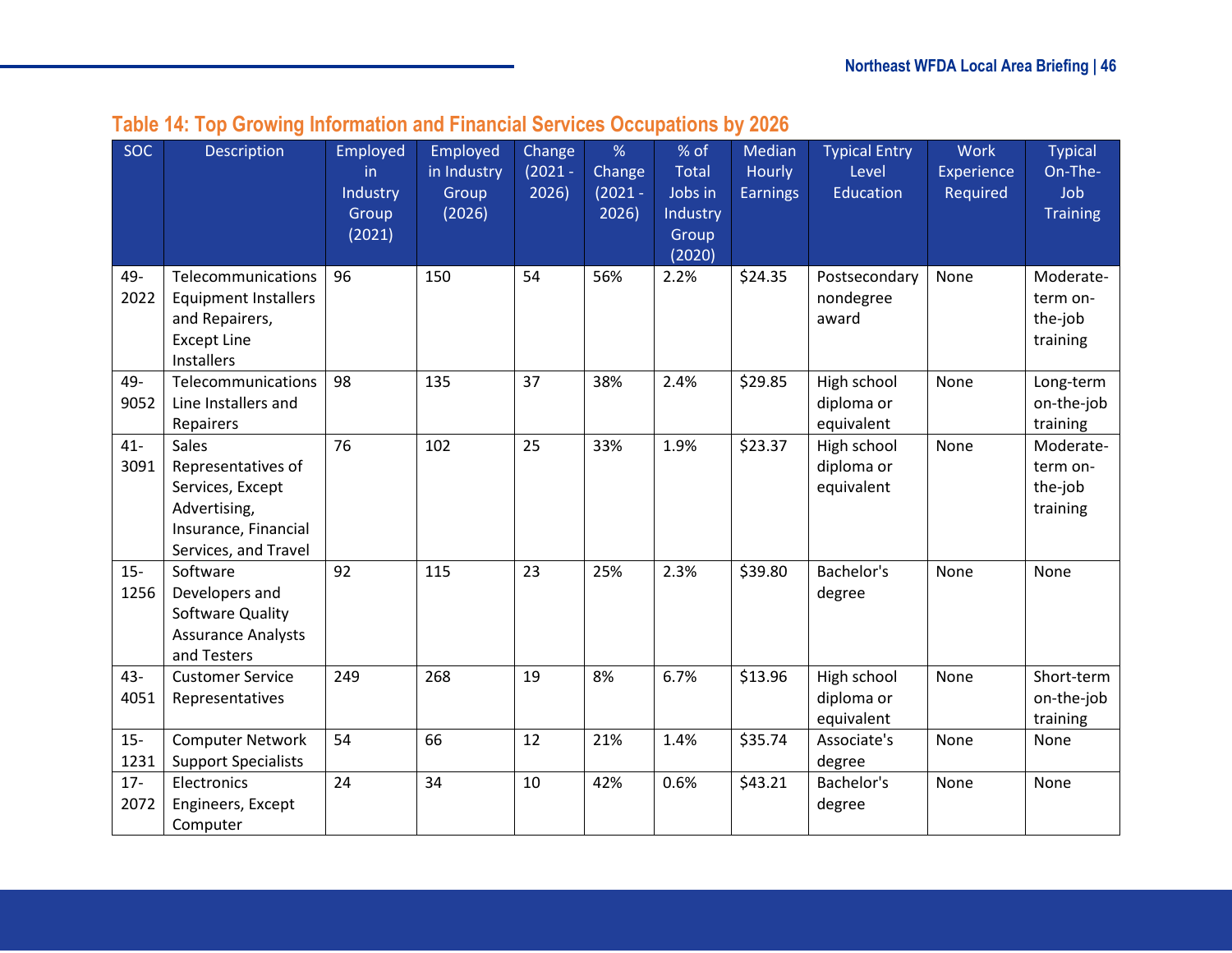| SOC    | Description                | Employed<br>in.<br><b>Industry</b><br>Group<br>(2021) | Employed<br>in Industry<br>Group<br>(2026) | Change<br>$(2021 -$<br>2026) | %<br><b>Change</b><br>$(2021 -$<br>2026) | % of<br><b>Total</b><br>Jobs in<br>Industry<br>Group<br>(2020) | Median<br>Hourly<br><b>Earnings</b> | <b>Typical Entry</b><br>Level<br><b>Education</b> | <b>Work</b><br>Experience<br>Required | <b>Typical</b><br>On-The-<br>Job.<br><b>Training</b> |
|--------|----------------------------|-------------------------------------------------------|--------------------------------------------|------------------------------|------------------------------------------|----------------------------------------------------------------|-------------------------------------|---------------------------------------------------|---------------------------------------|------------------------------------------------------|
| $15 -$ | Computer User              | 75                                                    | 83                                         | 8                            | 11%                                      | 2.0%                                                           | \$20.71                             | Some college,                                     | None                                  | None                                                 |
| 1232   | <b>Support Specialists</b> |                                                       |                                            |                              |                                          |                                                                |                                     | no degree                                         |                                       |                                                      |
| $13 -$ | Market Research            | 46                                                    | 53                                         | 8                            | 17%                                      | 1.2%                                                           | \$21.98                             | Bachelor's                                        | None                                  | None                                                 |
| 1161   | Analysts and               |                                                       |                                            |                              |                                          |                                                                |                                     | degree                                            |                                       |                                                      |
|        | Marketing                  |                                                       |                                            |                              |                                          |                                                                |                                     |                                                   |                                       |                                                      |
|        | <b>Specialists</b>         |                                                       |                                            |                              |                                          |                                                                |                                     |                                                   |                                       |                                                      |
| $13 -$ | Project                    | 24                                                    | 31                                         | 7                            | 31%                                      | 0.6%                                                           | \$32.64                             | Bachelor's                                        | <b>None</b>                           | None                                                 |
| 1198   | Management                 |                                                       |                                            |                              |                                          |                                                                |                                     | degree                                            |                                       |                                                      |
|        | Specialists and            |                                                       |                                            |                              |                                          |                                                                |                                     |                                                   |                                       |                                                      |
|        | <b>Business Operations</b> |                                                       |                                            |                              |                                          |                                                                |                                     |                                                   |                                       |                                                      |
|        | Specialists, All Other     |                                                       |                                            |                              |                                          |                                                                |                                     |                                                   |                                       |                                                      |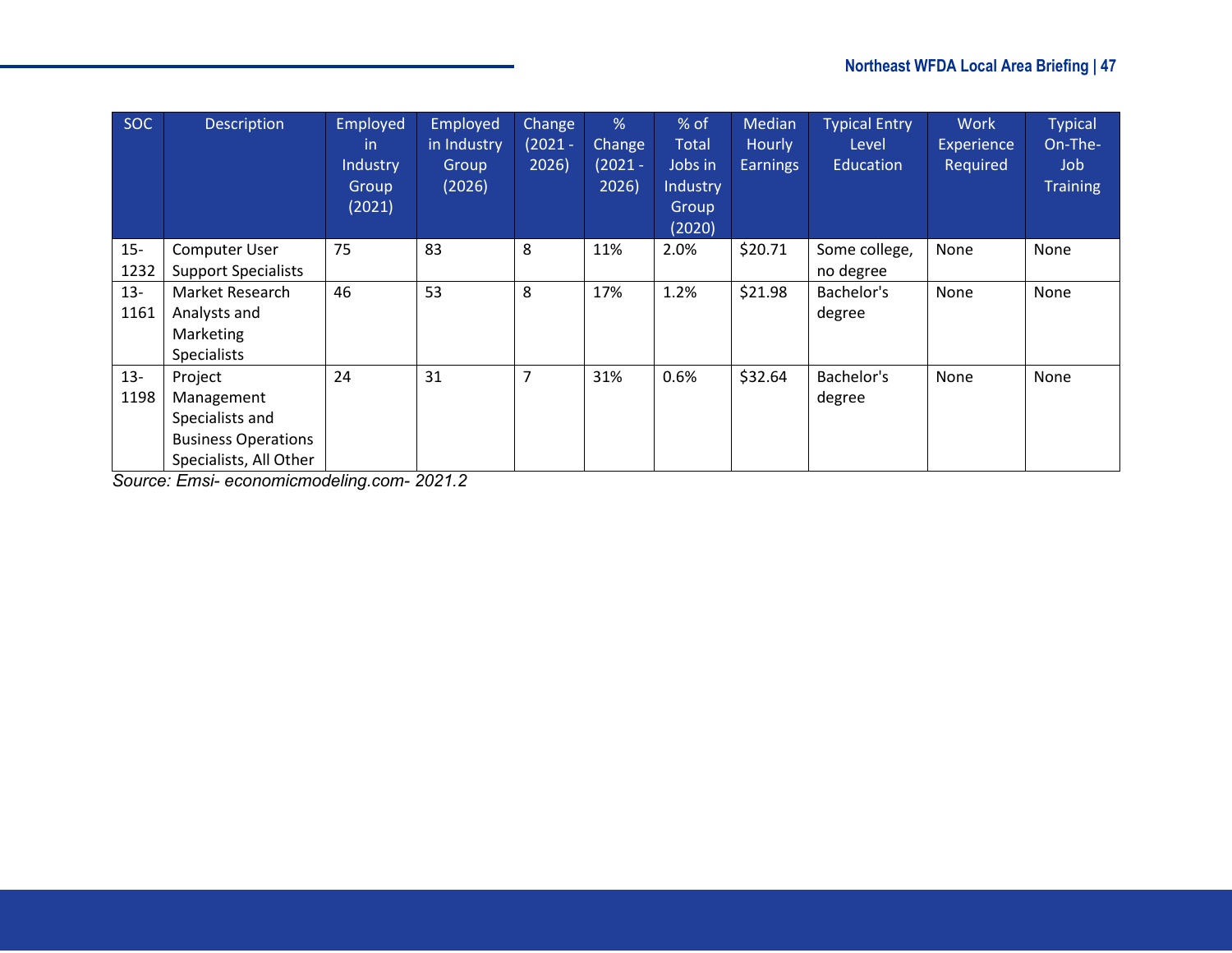# **Table 15: Top Staffed Manufacturing Occupations in 2021**

<span id="page-47-0"></span>

| <b>SOC</b>    | Description                                                                | Employed<br>in.<br>Industry<br>Group<br>(2021) | Employed<br>in Industry<br>Group<br>(2026) | Change<br>$(2021 -$<br>2026) | %<br>Change<br>$(2021 -$<br>2026) | % of<br><b>Total</b><br>Jobs in<br>Industry<br>Group<br>(2020) | Median<br>Hourly<br><b>Earnings</b> | <b>Typical Entry</b><br>Level<br><b>Education</b> | <b>Work</b><br>Experience<br>Required | <b>Typical On-</b><br>The-Job<br><b>Training</b> |
|---------------|----------------------------------------------------------------------------|------------------------------------------------|--------------------------------------------|------------------------------|-----------------------------------|----------------------------------------------------------------|-------------------------------------|---------------------------------------------------|---------------------------------------|--------------------------------------------------|
| $51 -$        | Welders, Cutters,                                                          | 773                                            | 772                                        | (1)                          | (0%)                              | 7.2%                                                           | \$18.89                             | High school                                       | None                                  | Moderate-                                        |
| 4121          | Solderers, and<br><b>Brazers</b>                                           |                                                |                                            |                              |                                   |                                                                |                                     | diploma or<br>equivalent                          |                                       | term on-the-<br>job training                     |
| $51-$<br>2098 | Miscellaneous<br>Assemblers and<br>Fabricators                             | 656                                            | 614                                        | (42)                         | (6%)                              | 6.2%                                                           | \$13.74                             | High school<br>diploma or<br>equivalent           | None                                  | Moderate-<br>term on-the-<br>job training        |
| $51-$<br>1011 | First-Line<br>Supervisors of<br>Production and<br><b>Operating Workers</b> | 570                                            | 593                                        | 22                           | 4%                                | 5.2%                                                           | \$26.44                             | High school<br>diploma or<br>equivalent           | Less than 5<br>years                  | None                                             |
| $51-$<br>9161 | Computer<br>Numerically<br><b>Controlled Tool</b><br>Operators             | 443                                            | 453                                        | 10                           | 2%                                | 4.1%                                                           | \$15.37                             | High school<br>diploma or<br>equivalent           | None                                  | Moderate-<br>term on-the-<br>job training        |
| $51-$<br>4041 | Machinists                                                                 | 288                                            | 297                                        | 10                           | 3%                                | 2.7%                                                           | \$19.96                             | High school<br>diploma or<br>equivalent           | None                                  | Long-term<br>on-the-job<br>training              |
| $53-$<br>7062 | Laborers and<br>Freight, Stock, and<br>Material Movers,<br>Hand            | 277                                            | 292                                        | 15                           | 5%                                | 2.5%                                                           | \$11.66                             | No formal<br>educational<br>credential            | None                                  | Short-term<br>on-the-job<br>training             |
| $51-$<br>9196 | Paper Goods<br>Machine Setters,<br>Operators, and<br><b>Tenders</b>        | 253                                            | 239                                        | (15)                         | (6%)                              | 2.4%                                                           | \$26.72                             | High school<br>diploma or<br>equivalent           | None                                  | Moderate-<br>term on-the-<br>job training        |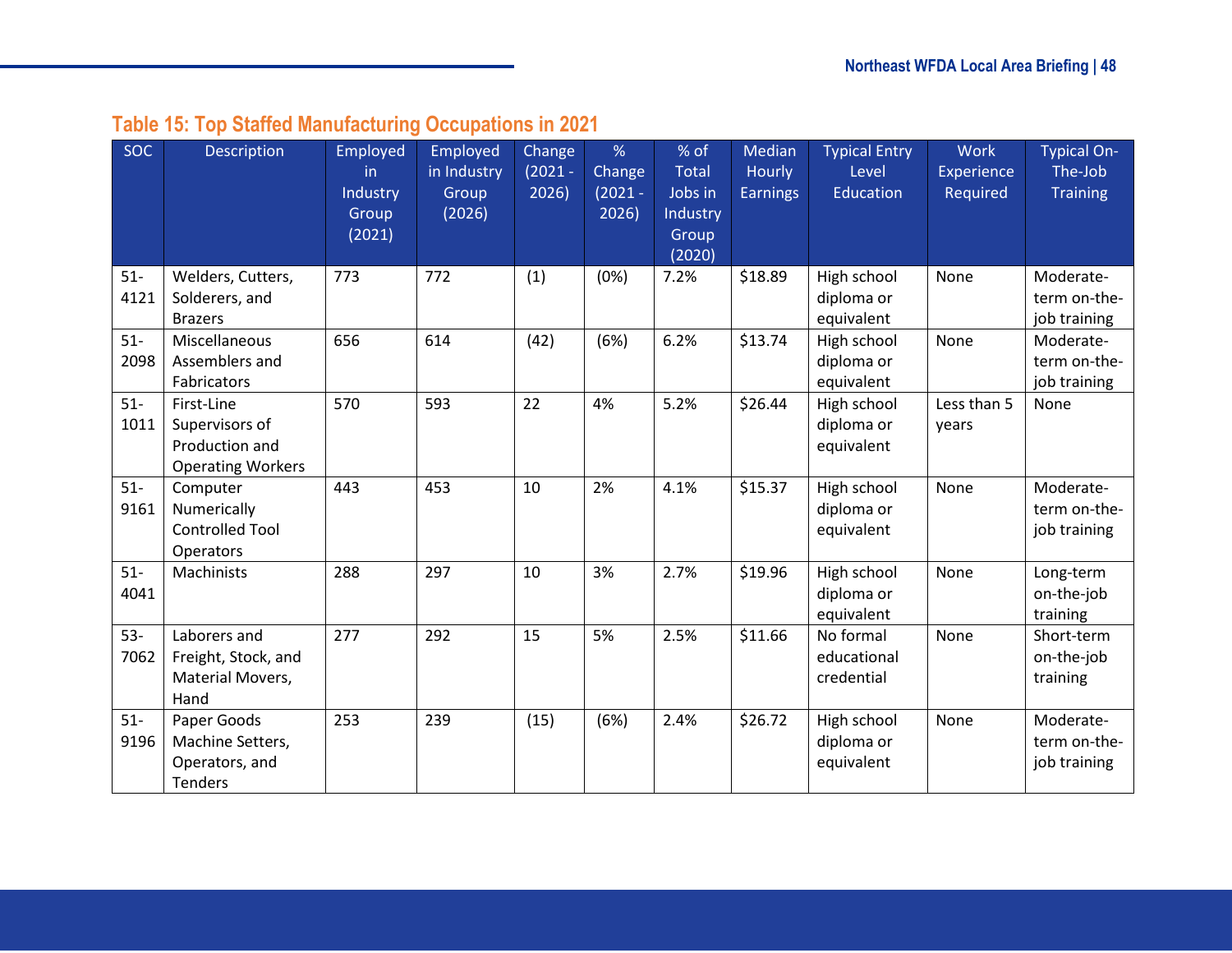| <b>SOC</b>     | Description                                                                                         | Employed<br>-in<br>Industry<br>Group<br>(2021) | Employed<br>in Industry<br>Group<br>(2026) | Change<br>$(2021 -$<br>2026) | %<br>Change<br>$(2021 -$<br>2026) | $%$ of<br>Total<br>Jobs in<br>Industry<br>Group<br>(2020) | Median<br>Hourly<br><b>Earnings</b> | <b>Typical Entry</b><br>Level<br>Education | <b>Work</b><br>Experience<br>Required | <b>Typical On-</b><br>The-Job<br><b>Training</b> |
|----------------|-----------------------------------------------------------------------------------------------------|------------------------------------------------|--------------------------------------------|------------------------------|-----------------------------------|-----------------------------------------------------------|-------------------------------------|--------------------------------------------|---------------------------------------|--------------------------------------------------|
| $51 -$<br>9061 | Inspectors, Testers,<br>Sorters, Samplers,<br>and Weighers                                          | 251                                            | 247                                        | (4)                          | (2%)                              | 2.3%                                                      | \$20.47                             | High school<br>diploma or<br>equivalent    | None                                  | Moderate-<br>term on-the-<br>job training        |
| $51-$<br>9124  | Coating, Painting,<br>and Spraying<br>Machine Setters,<br>Operators, and<br>Tenders                 | 241                                            | 255                                        | 14                           | 6%                                | 2.2%                                                      | \$17.20                             | High school<br>diploma or<br>equivalent    | None                                  | Moderate-<br>term on-the-<br>job training        |
| $51-$<br>4031  | Cutting, Punching,<br>and Press Machine<br>Setters, Operators,<br>and Tenders, Metal<br>and Plastic | 214                                            | 210                                        | (4)                          | (2%)                              | 2.0%                                                      | \$14.36                             | High school<br>diploma or<br>equivalent    | None                                  | Moderate-<br>term on-the-<br>job training        |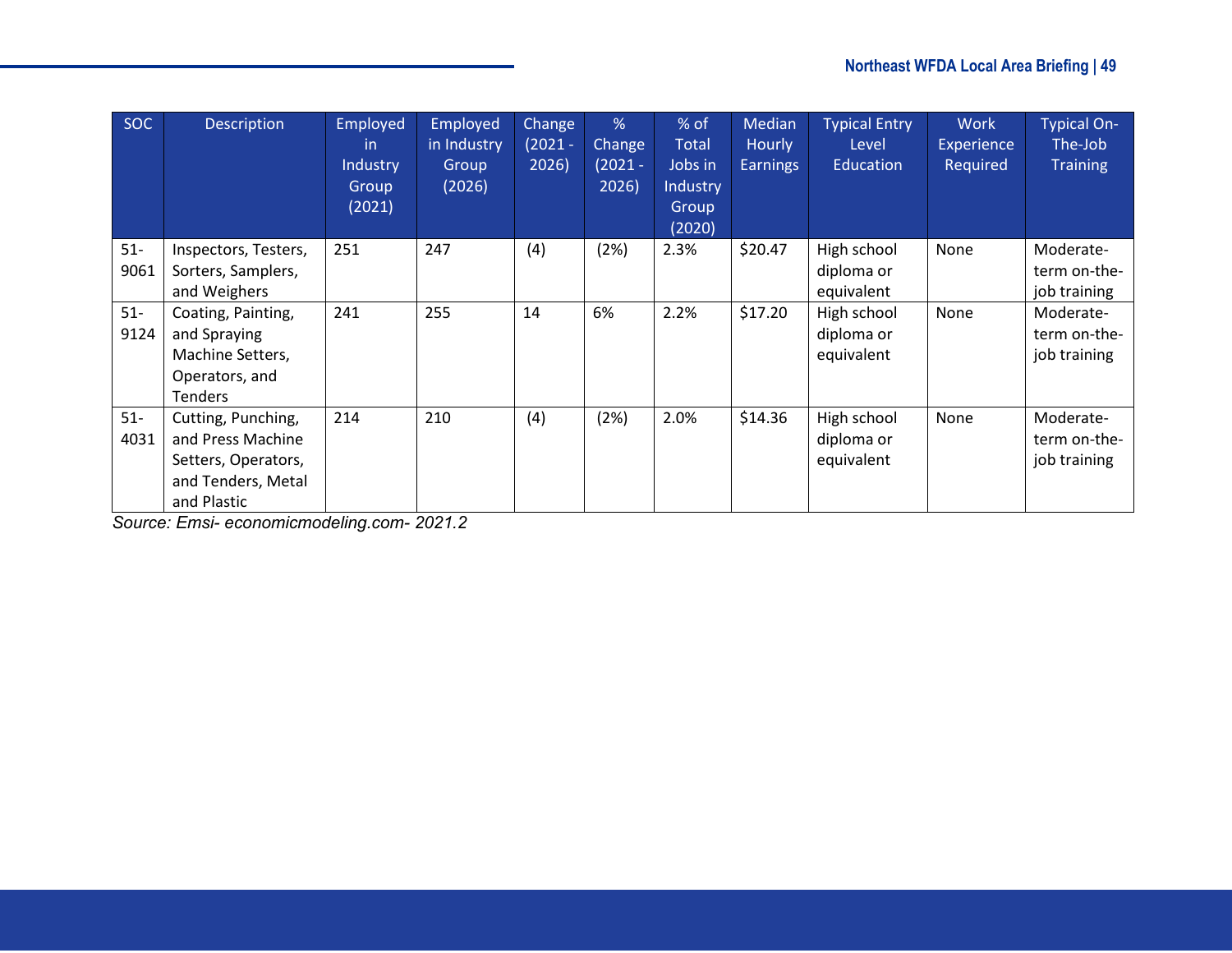<span id="page-49-0"></span>

| <b>SOC</b>    | Description                                                                          | Employed<br>in<br>Industry<br>Group<br>(2021) | Employed<br>in Industry<br>Group<br>(2026) | Change<br>$(2021 -$<br>2026) | %<br>Change<br>$(2021 -$<br>2026) | % of<br><b>Total</b><br>Jobs in<br>Industry<br>Group<br>(2020) | Median<br>Hourly<br><b>Earnings</b> | <b>Typical Entry</b><br>Level<br><b>Education</b> | <b>Work</b><br>Experience<br>Required | Typical On-<br>The-Job<br><b>Training</b> |
|---------------|--------------------------------------------------------------------------------------|-----------------------------------------------|--------------------------------------------|------------------------------|-----------------------------------|----------------------------------------------------------------|-------------------------------------|---------------------------------------------------|---------------------------------------|-------------------------------------------|
| $51-$<br>1011 | First-Line<br>Supervisors of<br>Production and<br><b>Operating Workers</b>           | 570                                           | 593                                        | 22                           | 4%                                | 5.2%                                                           | \$26.44                             | High school<br>diploma or<br>equivalent           | Less than 5<br>years                  | None                                      |
| 49-<br>9041   | <b>Industrial Machinery</b><br><b>Mechanics</b>                                      | 156                                           | 176                                        | 20                           | 13%                               | 1.4%                                                           | \$27.99                             | High school<br>diploma or<br>equivalent           | None                                  | Long-term<br>on-the-job<br>training       |
| $51-$<br>9011 | <b>Chemical Equipment</b><br>Operators and<br><b>Tenders</b>                         | 159                                           | 176                                        | 17                           | 11%                               | 1.4%                                                           | \$23.82                             | High school<br>diploma or<br>equivalent           | None                                  | Moderate-<br>term on-the-<br>job training |
| $51-$<br>4081 | Multiple Machine<br>Tool Setters,<br>Operators, and<br>Tenders, Metal and<br>Plastic | 213                                           | 231                                        | 17                           | 8%                                | 1.9%                                                           | \$14.80                             | High school<br>diploma or<br>equivalent           | None                                  | Moderate-<br>term on-the-<br>job training |
| $53-$<br>7062 | Laborers and<br>Freight, Stock, and<br>Material Movers,<br>Hand                      | 277                                           | 292                                        | 15                           | 5%                                | 2.5%                                                           | \$11.66                             | No formal<br>educational<br>credential            | None                                  | Short-term<br>on-the-job<br>training      |
| $51-$<br>9124 | Coating, Painting,<br>and Spraying<br>Machine Setters,<br>Operators, and<br>Tenders  | 241                                           | 255                                        | 14                           | 6%                                | 2.2%                                                           | \$17.20                             | High school<br>diploma or<br>equivalent           | None                                  | Moderate-<br>term on-the-<br>job training |
| $51-$<br>5112 | <b>Printing Press</b><br>Operators                                                   | 68                                            | 81                                         | 13                           | 20%                               | 0.6%                                                           | \$14.63                             | High school<br>diploma or<br>equivalent           | None                                  | Moderate-<br>term on-the-<br>job training |

# **Table 16: Top Growing Manufacturing Occupations by 2026**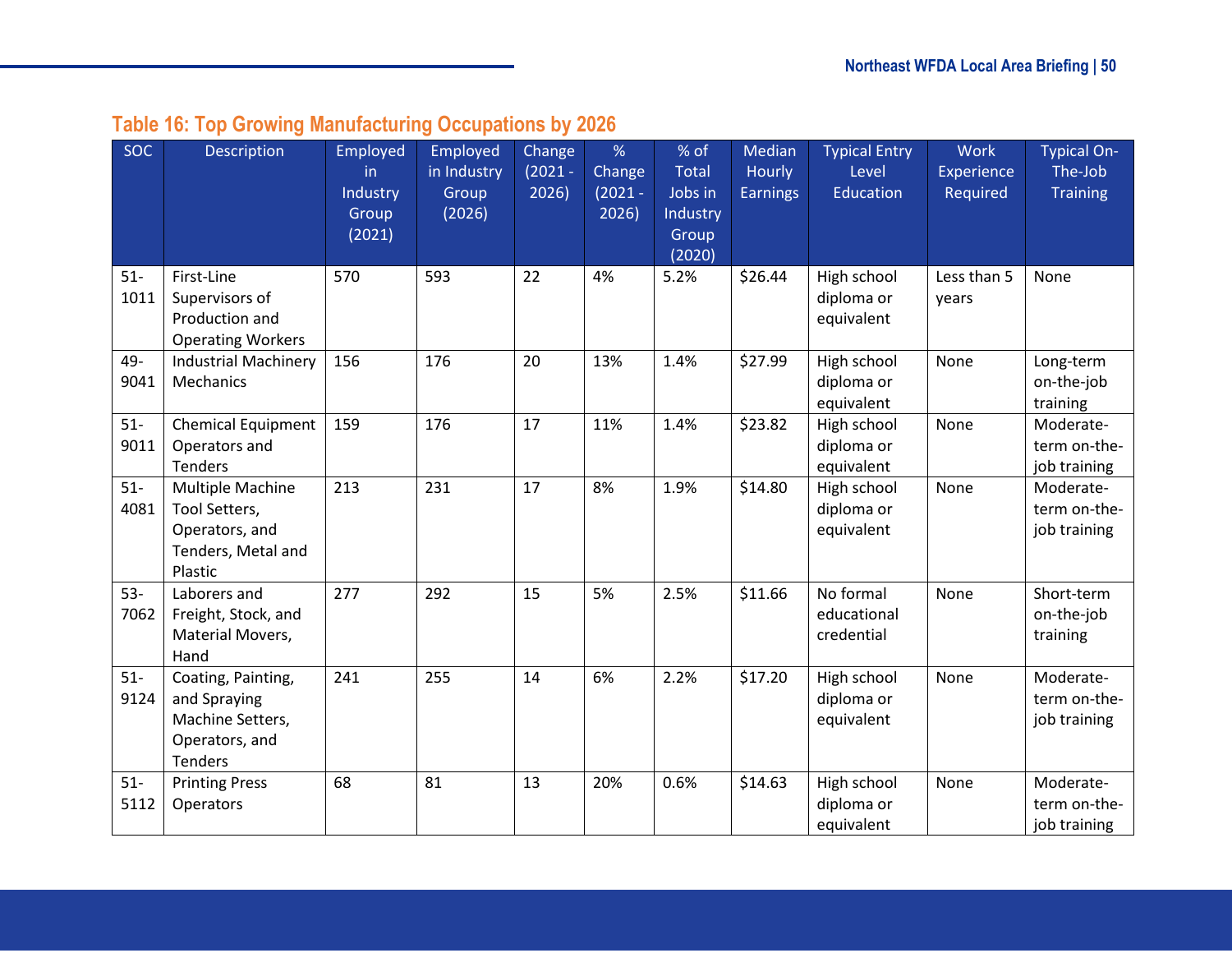| <b>SOC</b>     | <b>Description</b>                                                                 | Employed<br>-in<br>Industry<br>Group<br>(2021) | Employed<br>in Industry<br>Group<br>(2026) | <b>Change</b><br>$(2021 -$<br>2026) | %<br><b>Change</b><br>$(2021 -$<br>2026) | % of<br><b>Total</b><br>Jobs in<br>Industry<br>Group<br>(2020) | Median<br><b>Hourly</b><br><b>Earnings</b> | <b>Typical Entry</b><br>Level<br>Education | <b>Work</b><br>Experience<br>Required | <b>Typical On-</b><br>The-Job<br><b>Training</b> |
|----------------|------------------------------------------------------------------------------------|------------------------------------------------|--------------------------------------------|-------------------------------------|------------------------------------------|----------------------------------------------------------------|--------------------------------------------|--------------------------------------------|---------------------------------------|--------------------------------------------------|
| $51 -$<br>6031 | Sewing Machine<br><b>Operators</b>                                                 | 18                                             | 32                                         | 13                                  | 73%                                      | 0.1%                                                           | \$11.41                                    | No formal<br>educational<br>credential     | None                                  | Short-term<br>on-the-job<br>training             |
| $51-$<br>4193  | <b>Plating Machine</b><br>Setters, Operators,<br>and Tenders, Metal<br>and Plastic | 106                                            | 117                                        | 12                                  | 11%                                      | 0.9%                                                           | \$18.75                                    | High school<br>diploma or<br>equivalent    | None                                  | Moderate-<br>term on-the-<br>job training        |
| 49-<br>9043    | Maintenance<br>Workers, Machinery                                                  | 209                                            | 220                                        | 11                                  | 5%                                       | 1.9%                                                           | \$26.12                                    | High school<br>diploma or<br>equivalent    | None                                  | Long-term<br>on-the-job<br>training              |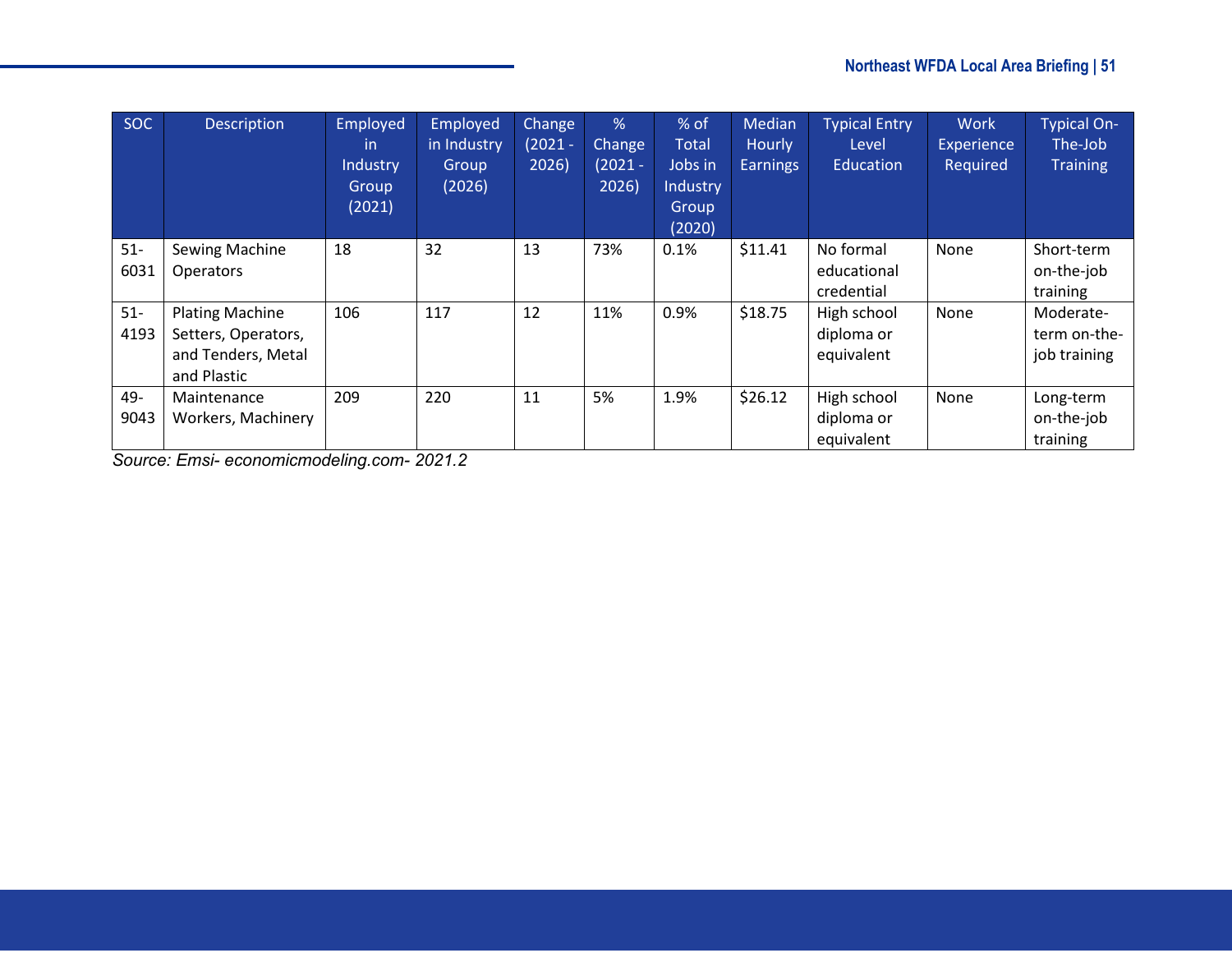<span id="page-51-0"></span>

| <b>SOC</b>     | Description                                                                                                           | Employed<br>in.<br>Industry<br>Group<br>(2021) | Employed<br>in.<br>Industry<br>Group<br>(2026) | Change<br>$(2021 -$<br>2026) | %<br>Change<br>$(2021 -$<br>2026) | % of Total<br>Jobs in<br>Industry<br>Group<br>(2020) | Median<br>Hourly<br><b>Earnings</b> | <b>Typical Entry</b><br>Level<br>Education | <b>Work</b><br>Experience<br>Required | <b>Typical</b><br>On-The-<br>Job<br><b>Training</b> |
|----------------|-----------------------------------------------------------------------------------------------------------------------|------------------------------------------------|------------------------------------------------|------------------------------|-----------------------------------|------------------------------------------------------|-------------------------------------|--------------------------------------------|---------------------------------------|-----------------------------------------------------|
| $53 -$<br>3032 | Heavy and Tractor-<br><b>Trailer Truck Drivers</b>                                                                    | 566                                            | 624                                            | 58                           | 10%                               | 11.2%                                                | \$20.12                             | Postsecondary<br>nondegree<br>award        | None                                  | Short-<br>term on-<br>the-job<br>training           |
| $53-$<br>7062  | Laborers and<br>Freight, Stock, and<br>Material Movers,<br>Hand                                                       | 491                                            | 548                                            | 57                           | 12%                               | 9.6%                                                 | \$11.66                             | No formal<br>educational<br>credential     | None                                  | Short-<br>term on-<br>the-job<br>training           |
| $41 -$<br>4012 | Sales<br>Representatives,<br>Wholesale and<br>Manufacturing,<br><b>Except Technical</b><br>and Scientific<br>Products | 315                                            | 366                                            | 51                           | 16%                               | 6.1%                                                 | \$22.06                             | High school<br>diploma or<br>equivalent    | None                                  | Moderate<br>-term on-<br>the-job<br>training        |
| $53 -$<br>7051 | <b>Industrial Truck and</b><br><b>Tractor Operators</b>                                                               | 248                                            | 265                                            | 17                           | 7%                                | 4.9%                                                 | \$15.72                             | No formal<br>educational<br>credential     | None                                  | Short-<br>term on-<br>the-job<br>training           |
| $53-$<br>7065  | <b>Stockers and Order</b><br><b>Fillers</b>                                                                           | 244                                            | 269                                            | 24                           | 10%                               | 4.8%                                                 | \$12.38                             | High school<br>diploma or<br>equivalent    | None                                  | Short-<br>term on-<br>the-job<br>training           |
| $41 -$<br>4011 | Sales<br>Representatives,<br>Wholesale and<br>Manufacturing,                                                          | 174                                            | 194                                            | 20                           | 12%                               | 3.4%                                                 | \$35.34                             | Bachelor's<br>degree                       | None                                  | Moderate<br>-term on-<br>the-job<br>training        |

# **Table 17: Top Staffed Transportation and Logistics Occupations in 2021**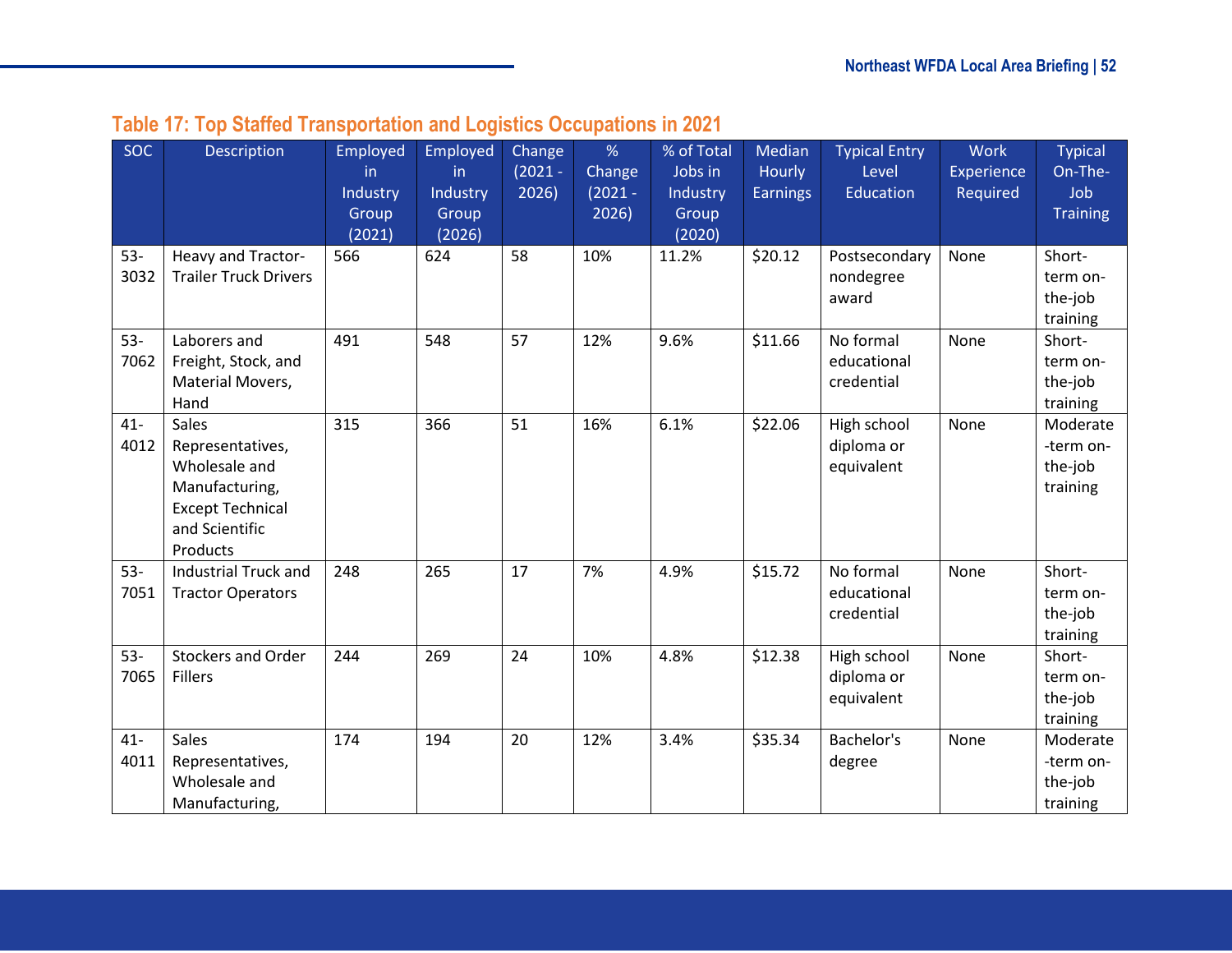| <b>SOC</b>     | Description                                               | Employed<br>in.<br>Industry<br>Group<br>(2021) | Employed<br>-in<br>Industry<br>Group<br>(2026) | Change<br>$(2021 -$<br>2026) | %<br>Change<br>$(2021 -$<br>2026) | % of Total<br>Jobs in<br>Industry<br>Group<br>(2020) | <b>Median</b><br>Hourly<br><b>Earnings</b> | <b>Typical Entry</b><br>Level<br>Education | <b>Work</b><br><b>Experience</b><br>Required | <b>Typical</b><br>On-The-<br>Job<br><b>Training</b> |
|----------------|-----------------------------------------------------------|------------------------------------------------|------------------------------------------------|------------------------------|-----------------------------------|------------------------------------------------------|--------------------------------------------|--------------------------------------------|----------------------------------------------|-----------------------------------------------------|
|                | <b>Technical and</b><br><b>Scientific Products</b>        |                                                |                                                |                              |                                   |                                                      |                                            |                                            |                                              |                                                     |
| $51-$<br>2098  | Miscellaneous<br>Assemblers and<br>Fabricators            | 142                                            | 135                                            | (7)                          | (5%)                              | 2.9%                                                 | \$13.74                                    | High school<br>diploma or<br>equivalent    | None                                         | Moderate<br>-term on-<br>the-job<br>training        |
| $11 -$<br>1021 | General and<br><b>Operations</b><br>Managers              | 127                                            | 142                                            | 15                           | 12%                               | 2.5%                                                 | \$36.14                                    | Bachelor's<br>degree                       | 5 years or<br>more                           | None                                                |
| 43-<br>4051    | <b>Customer Service</b><br>Representatives                | 123                                            | 133                                            | 10                           | 8%                                | 2.4%                                                 | \$13.96                                    | High school<br>diploma or<br>equivalent    | None                                         | Short-<br>term on-<br>the-job<br>training           |
| 43-<br>3031    | Bookkeeping,<br>Accounting, and<br><b>Auditing Clerks</b> | 111                                            | 117                                            | 6                            | 5%                                | 2.2%                                                 | \$16.96                                    | Some college,<br>no degree                 | None                                         | Moderate<br>-term on-<br>the-job<br>training        |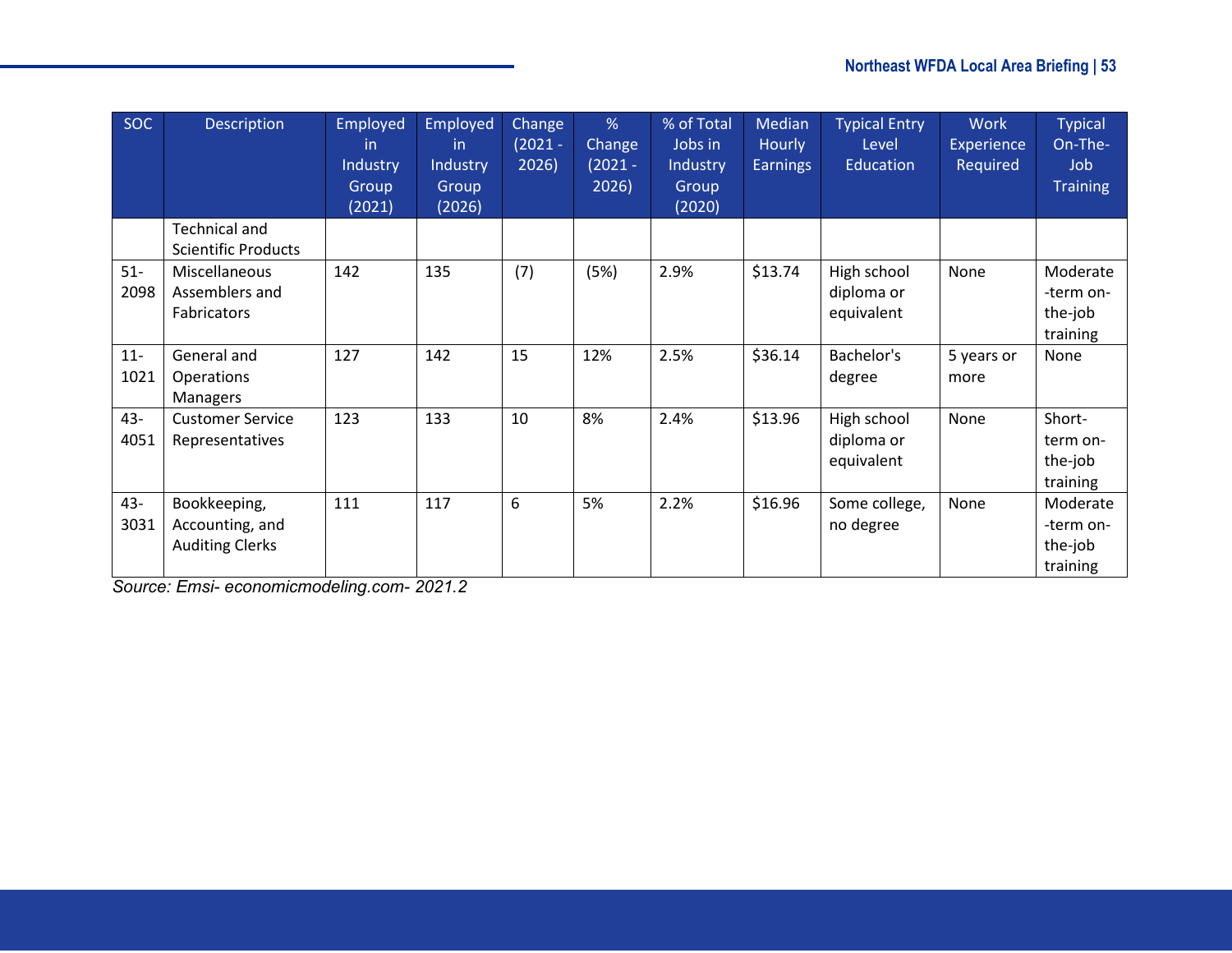<span id="page-53-0"></span>

| <b>SOC</b>     | Description                                                                                                                  | Employed<br>in.<br>Industry<br>Group<br>(2021) | Employed<br>in<br>Industry<br>Group<br>(2026) | Change<br>$(2021 -$<br>2026) | %<br>Change<br>$(2021 -$<br>2026) | % of Total<br>Jobs in<br>Industry<br>Group<br>(2020) | Median<br><b>Hourly</b><br><b>Earnings</b> | <b>Typical Entry</b><br>Level<br><b>Education</b> | <b>Work</b><br>Experience<br>Required | <b>Typical On-</b><br>The-Job<br><b>Training</b> |
|----------------|------------------------------------------------------------------------------------------------------------------------------|------------------------------------------------|-----------------------------------------------|------------------------------|-----------------------------------|------------------------------------------------------|--------------------------------------------|---------------------------------------------------|---------------------------------------|--------------------------------------------------|
| $53 -$<br>3032 | Heavy and Tractor-<br><b>Trailer Truck Drivers</b>                                                                           | 566                                            | 624                                           | 58                           | 10%                               | 11.2%                                                | \$20.12                                    | Postsecondary<br>nondegree<br>award               | None                                  | Short-term<br>on-the-job<br>training             |
| $53-$<br>7062  | Laborers and<br>Freight, Stock, and<br>Material Movers,<br>Hand                                                              | 491                                            | 548                                           | 57                           | 12%                               | 9.6%                                                 | \$11.66                                    | No formal<br>educational<br>credential            | None                                  | Short-term<br>on-the-job<br>training             |
| $41 -$<br>4012 | <b>Sales</b><br>Representatives,<br>Wholesale and<br>Manufacturing,<br><b>Except Technical</b><br>and Scientific<br>Products | 315                                            | 366                                           | 51                           | 16%                               | 6.1%                                                 | \$22.06                                    | High school<br>diploma or<br>equivalent           | None                                  | Moderate-<br>term on-the-<br>job training        |
| $53-$<br>7065  | <b>Stockers and Order</b><br><b>Fillers</b>                                                                                  | 244                                            | 269                                           | 24                           | 10%                               | 4.8%                                                 | \$12.38                                    | High school<br>diploma or<br>equivalent           | None                                  | Short-term<br>on-the-job<br>training             |
| $41 -$<br>4011 | Sales<br>Representatives,<br>Wholesale and<br>Manufacturing,<br><b>Technical and</b><br><b>Scientific Products</b>           | 174                                            | 194                                           | 20                           | 12%                               | 3.4%                                                 | \$35.34                                    | Bachelor's<br>degree                              | None                                  | Moderate-<br>term on-the-<br>job training        |
| $53 -$<br>7051 | Industrial Truck and<br><b>Tractor Operators</b>                                                                             | 248                                            | 265                                           | 17                           | 7%                                | 4.9%                                                 | \$15.72                                    | No formal<br>educational<br>credential            | None                                  | Short-term<br>on-the-job<br>training             |

# **Table 18: Top Growing Transportation and Logistics Occupations by 2026**